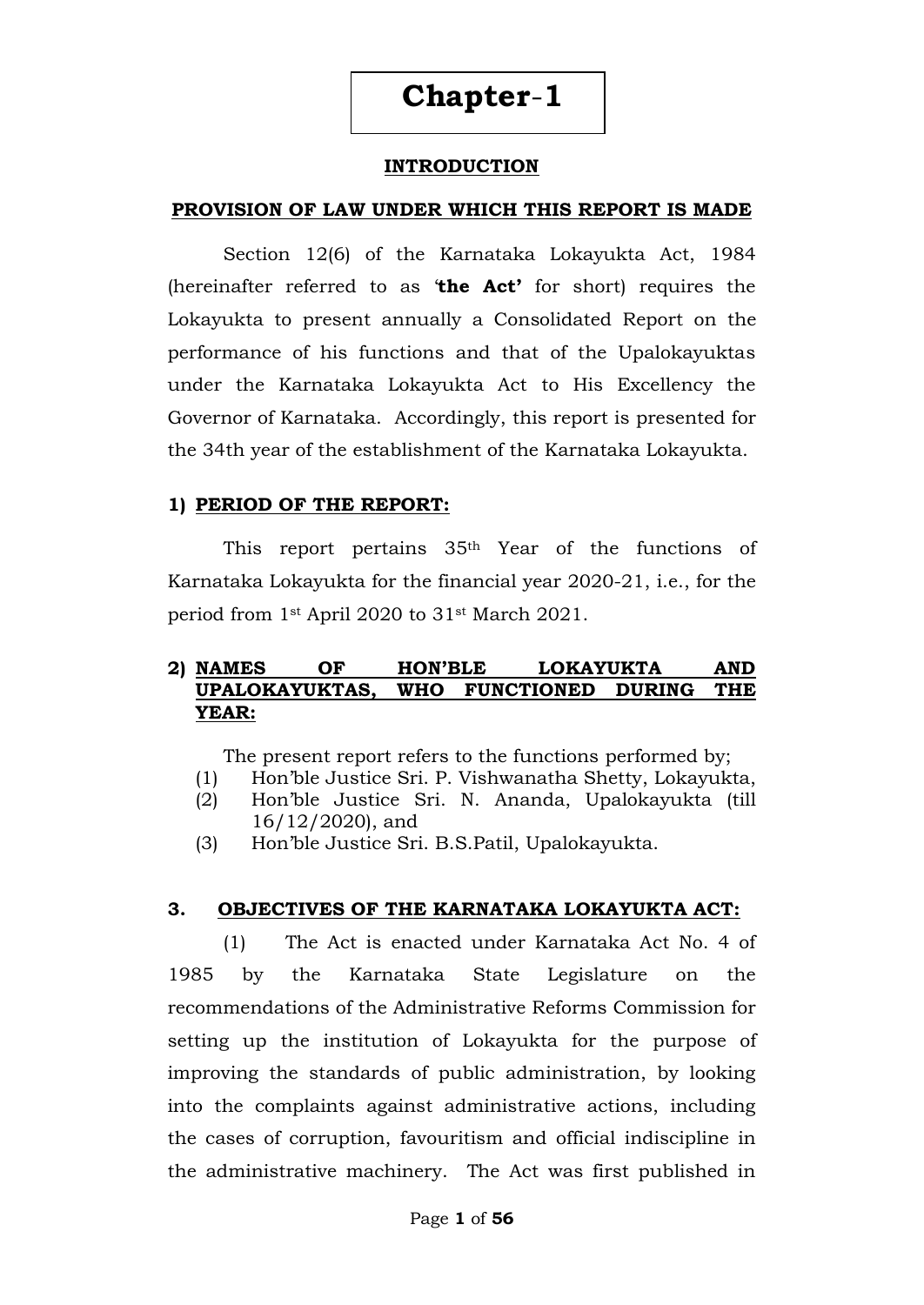the Karnataka Gazette, Extraordinary on the Twenty-Eighth day of January, 1985 and which has received the assent of the President on the Sixteenth day of January, 1985.

(2) The Act makes provision for the appointment and functions of Lokayukta and Upalokayuktas for making enquiries into administrative action related to matters specified in List II or List III of the Seventh Schedule to the Constitution taken by or on behalf of the Government of Karnataka or certain public authorities in the State of Karnataka, including any omission or commission in connection with or arising out of such action, in certain cases and matters connected therewith or ancillary thereto.

#### **4. FUNCTIONS OF LOKAYUKTA & UPALOKAYUKTAS:**

(1) The functions of Hon"ble Lokayukta and Upalokayukta under the Act mainly relates to the redressal of grievance as defined under sub-section 8 of Section 2 of the Act and mal-administration under sub-section 10 of Section 2 of the Act. A public servant has been defined under sub-section 12 of Section 2 of the Act. The Hon"ble Lokayukta and Upalokayuktas are conferred with the power of investigating the allegations of mal-administration made against public servants, who fall within their jurisdiction. The mal-administration within the meaning as set out under sub-section 10 of Section 2 of the Act includes not only corruption, but also any action of administrative lapses or negligence, etc. For the sole object of improving the state administration and to enforce transparency and probity in the state administration wide powers have been conferred on the Lokayukta and Upalokayukta to conduct investigations in respect of the public servants who fall under their jurisdiction. The power of investigation includes if on an investigation either the Lokayukta or Upalokayukta find that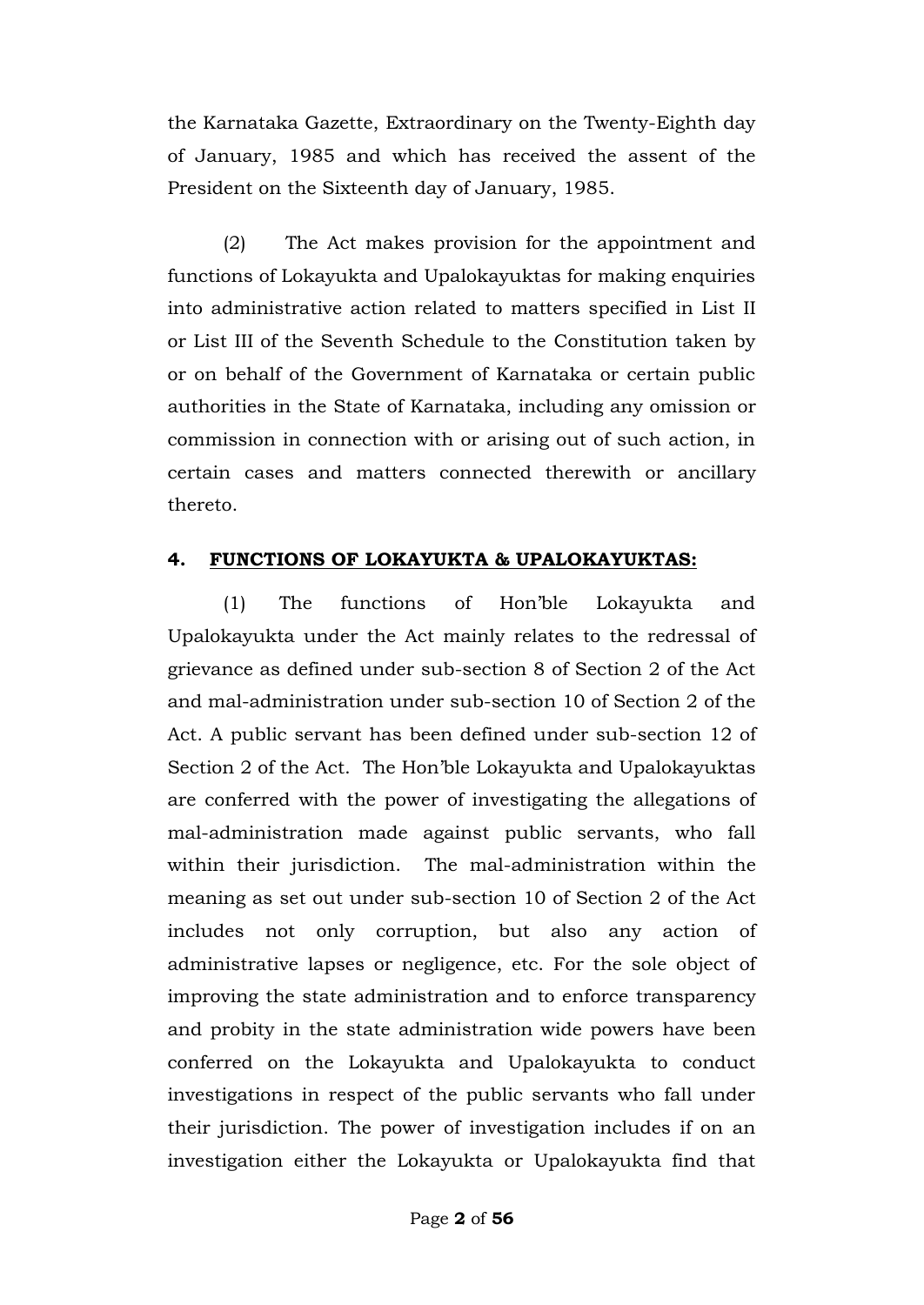certain public servant has committed offences of corruption as set out in the Prevention of Corruption Act, 1988 (herein after referred to as **'PC Act'** for short) or responsible for maladministration either the Lokayukta or Upalokayukta can direct initiation of criminal prosecution against such public servant under Section 14 of the Act notwithstanding the constitution of Anti Corruption Bureau by the State Government. In addition to criminal prosecution whenever a complaint is received against the public servant alleging mal-administration an investigation is being held if necessary with the assistance of the Police Wing of the Lokayukta or the Technical Wing of the Lokayukta or any other investigating agency and on such investigation if investigation report prima-facie discloses commission of offence under the PC Act or mal-administration of any other nature which falls under Section 2(10) of the Act, a report would be sent to the competent authority under Section 12(3) of the Act. Similarly, such investigation also can be conducted either by the Lokayukta or Upalokayukta if a reference is made to them by the State Government under Section 7(2A) of the Act. Apart from initiation of proceedings or prosecution on erring government servants, the Lokayukta or Upalokayuktas also can issue appropriate direction to the competent authority under Section 12(1) of the Act for redressal of the grievance. Further, in addition to the direction given under Section 12(1) of the Act, whenever there is deficiency in redressing the grievance of public and such grievances are brought to the notice of Lokayukta either directly or through some representatives/petitioners or through the Police Wing of Lokayukta, those grievances are brought to the notice of public servants who are required to redress the grievances and wherever it is possible such grievances are redressed without loss of time, without formally registering the complaints for the purpose of investigation.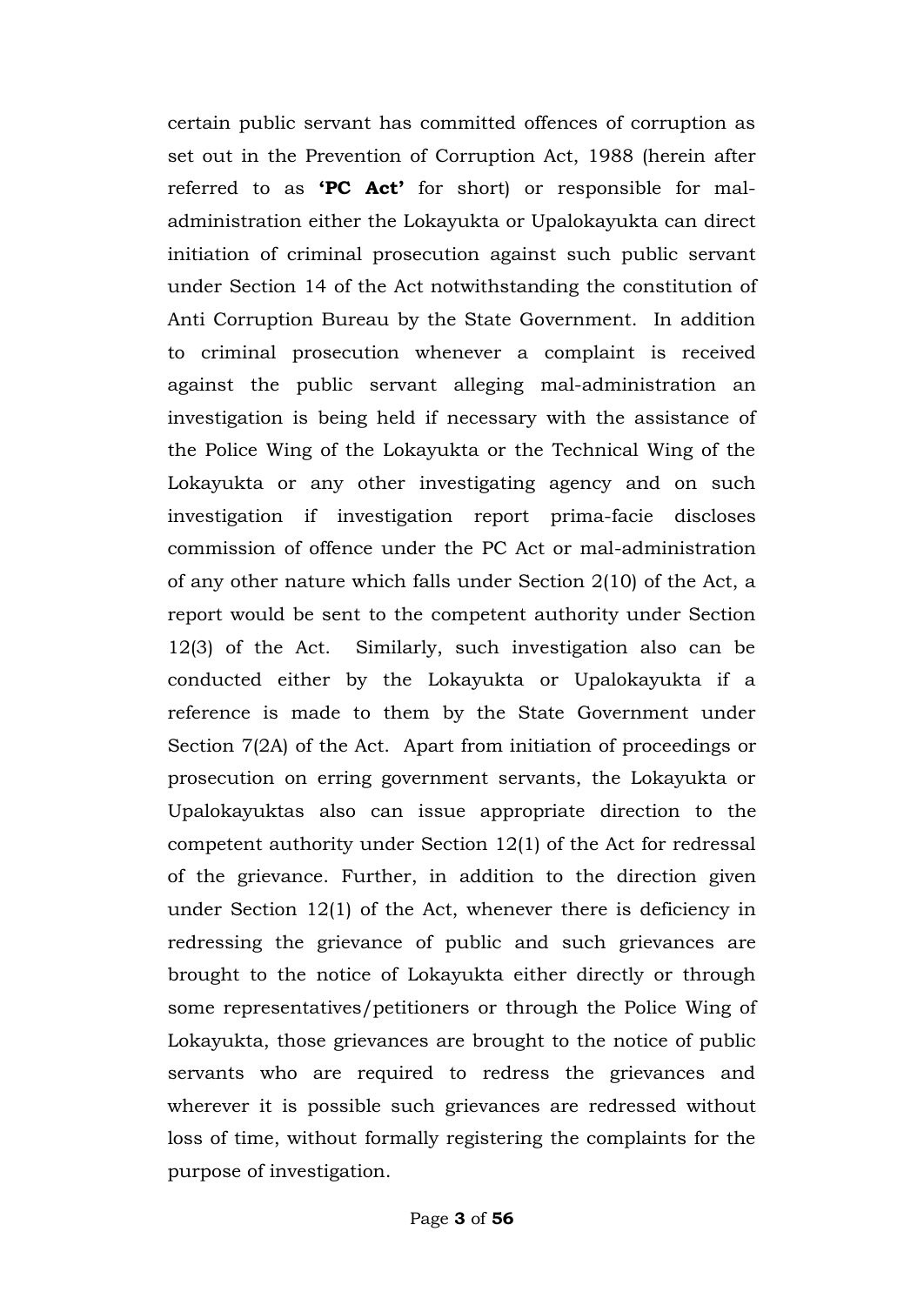(2) The Institution of Lokayukta, therefore, has proved to be an effective watch dog against injustice being caused to the citizens, and also last ray of hope available to the public to ventilate their grievances against corruption, maladministration and administrative lapses in the State Machinery. In certain suitable cases, this institution has also by way of recommendation to Government is suggesting remedial actions to establish good governance.

## **5. JURISDICTION OF LOKAYUKTA AND UPA-LOKAYUKTAS:**

(1) According to Section 7 (1) of the Act, the Lokayukta has jurisdiction over any action taken by or with the approval of the Chief Minister, any other Minister or Secretary or a Member of the State Legislature or any other public servant notified by the State Government. Further, the State Legislature has amended the Lokayukta Act by Act No.25 of 2010 and according to which, the Chairman, the Vice-Chairman (by whatever name called) or a member of an Authority, Board or Committee, a Statutory or Non-statutory Body or a Corporation, established by or under any Law of the State Legislature including a Society, Co-operative Society or a Government company within the meaning of Section 617 of the Companies Act, 1956, nominated by the State Government, comes within the jurisdiction of Lokayukta. Further, all public servants holding a post of pay carrying either a fixed pay, salary or remuneration of more than Rs.74,400/- per month or a pay scale, the minimum of which is more than Rs.74,400/- as revised from time to time, come within the jurisdiction of Lokayukta.

(2) According to Section 7(2) of the Act, an Upalokayukta may investigate any action which is taken by or with the general or specific approval of any public servant, not being the Chief Minister, Minister, Member of the State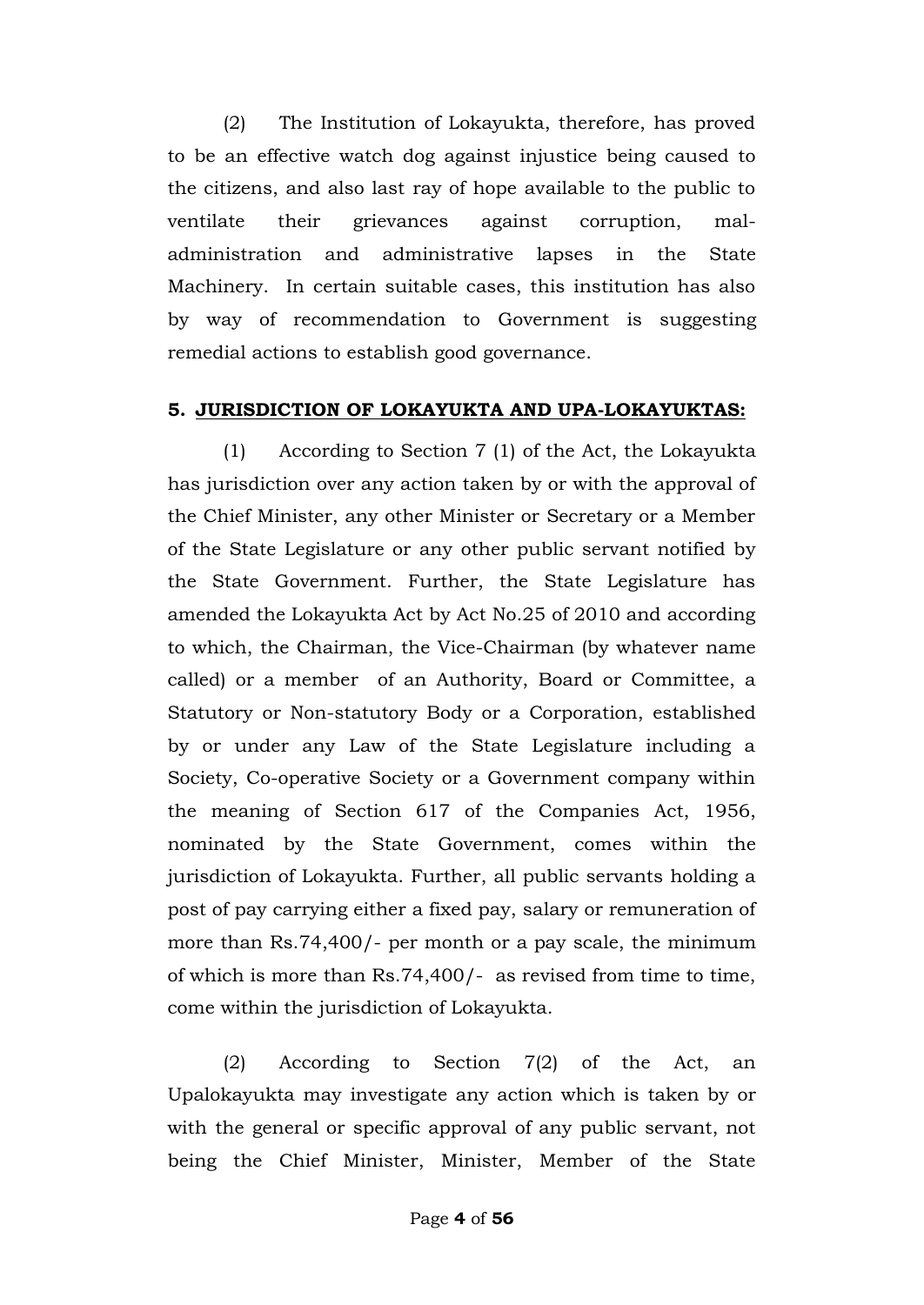Legislature, Secretary or other public servant referred to subsection (1) of Section 7, in any case where a complaint involving a grievance or an allegation is made in respect of such action or such action can be or could have been, in the opinion of the Upalokayukta recorded in writing, the subject matter of a grievance or an allegation.

(3) Further, according to Section 7(2A) of the Act, the State Government may refer matters to the Lokayukta or an Upalokayukta for conducting investigation and report.

#### **6. BRANCHES/WINGS IN THE KARNATAKA LOKAYUKTA INSTITUTION:**

(1) The following Branches/Wings exist at present to assist the Lokayukta/Upalokayuktas in their functioning under the Act.

- 1) Administration Wing
- 2) Inquiry Wing
- 3) Police Wing
- 4) Technical Wing

(2) The Registrar is declared as Head of the Department under Schedule (1) to the Karnataka Civil Services Rules. Further the Registrar heads the Administration and Enquiry Wing in the Karnataka Lokayukta, while Police Wing is headed by Additional Director General of Police and the Technical Wing is headed by the Chief Engineer.

(3) To assist the Lokayukta/Upalokayuktas in their functioning, Officers from Judiciary and Departments of Police, Prosecution, Public Works, Statistics and State Accounts, work on deputation in the Lokayukta organization. Further, the ministerial staffs in the cadre of Group "C" and Group "D" are also recruited directly for the Karnataka Lokayukta Institution and other staff i.e., First Division Assistants and Second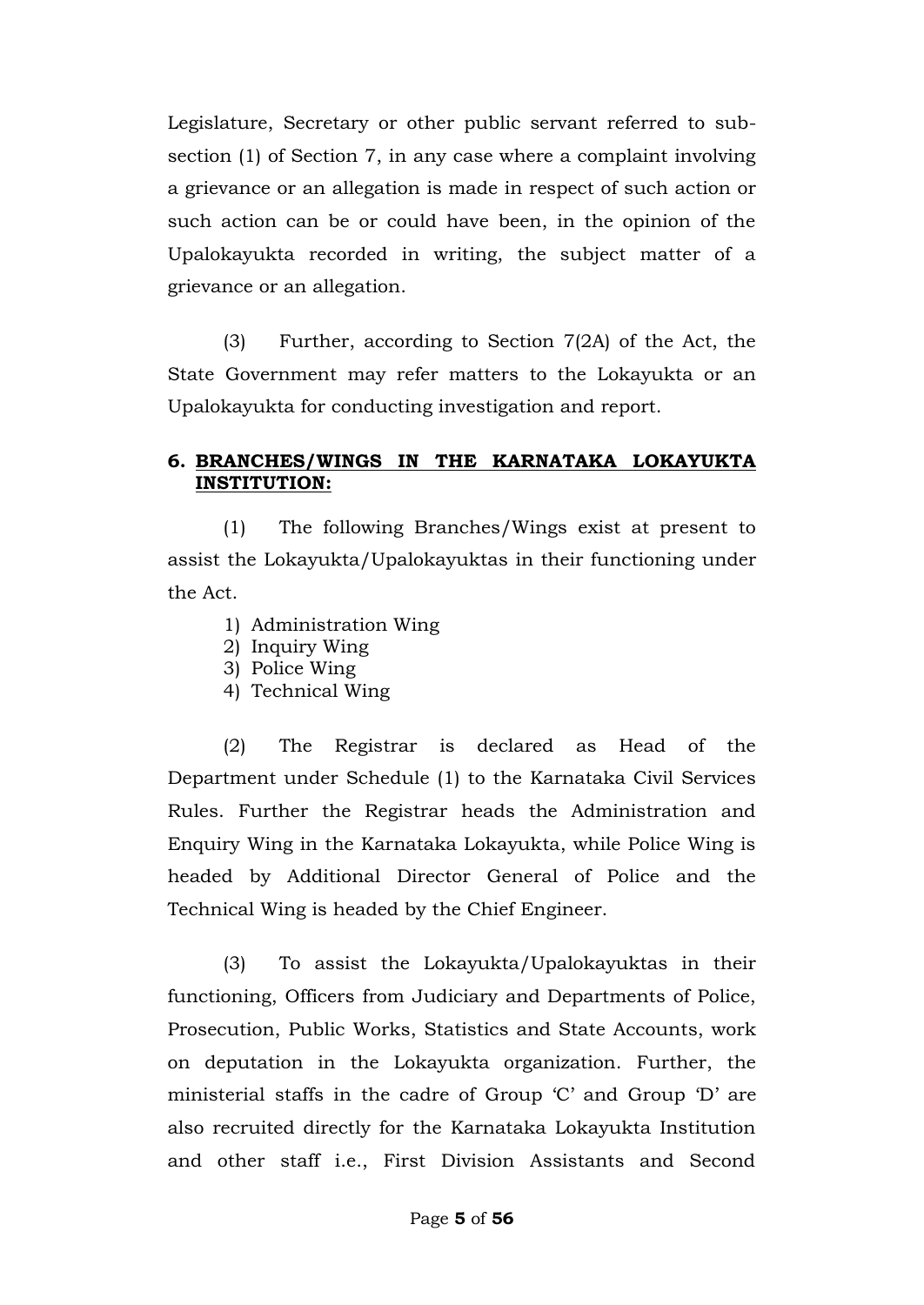Division Assistants are appointed by the Karnataka State Public Service Commission. In addition, for the purpose of effective and purposeful function, the Lokayukta or Upalokayuktas are entrusted with the power of utilizing the services of any officer or investigating agency of the State Government or any officers/investigating agency of the Central Government with the prior concurrence of the State Government or Central Government or any person or any other agency, for conducting investigation.

#### **7. FUNCTIONS OF EACH BRANCH / WING OF THE KARNATAKA LOKAYUKTA:**

## **(1) Administration Wing:-**

In the Administration wing, apart from the administration of the Lokayukta institution in respect of officers/staff, expenditure, accounts, stores, etc., receiving of complaints from the general public and processing the same in accordance with the Act are dealt with. Further, the officers/officials are also assisting the Lokayukta/ Upalokayuktas in the investigation of the complaints.

#### **(2) Inquiry Wing:-**

The Officers (Judicial Officers) of the Enquiry Wing are conducting Departmental Inquiries against the public servants which are initiated by the Government under Rule 14-A of the Karnataka Civil Services (Classification, Control and Appeal) Rules, 1957. Besides this, the Officers are assisting the Lokayukta/Upalokayuktas in scrutiny of the complaints, preparation of reports under Sections 12(1) and 12(3) of the Act.

#### **(3) Police Wing:-**

The Police Wing deals with cases already registered under the PC Act, besides it also assists the Lokayukta/ Upalokayuktas in conducting investigation into the complaints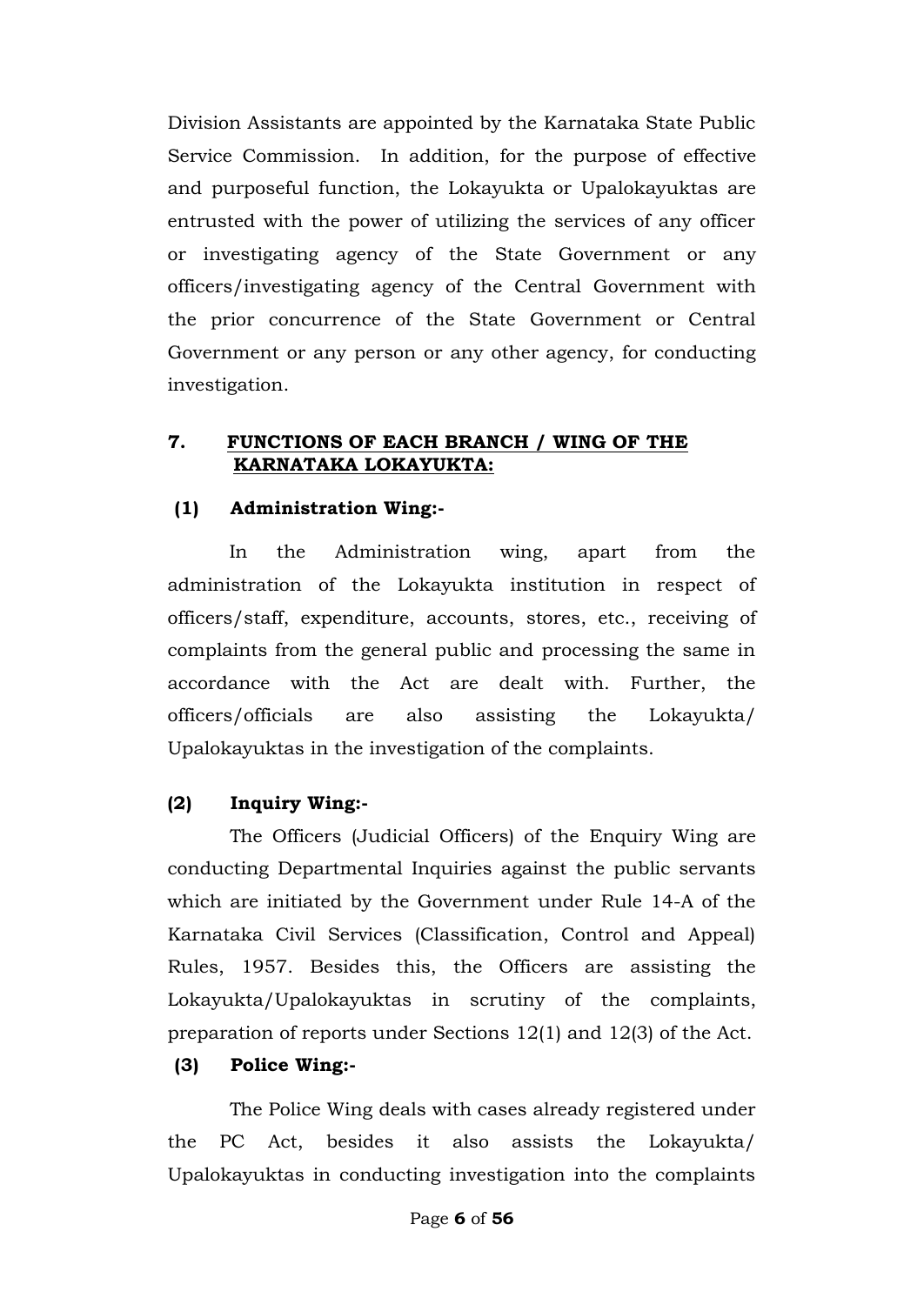received under the provisions of the Act are referred to it by the Lokayukta/Upalokayuktas which affects purity and probity in public administration and wherever redressal of grievance are called for. Further, for the purpose of investigation required to be conducted under Section 9 of the Act the matter is referred to Police Wing also to conduct an investigation and submit its report.

## **(4) Technical Wing (Technical Audit Cell):-**

 The Technical Audit Cell mainly conducts investigations referred to them by the Lokayukta/ Upalokayuktas in the matters such as allegations of execution of sub-standard works by the public servants, misappropriation of money, loss caused to the Government due to negligence on the part of public servants, etc. The Technical Wing also assists the Police Wing in evaluating the cost of construction of buildings by the public servants, against whom the cases of possession of disproportionate assets have been registered.

#### **8. STEPS TAKEN FOR TRANSPARENCY IN THE FUNCTIONING OF THE INSTITUTION**

In order to have transparency in the functioning of the institution and to provide timely information to the complainants, respondents and public at large relating to all the cases, steps have been taken for publishing substantial information about the working of the institution in the website of the institution by upgrading the existing website. In the new website of the Karnataka Lokayukta institution, the following information have been added in addition to the existing information.

1) History and establishment of Karnataka Lokayukta institution, objects, reasons and bird"s eye view of jurisdiction of Lokayukta institution.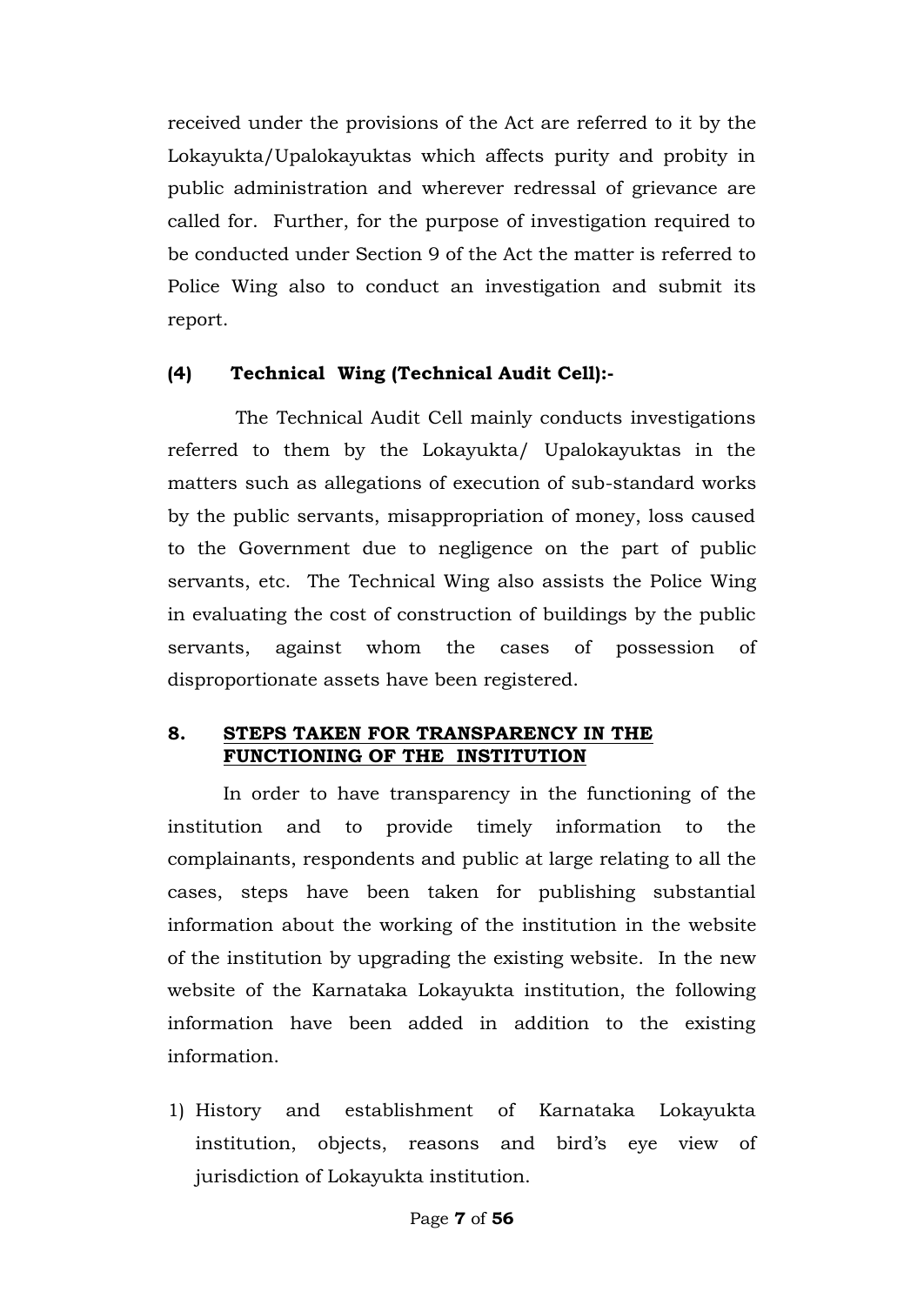- 2) Procedure for filing of complaint against Government/Public servants.
- 3) Online display board relating to departmental inquiries. It enables the DGOs, advocates/defence assistants and witnesses to appear before the Inquiry Officers at appropriate time.
- 4) Scrutiny notes and orders made in complaint cases will be uploaded w.e.f. 01-12-2021, which enables the parties to know the proceedings and progress of the cases.
- 5) Statistics of pending complaint cases and Departmental inquiries pertaining to the jurisdiction of the Lokayukta and Upalokayuktas and also section-wise pending cases.
- 6) Statistics of disposal of complaints, departmental inquiries and Miscellaneous petitions.
- 7) Statistics and reports sent under Section 12(1) of the Karnataka Lokayukta Act, 1984 since the year 2017.
- 8) Statistics and reports sent under Section 12(3) of the Karnataka Lokayukta Act, 1984 since the year 2017, in which the Competent authority has not taken action for more than 4 months, as required under Section 12(4) of the Karnataka Lokayukta Act, 1984.
- 9) Statistics, recommendations and inquiry reports sent to the Competent Authority under Rule 14-A (2)(d) of the Karnataka Civil Services (Classification, Control and Appeal) Rules, 1957 since the year 2017, in which the Disciplinary Authority has not taken action for more than 4 months.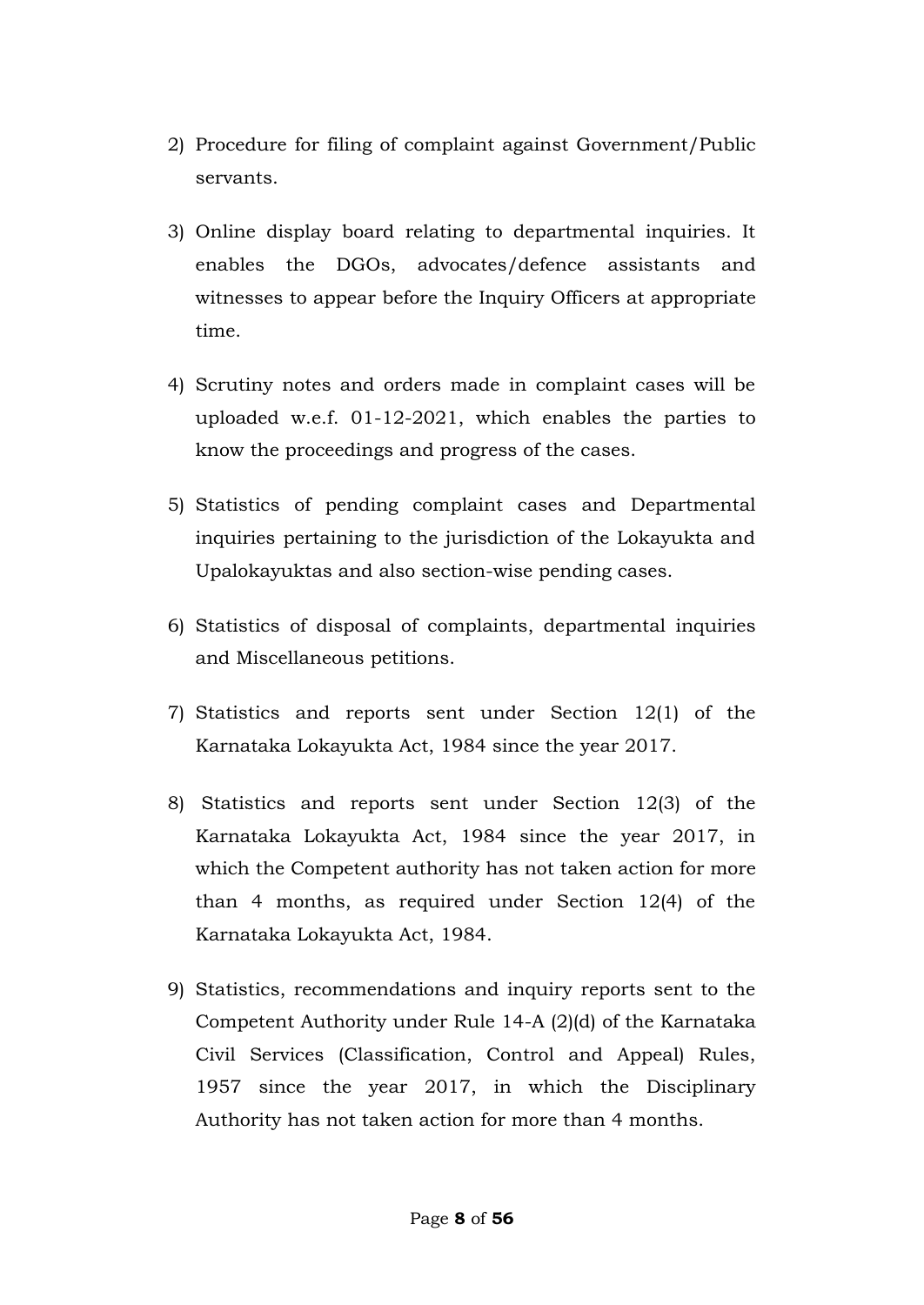- 10) Statistics and reports sent to your Excellency under Section 12(5) of the Karnataka Lokayukta Act, 1984.
- 11) Details of suo moto cases registered by Lokayukta/Upalokayuktas and also the orders passed in the public interest cases including removal of encroachments on public properties, rejuvenation of tanks, lakes, etc.
- 12) Details of pending trial cases before the Special Courts relating to the charge sheets filed by Lokayukta Police; Applications pending before the Karnataka State Administrative Tribunal and Writ petitions and Appeals pending before Hon"ble High Court of Karnataka.
- 13) Annual Administration Reports.
- 14) Acts and Rules relating to the Karnataka Lokayukta Institution
- 15) Important Judgments of Hon"ble High Court of Karnataka and Hon"ble Supreme Court of India relating to the institution of Lokayukta and related matters.
- 16) Profile of Lokayukta, Upalokayuktas, former Lokayuktas, former Upalokayuktas, names and designation of Officers working in the Administration Wing, Inquiry Wing, Technical Wing and Police Wing of Karnataka Lokayukta.
- 17) Sanctioned strength, working strength and vacancy position of officers/officials of Karnataka Lokayukta.

#### **9. GENERAL:**

(1) During the current financial year, the Lokayukta and Upalokayuktas, apart from receipt and disposal of complaints, have also visited many District places and received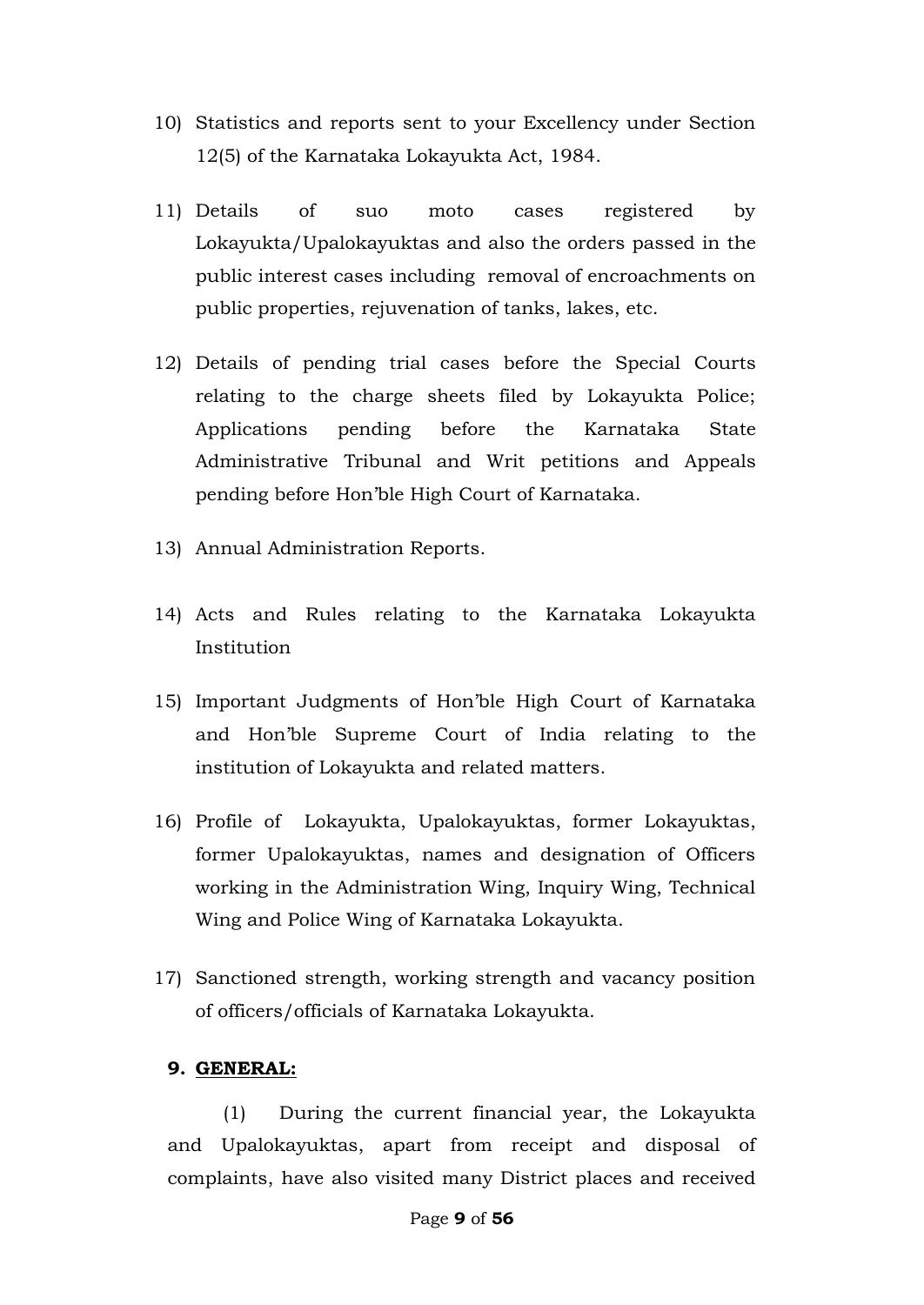the complaints from the public and heard them in public before the concerned public officers. Many of such grievances have been redressed at the spot itself. The Superintendents of Police and other Officers of the Police Wing of the Karnataka Lokayukta, posted in district Head Quarters are also instructed to visit every Taluk coming under their jurisdiction after giving wide publicity and afford an opportunity to the aggrieved citizens to make their complaints and if possible to redress their grievances with the assistance of the concerned officers of the Government. In such cases where grievances could not be redressed at the spot, the complaints are sent to the head office at Bengaluru and the matters are investigated by the Lokayukta or Upalokayuktas, as the case may be.

(2) 24x7 HELPLINE in Karnataka Lokayukta to take care of cases of emergency is functioning round the clock and in many cases, the same has proved to be very helpful to the aggrieved citizens in getting immediate and timely relief in Government offices particularly in hospitals and police stations throughout the State in emergency situations. The said facility can be availed by dialing 155320 and 18004255320 which are toll free numbers. 24 x 7 HELPLINE can also be availed by dialing 22375014.

(3) The Lokayukta and Upalokayuktas have also taken Suo-Motu notice of the incidents, which in their opinion is the subject of grievance or an allegation.

#### **10. STATISTICS / DETAILS OF THE FUNCTIONING DURING THE CURRENT FINANCIAL YEAR (2020-21):**

The details of the complaints investigated into under the Act, inquiries conducted under Karnataka Civil Services (Classification, Control and Appeal) Rules, 1957, cases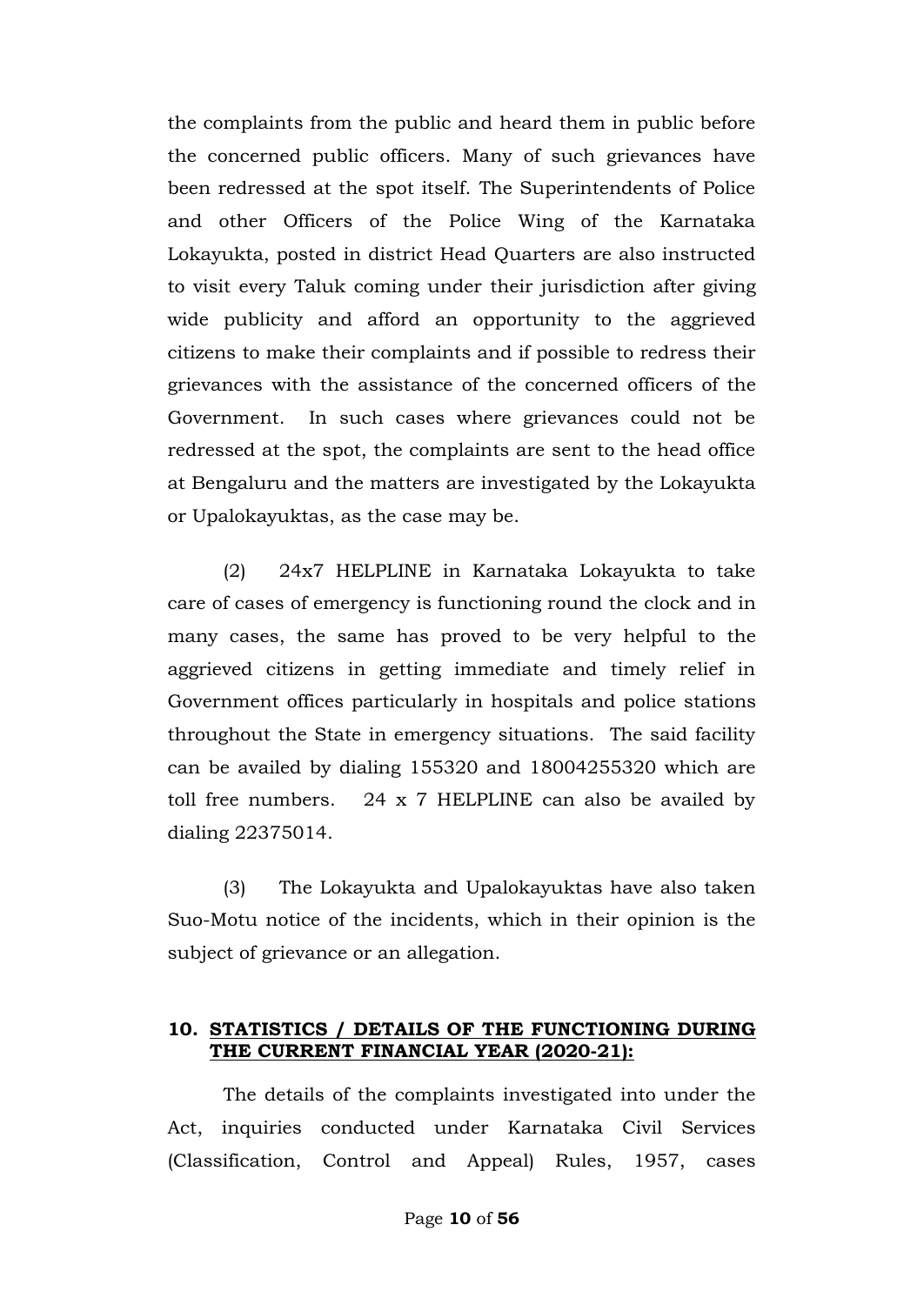investigated by the Lokayukta Police for the offences under the PC Act and investigations handled by the Technical Wing of the institution are indicated, in detail, in different chapters annexed to this Report.

Place: Bengaluru, **(Justice P. Vishwanatha Shetty),** Date: Lokayukta, State of Karnataka.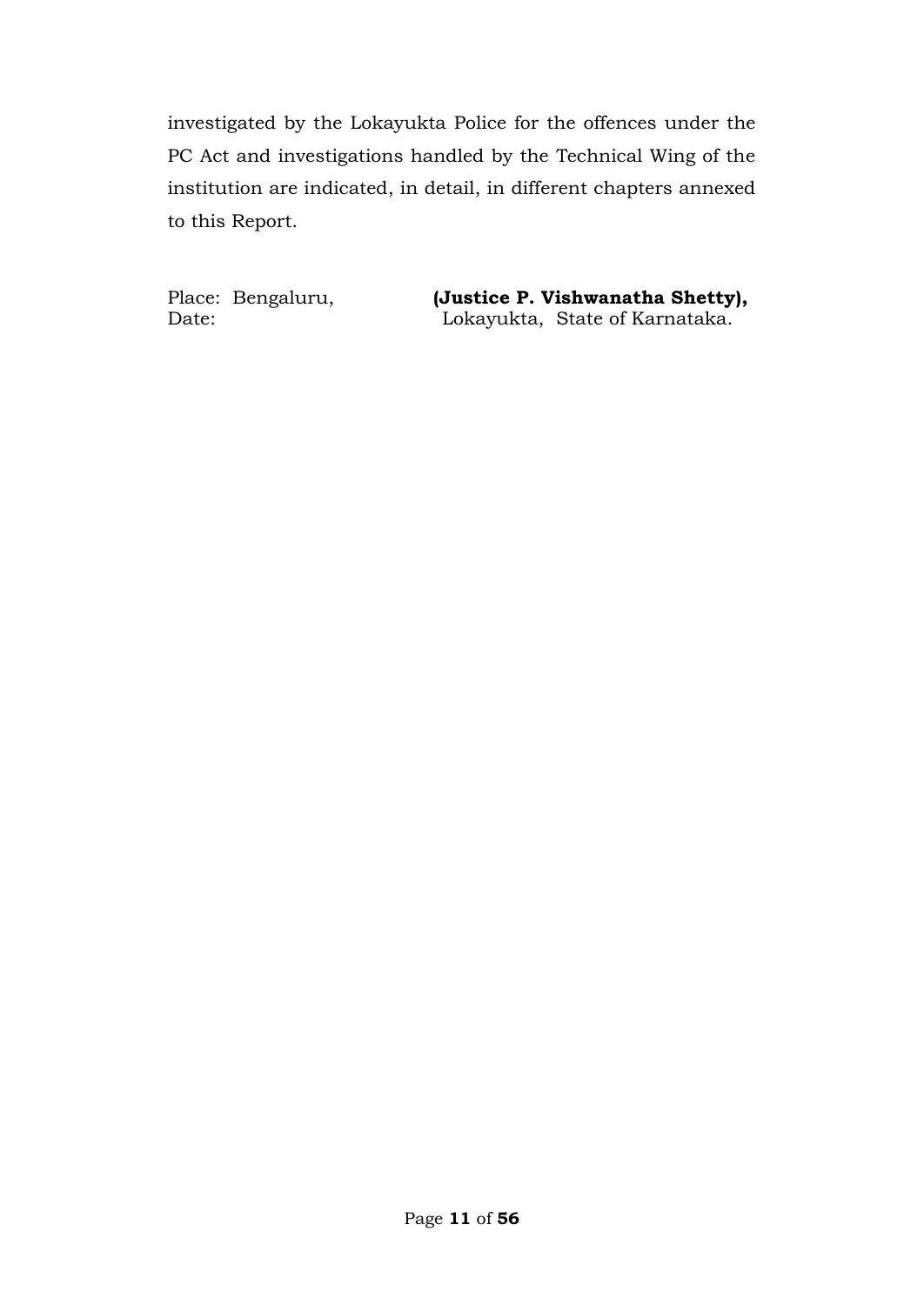# **Chapter**-**2**

#### **INVESTIGATION OF COMPLAINTS UNDER THE KARNATAKA LOKAYUKTA ACT, 1984**

#### 1)Petitions without Form No. I & II:

Every complaint under the provisions of the Act should be made in the form of a Statement (Form No. I) supported by an Affidavit (Form No. II), as provided under Section 9(2) of the Act. Apart from the complaints in the prescribed form, there are number of petitions, including anonymous, pseudonymous and others received in the Karnataka Lokayukta office. Those petitions are also examined and wherever the address of the complainant is available and where such allegations/ grievances made in the complaint could be investigated under the provisions of the Act, Form No. I and Form No. II would be sent to them for compliance. Anonymous or pseudonymous complaints will also be considered for taking suo-motu investigation in appropriate cases.

#### 3) Complaints in Form No.I with Affidavit in Form No.II:

(1) The complaints which are filed in accordance with the provisions of the Act and Rules have been registered and such complaints are initially scrutinized by the Scrutiny Officers. After making such preliminary scrutiny, if the Lokayukta/Upalokayuktas propose to proceed to conduct any investigation under the Act, the copy of the complaint will be sent to the public servant/s concerned and the competent authority and such public servant/s will be given an opportunity to offer his/their comments on such complaint/s. If the complaint is frivolous or vexatious or is not made in good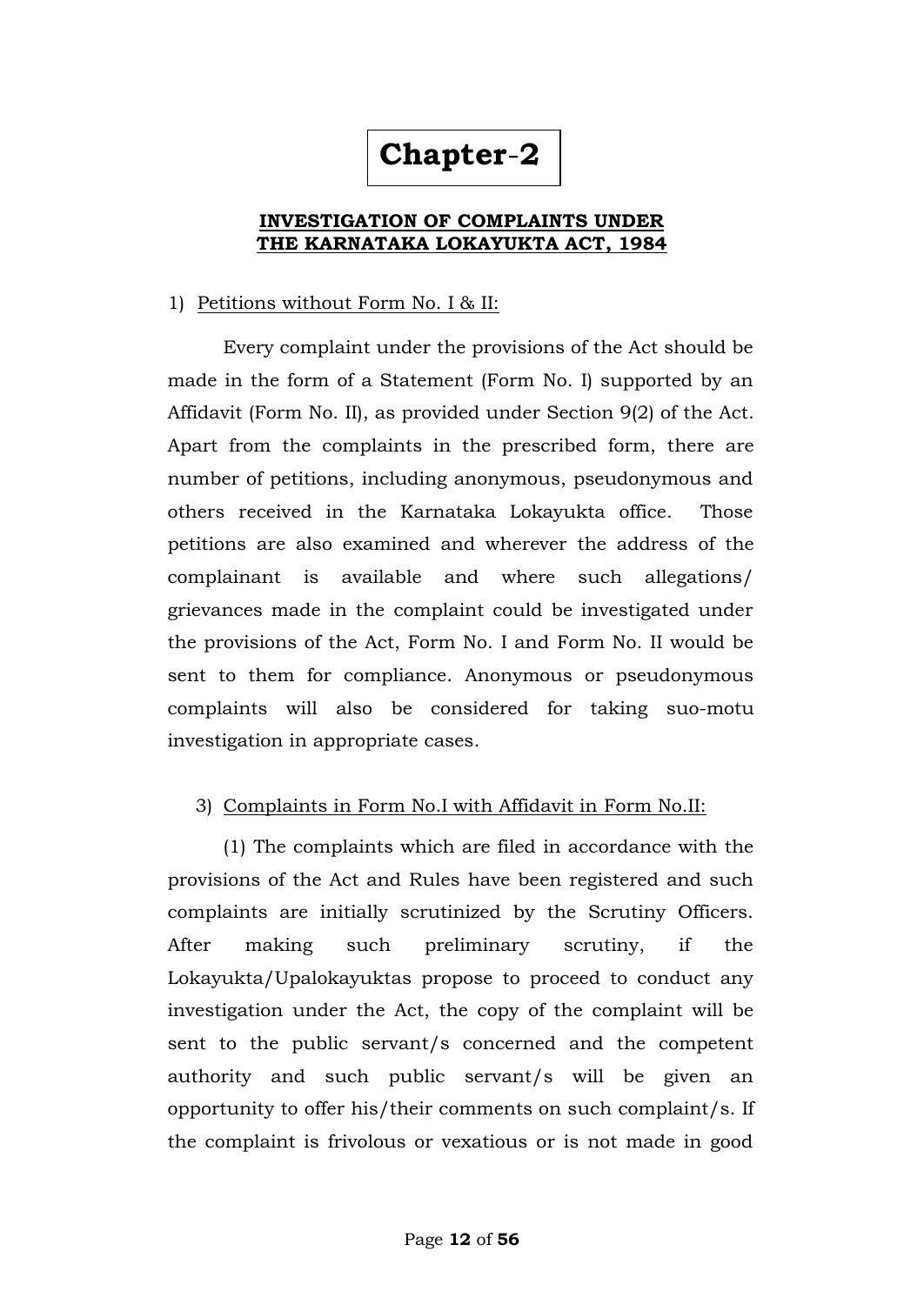faith or there are no sufficient grounds for investigation or, for continuing the investigation; or other appropriate remedies are available to the complainant, the Lokayukta/Upalokayuktas may refuse to investigate or cease to investigate such complaint after recording reasons and communicates the same to the complainant/s.

(2) In conducting the investigations into the complaints as per the provisions of the Act, the Lokayukta/Upalokayuktas will be assisted by the Additional Registrars/Deputy Registrars/ Assistant Registrars (Legal Opinion)/ Public Prosecutor. The Lokayukta/Upalokayuktas will also get the complaints investigated through the Technical Wing or the Police Wing of the Lokayukta organization. Further, the Hon"ble Lokayukta/ Upalokayuktas may also utilize the services of Officers of the State Government or Officers of the Central Government with the concurrence of that Government or the services of any other person or agency for investigation of the complaints, under Section 15(3) of the Karnataka Lokayukta Act.

(3) Further, as per Section 8 of the Act, the Lokayukta/ Upalokayuktas shall not conduct any investigation under the Act in case of complaints involving grievance in respect of any action specified in Schedule–II, namely,

- a) Action taken for the purpose of investigating crimes relating to the security of the State;
- b) Action taken in the exercise of powers in relation to determining whether a matter shall go to a court or not;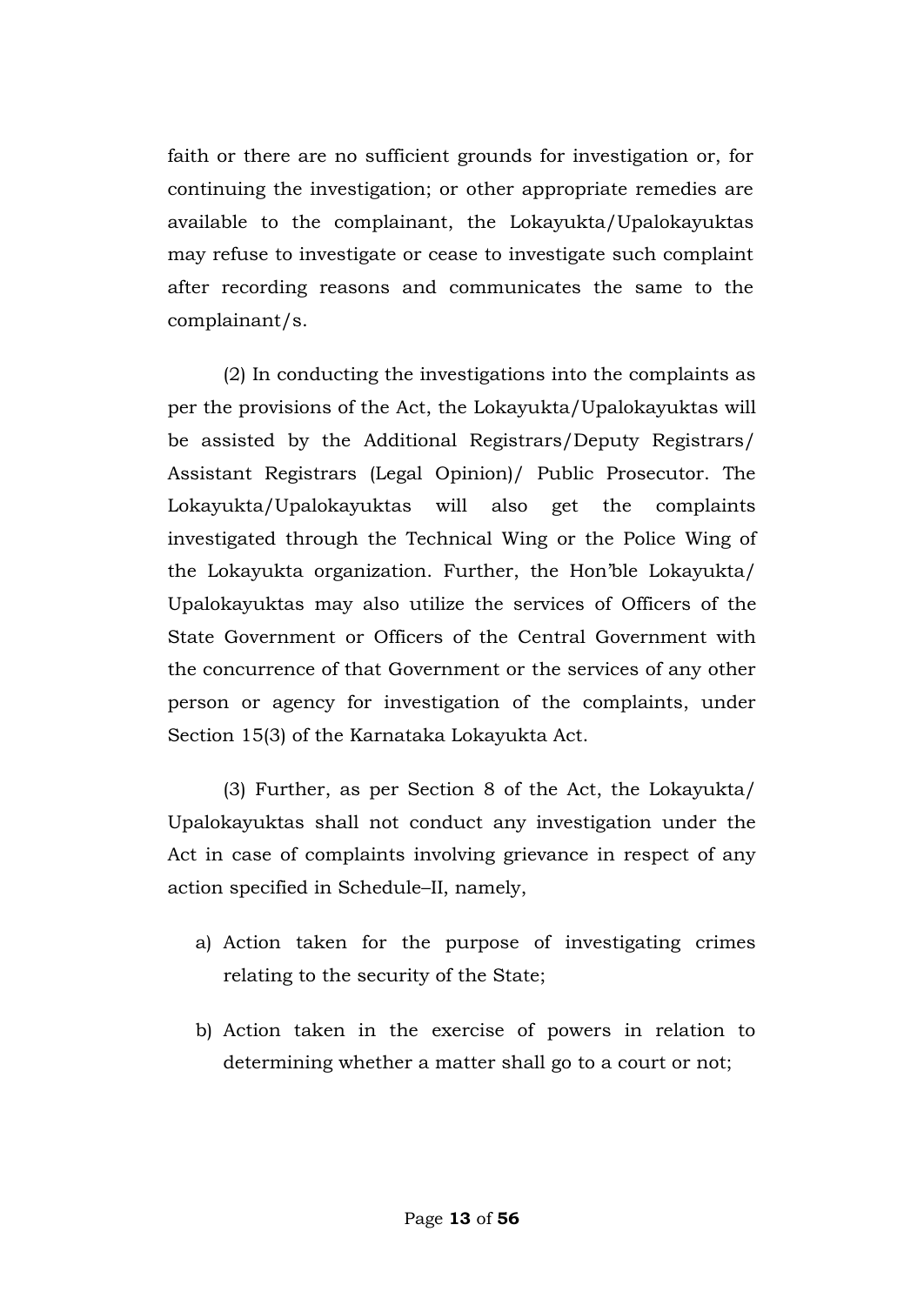- c) Action taken in matters which arise out of the terms of a contract governing purely commercial relations of the administration with customers or suppliers except where the complainant alleges harassment or gross delay in meeting contractual obligations;
- d) Action taken in respect of appointments, removals, pay, discipline, superannuation or other matters relating to conditions of service of public servants but not including action relating to claims for pension, gratuity, provident fund or to any claims which arise on retirement, removal or termination of service;
- e) Grant of honours and awards.

Further, the Lokayukta/Upalokayuktas cannot investigate any complaint involving grievance if the complainant has or had, any remedy by way of appeal, revision, review or other proceedings before any Tribunal, Court, or other authority and has not availed of the same.

(4) The Lokayukta/Upalokayuktas for the purpose of any investigation (including preliminary enquiry before such investigation) under the Act, is empowered to summon relevant documents/witnesses and record evidence.

(5) If the Lokayukta/Upalokayuktas is/are satisfied that the action of the public servant has resulted in unjust or undue hardship to the complainant or to any other person, a report will be sent to the Competent Authority under Section 12(1) of the Act, recommending that such injustice or hardship shall be remedied or redressed in such a manner and within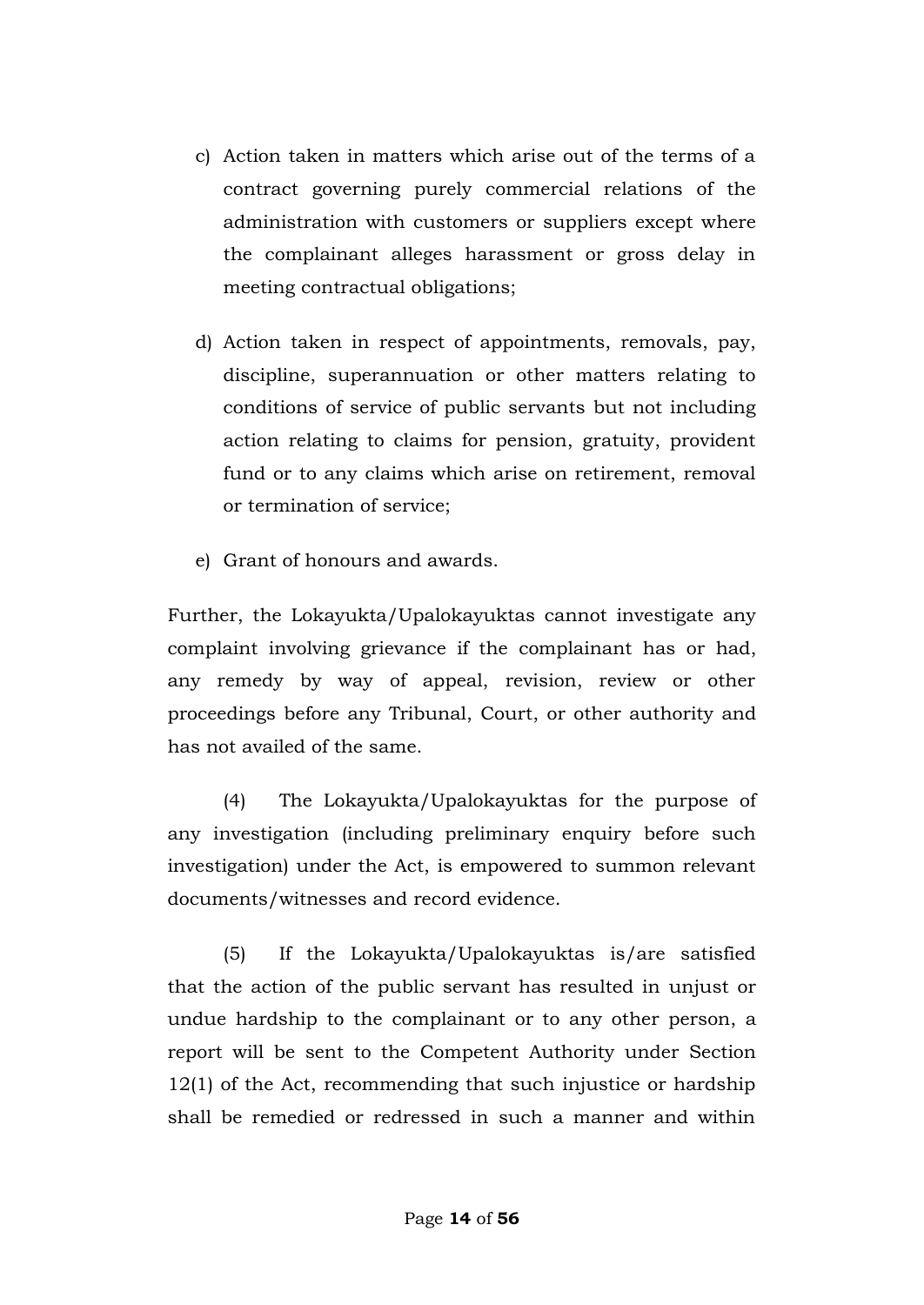such time, as may be specified in the report and the Competent Authority shall within one month of the expiry of the period specified in the report, intimate the Lokayukta or the Upalokayuktas the action taken on the report under Section 12(2) of the Act.

(6) If the Lokayukta/Upalokayuktas is/are satisfied that an allegation is substantiated either wholly or partly, a report will be sent to the Competent Authority under Section 12(3) of the Act, recommending suitable action and such Competent Authority shall within three months of the date of receipt of the report, intimate the Lokayukta/Upalokayuktas the action taken or proposed to be taken on the basis of the report under Section 12(4) of the Act.

(7) If the Lokayukta/Upalokayuktas is/are satisfied with the action taken or proposed to be taken on the recommendation or findings under Section 12(1) or 12(3) of the Act, the case will be closed under intimation to the complainant, the public servant and the competent authority concerned; but where Lokayukta/Upalokayuktas is/are not so satisfied and if he/they considers that the case so deserves, he may make a special report to His Excellency the Governor of Karnataka under Section 12(5) of the Lokayukta Act and also inform the Competent Authority concerned and the Complainant.

(8) The statements and details regarding the complaints received, disposed off and pending for the year 2020-21 are furnished, as follows: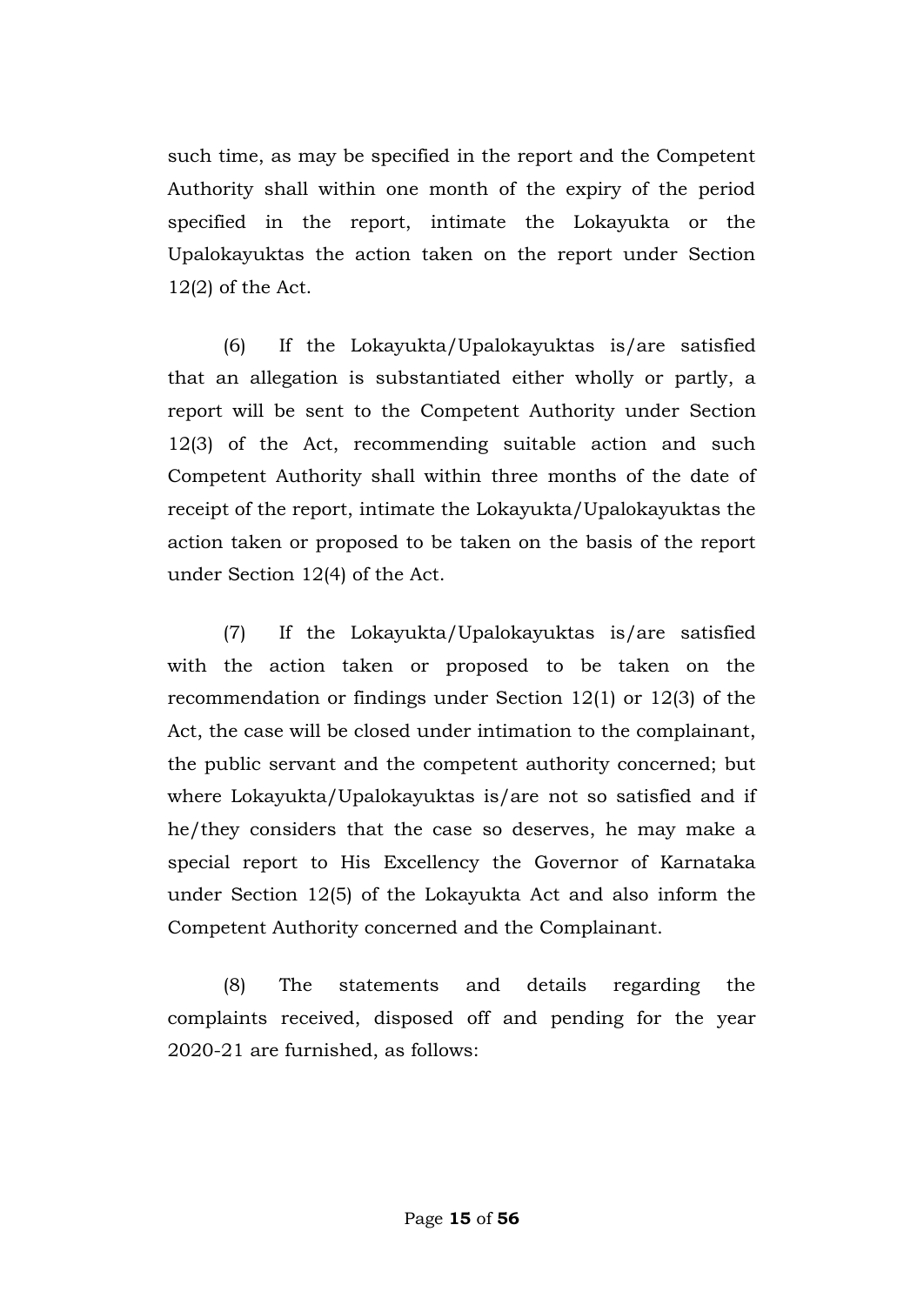#### **STATEMENT SHOWING COMPLAINTS (WITH AFFIDAVIT) PENDING AT THE BEGINNING, RECEIVED AND DISPOSED OFF DURING THE YEAR AND PENDING AT THE END OF THE YEAR**

| Jurisdiction              | Pending as<br><b>on</b><br>31/3/2020 | <b>Received</b><br>From<br>01/4/2020<br>to<br>31/3/2021 | <b>Total</b> | <b>No.of cases</b><br>disposed<br>of from<br>1/4/2020<br>to.<br>31/3/2021 | Total No.<br>of cases<br>pending as<br>on<br>31/3/2021 |
|---------------------------|--------------------------------------|---------------------------------------------------------|--------------|---------------------------------------------------------------------------|--------------------------------------------------------|
| Hon'ble<br>Lokayukta      | 2533                                 | 1072                                                    | 3605         | 1467                                                                      | 2138                                                   |
| Hon'ble<br>Upalokayukta-1 | 1589                                 | 1040                                                    | 2629         | 738                                                                       | 1891                                                   |
| Hon'ble<br>Upalokayukta-2 | 2587                                 | 1285                                                    | 3872         | 1088                                                                      | 2784                                                   |
| <b>Total</b>              | 6709                                 | 3397                                                    | 10106        | 3293                                                                      | 6813                                                   |

#### **MANNER OF DISPOSAL OF COMPLAINTS**

| Jurisdiction              | sent<br><b>SE</b><br>disposed<br>Report<br>12(3)<br>cases<br>way<br>៩<br>。<br>No.<br>$\mathbf{A}$ q | sent<br>off<br>disposed<br>Report<br>2(1)<br>cases<br>ð<br>័<br>vay<br>$\overline{\mathbf{z}}$<br>λá | off<br>2(3)<br>disposed<br>$\blacksquare$<br>sent<br>$2(1)$ &<br>Report<br>cases<br>ð<br>way<br>៵<br>xq<br>$\boldsymbol{\dot{\mathsf{z}}}$ | 甘<br>0<br>redressed<br>the<br>disposed<br>ិច<br>grievance<br>complainants<br>cases<br>the<br>័<br>æ<br>o.<br>No | ಡೆ<br>grievance<br>not<br>off<br>u/Sec.8<br>complainants<br>disposed<br>maintainable<br>allegations/<br>of cases<br>the<br>the<br>ð<br>o<br>R | ឪ<br>3g<br>ð<br>grievanc<br>not<br>u/Sec.9<br>disposed<br>complainants<br>established<br>allegations<br>cases<br>the<br>ð<br><u>io</u><br>the | complaints<br>of cases in which the<br>complainants have<br>their<br>withdrawn<br>o<br>No. | Others | Total |
|---------------------------|-----------------------------------------------------------------------------------------------------|------------------------------------------------------------------------------------------------------|--------------------------------------------------------------------------------------------------------------------------------------------|-----------------------------------------------------------------------------------------------------------------|-----------------------------------------------------------------------------------------------------------------------------------------------|-----------------------------------------------------------------------------------------------------------------------------------------------|--------------------------------------------------------------------------------------------|--------|-------|
| Hon'ble<br>Lokayukta      | 19                                                                                                  | $\overline{7}$                                                                                       | $\overline{2}$                                                                                                                             | 194                                                                                                             | 644                                                                                                                                           | 588                                                                                                                                           | 13                                                                                         |        | 1467  |
| Hon'ble<br>Upalokayukta-1 | 104                                                                                                 | $\overline{0}$                                                                                       | 11                                                                                                                                         | 96                                                                                                              | 261                                                                                                                                           | 266                                                                                                                                           | $\overline{0}$                                                                             |        | 738   |
| Hon'ble<br>Upalokayukta-2 | 44                                                                                                  | 14                                                                                                   | $\overline{7}$                                                                                                                             | 141                                                                                                             | 497                                                                                                                                           | 382                                                                                                                                           | 03                                                                                         |        | 1088  |
| <b>Total</b>              | 167                                                                                                 | 21                                                                                                   | 20                                                                                                                                         | 431                                                                                                             | 1402                                                                                                                                          | 1236                                                                                                                                          | 16                                                                                         |        | 3293  |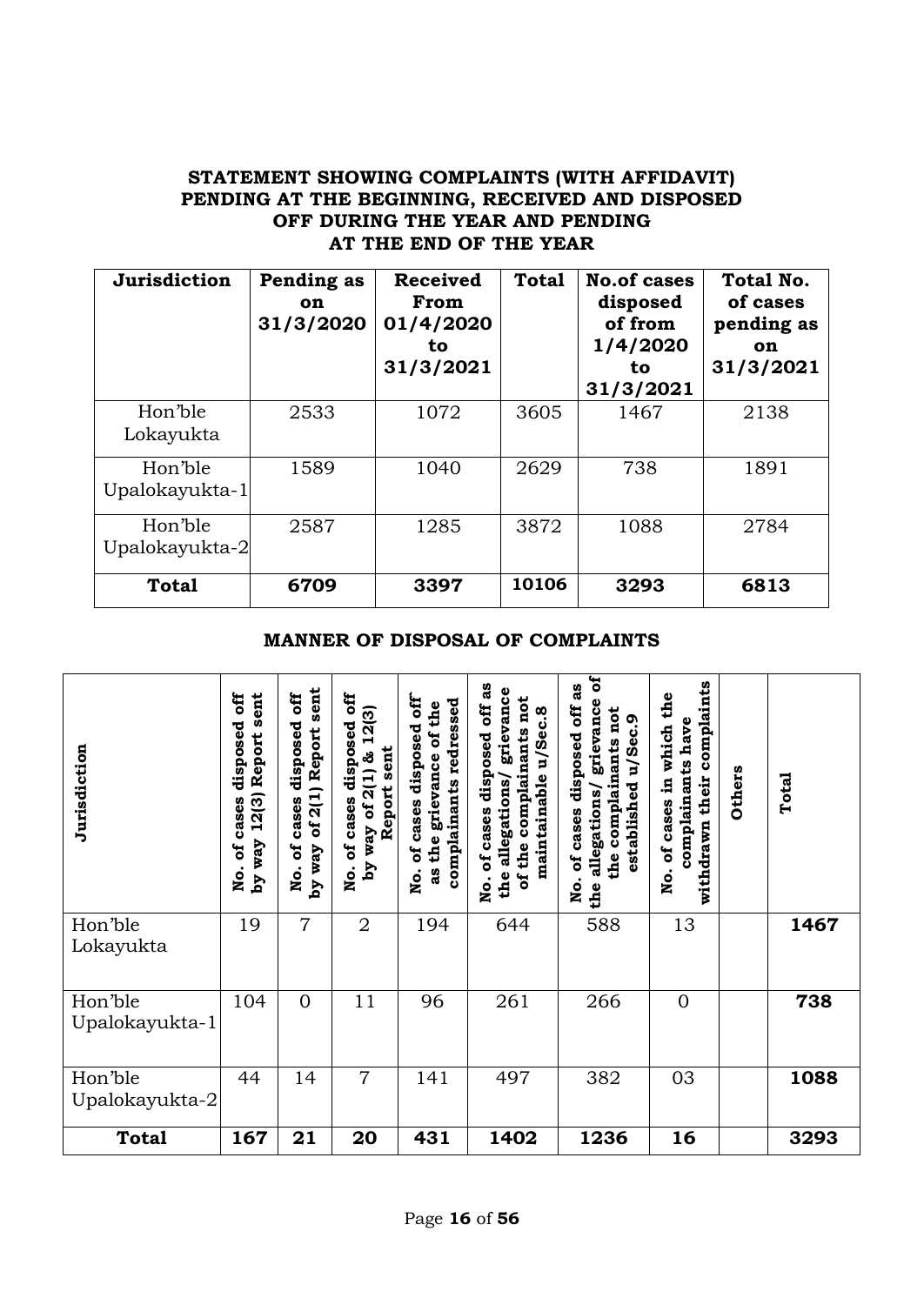#### **Government Referred Cases**

Apart from the complaints filed, the Government may also refer the complaints to the Lokayukta/Upalokayuktas under Sec.7(2A) of the Act. These cases are also dealt with, as in the case of complaint cases. The same will be allotted to scrutiny officers and after investigation of the same; a report will be sent to the Government. The details of such Government referred cases during the year are, as follows:

| Jurisdiction              | $\mathbf{a}$<br>31/03/2020<br>as<br>Pending | Received from 1/4/2020<br>to 31/3/2021 | Total        | as Closed<br>No. of references<br>off<br>disposed | of cases in which<br>Lokayukta Act<br>recommended<br>action was<br>$\mathbf{\dot{p}}$ | Total No. of cases<br><b>B</b><br>Н<br>31/3/202<br>as<br>pending |
|---------------------------|---------------------------------------------|----------------------------------------|--------------|---------------------------------------------------|---------------------------------------------------------------------------------------|------------------------------------------------------------------|
| Hon'ble<br>Lokayukta      | 22                                          | $\mathbf{0}$                           | 22           | 6                                                 |                                                                                       | 16                                                               |
| Hon'ble<br>Upalokayukta-1 | $\mathbf{1}$                                | $\mathbf{1}$                           | $\mathbf{1}$ | $\mathbf{1}$                                      | $\overline{0}$                                                                        | $\mathbf{1}$                                                     |
| Hon'ble<br>Upalokayukta-2 | 8                                           | $\overline{0}$                         | 8            | 3                                                 | $\overline{0}$                                                                        | 5                                                                |
| <b>Total</b>              | 31                                          | $\mathbf{1}$                           | 32           | 10                                                | $\boldsymbol{0}$                                                                      | 22                                                               |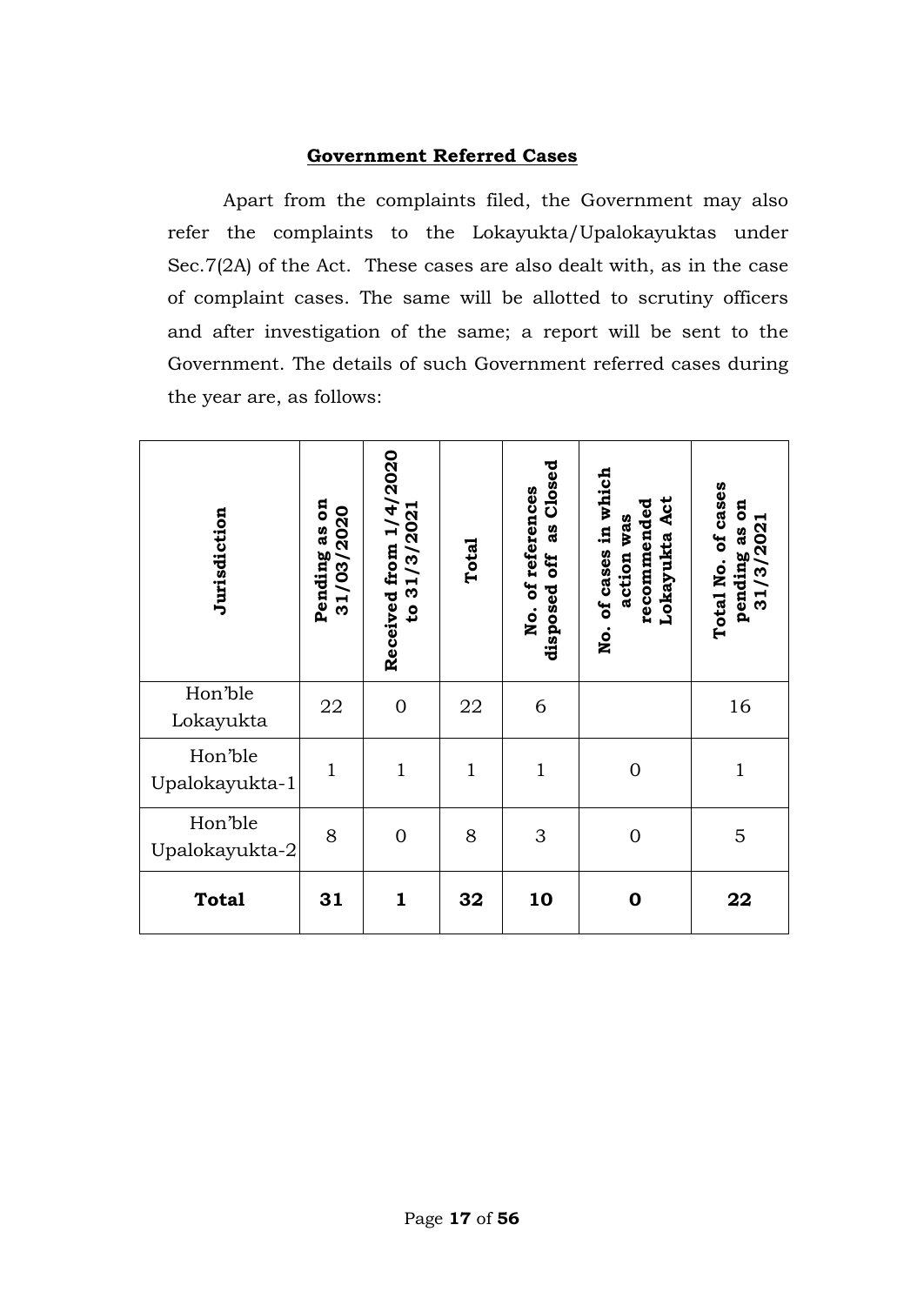#### **STATEMENT SHOWING THE REPORTS UNDER SEC. 12(1), 12(3) AND 12(5) OF THE KARNATAKA LOKAYUKTA ACT SENT DURING THE YEAR**

| .ok<br>$\vec{a}$ | Particulars                                                                          | Hon'ble Lokayukta<br>Jurisdiction | Hon'ble Upalokayukta-1<br>Jurisdiction | Hon'ble Upalokayukta-2<br>Jurisdiction | Total |
|------------------|--------------------------------------------------------------------------------------|-----------------------------------|----------------------------------------|----------------------------------------|-------|
| $\mathbf{1}$     | Number of reports sent<br>under Section $12(1)$ of the<br>Karnataka Lokayukta Act.   | 9                                 | 11                                     | 21                                     | 41    |
|                  | 2 Number of reports sent<br>under Section $12(3)$ of the<br>Karnataka Lokayukta Act. | 21                                | 115                                    | 51                                     | 187   |
| 3 <sup>l</sup>   | Number of Reports sent<br>under Section $12(5)$ of the<br>Karnataka Lokayukta Act.   | $\overline{0}$                    | 5                                      | $\overline{0}$                         | 5     |
|                  | <b>Total</b>                                                                         | 30                                | 131                                    | 72                                     | 233   |

The list showing the details of Reports sent under Section 12(1) of the Act sent to the Competent Authority is appended to this Report at **Annexure-'A'.**

The List showing the details of Reports sent under Section 12(3) of the Act sent to the Competent Authority is appended to this Report at **Annexure-'B'.**

The List showing the details of Reports sent under Section 12(5) of the Act submitted to His Excellency Governor of Karnataka is appended to this Report at **Annexure-'C'.**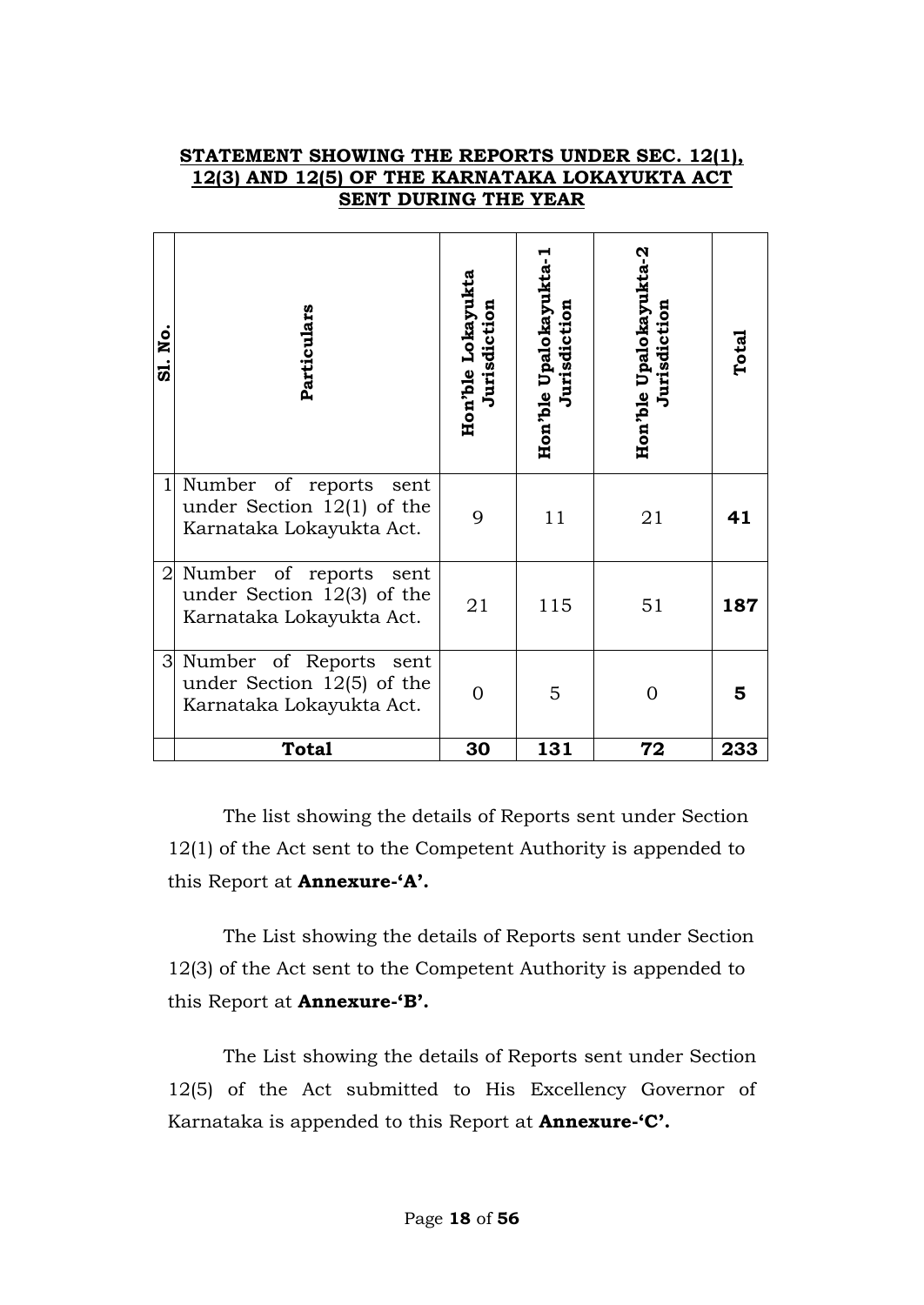# **STATEMENT SHOWING THE NUMBER OF REPORTS SENT UNDER SECTION12(1) OF THE KARNATAKA LOKAYUKTA ACT TO THE COMPETENT AUTHORITY & ACTION TAKEN BY COMPETENT AUTHORITY ON IT DURING THE YEAR AND PENDING AT THE END OF 31/03/2021**

| Jurisdiction               | as<br>Report u/Sec. 12 (1) pending<br>with Competent Authority<br>on 31/3/2020 | Report u/Sec. 12 (1) sent to<br>Competent Authority<br>from 01/4/2020<br>To 31/3/2021<br>the | Total | Section 12(1) Report u/Sec<br>$\mathbf{c}$<br>Compliance received on<br>01/4/2020<br>31/3/2021<br>from<br>12(2) | pending with the Competent<br>Authority as on 31/3/2020<br><b>12(1)</b><br>Reports u/Sec. |
|----------------------------|--------------------------------------------------------------------------------|----------------------------------------------------------------------------------------------|-------|-----------------------------------------------------------------------------------------------------------------|-------------------------------------------------------------------------------------------|
| Hon'ble<br>Lokayukta       | 18                                                                             | 9                                                                                            | 27    | 5                                                                                                               | 22                                                                                        |
| Hon'ble<br>Upa-Lokayukta-1 | 44                                                                             | 11                                                                                           | 55    | 6                                                                                                               | 49                                                                                        |
| Hon'ble<br>Upa-Lokayukta-2 | 262                                                                            | 21                                                                                           | 283   | 35                                                                                                              | 248                                                                                       |
| <b>Total</b>               | 324                                                                            | 41                                                                                           | 365   | 46                                                                                                              | 319                                                                                       |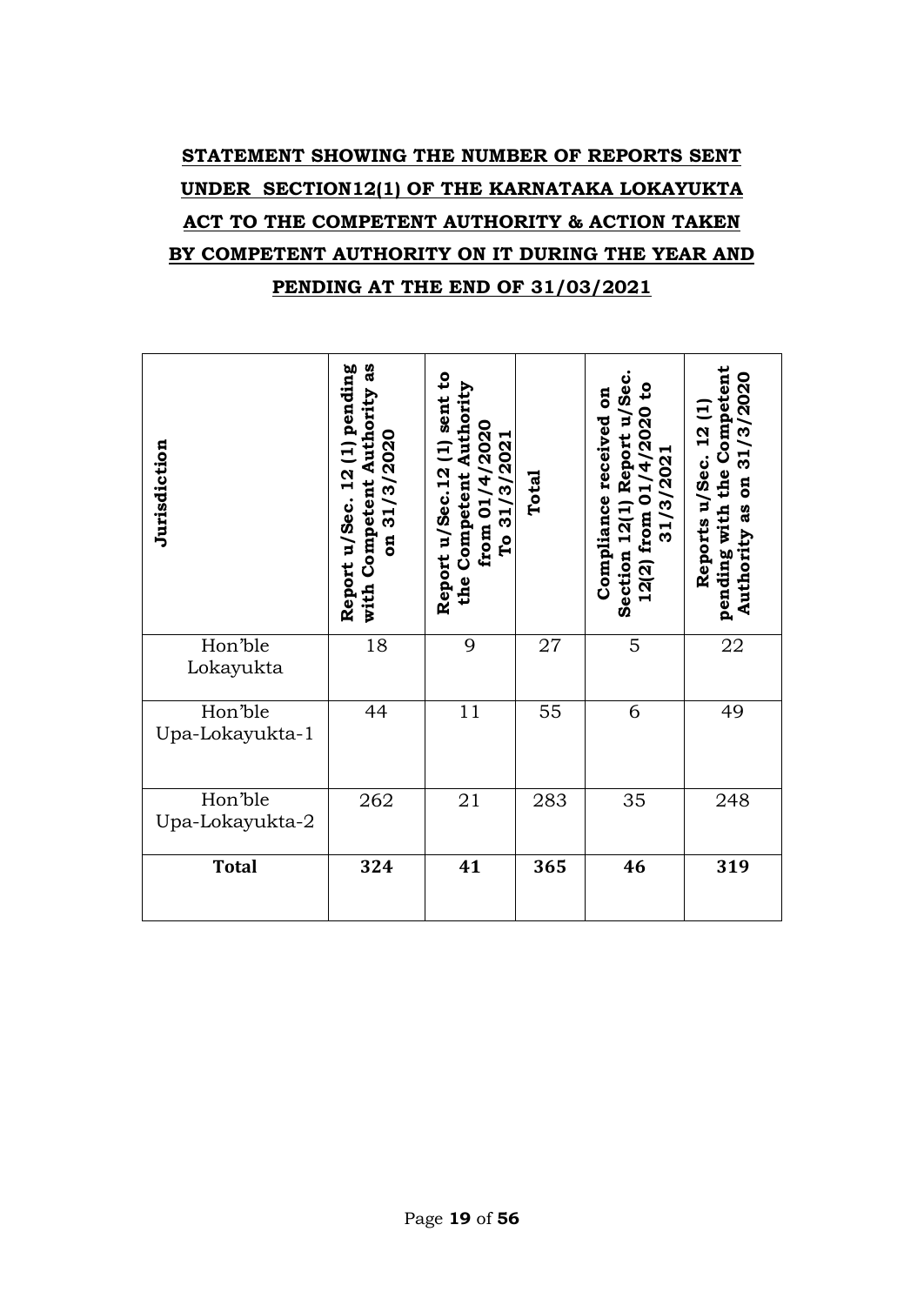# **STATEMENT SHOWING THE NUMBER OF REPORTS UNDER SECTION 12(3) SENT TO THE COMPETENT AUTHORITY, ACTION TAKEN BY THE COMPETENT AUTHORITY ON IT AND PENDING AT THE END OF 31/03/2021**

| Jurisdiction               | pending with Competent<br>Report u/Sec. 12 (3)<br>as on<br>31/03/2020<br>Authority | $\mathbf{c}$<br>Authority<br>$12(3)$ sent<br>S,<br>/04/2020<br>/03/2021<br>Competent<br>Report u/Sec.<br>from 01<br>31 <sub>l</sub><br>the | Total | 1/03/2021<br>g<br>Report<br>received<br>from<br>$\overline{3}$<br>$\boldsymbol{\omega}$<br>u/Sec.12(4)<br>$\mathbf{c}$<br>Section 12<br>Compliance<br>01/04/2020 | $\overline{5}$<br>as<br>12(3)<br>pending with the<br>Competent Authority<br>31/03/2021<br>Reports u/Sec. |
|----------------------------|------------------------------------------------------------------------------------|--------------------------------------------------------------------------------------------------------------------------------------------|-------|------------------------------------------------------------------------------------------------------------------------------------------------------------------|----------------------------------------------------------------------------------------------------------|
| Hon'ble<br>Lokayukta       | 47                                                                                 | 21                                                                                                                                         | 68    | 43                                                                                                                                                               | 25                                                                                                       |
| Hon'ble<br>Upa-Lokayukta-1 | 241                                                                                | 115                                                                                                                                        | 356   | 151                                                                                                                                                              | 205                                                                                                      |
| Hon'ble<br>Upa-Lokayukta-2 | 333                                                                                | 51                                                                                                                                         | 384   | 185                                                                                                                                                              | 199                                                                                                      |
| <b>Total</b>               | 621                                                                                | 187                                                                                                                                        | 808   | 379                                                                                                                                                              | 429                                                                                                      |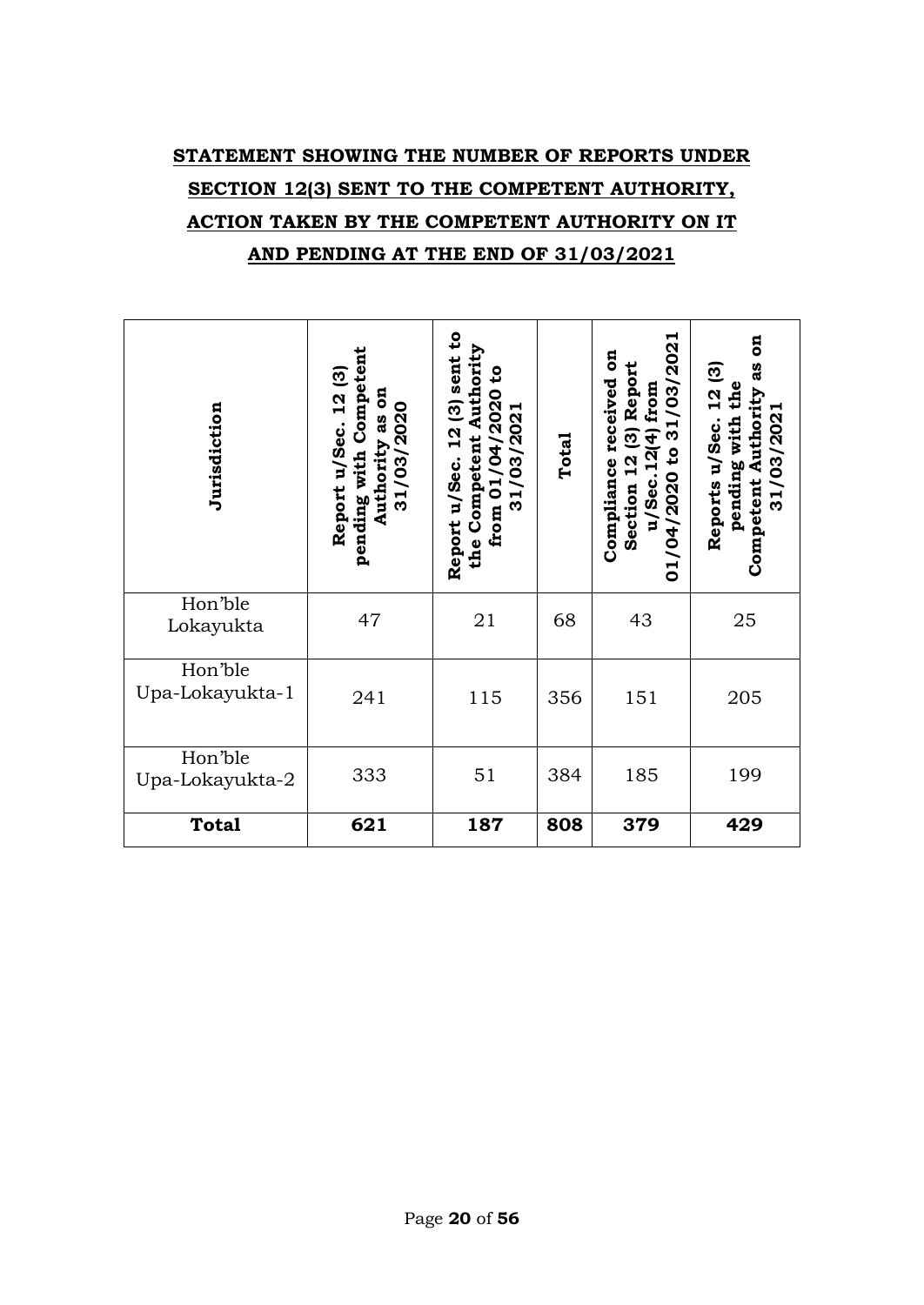#### **STATEMENT SHOWING THE NUMBER OF REPORTS UNDER SECTION 12(5) SENT TO HIS EXCELLENCY THE GOVERNOR OF KARNATAKA, ACTION TAKEN ON IT AND PENDING AT THE END OF 31/03/2020**

| Jurisdiction               | Competen<br>Sec. 12(5)<br>ទី<br>31/03/2020<br>as<br>Authority<br>pending with<br>$\mathbf{u}$<br>Report | sent<br>ᆋ<br>3/202<br>Competent<br>12(5)<br>Authority from<br>31<br>Report u/Sec.<br>$\mathbf{c}$<br>to the<br>1/4/2020 | Total | period<br>12(5)<br>₿<br>/2020<br>the<br>$\overline{\mathbf{a}}$<br>31/3/2021<br>taken<br>report during<br>$\widetilde{\mathbf{4}}$<br>from 1<br>Action | as<br>12(5)<br>Authority<br>pending with the<br>3/2021<br>u/Sec.<br>Competent<br>31/<br>Reports<br>$\overline{\mathbf{a}}$ |
|----------------------------|---------------------------------------------------------------------------------------------------------|-------------------------------------------------------------------------------------------------------------------------|-------|--------------------------------------------------------------------------------------------------------------------------------------------------------|----------------------------------------------------------------------------------------------------------------------------|
| Hon'ble Lokayukta          | 14                                                                                                      | $\overline{0}$                                                                                                          | 14    | $\mathbf{0}$                                                                                                                                           | 14                                                                                                                         |
| Hon'ble<br>Upa-Lokayukta-1 | 45                                                                                                      | 5                                                                                                                       | 50    | $\mathbf{1}$                                                                                                                                           | 49                                                                                                                         |
| Hon'ble<br>Upa-Lokayukta-2 | 6                                                                                                       | $\Omega$                                                                                                                | 6     | $\overline{0}$                                                                                                                                         | 6                                                                                                                          |
| <b>Total</b>               | 65                                                                                                      | 5                                                                                                                       | 70    | $\mathbf{1}$                                                                                                                                           | 69                                                                                                                         |

As stated above, during the financial year under Report, totally 3398 complaints were instituted and 3293 complaints came to be disposed.

Apart from this, 187 reports under Section 12(3) and 41 reports under Section 12(1) of Act, 1984 were sent to the Government for suitable action in terms of the recommendation made therein.

In the meantime, we would like to bring to the notice of Your Excellency that in 429 recommendations made under Sec. 12(3) of the Act, Government Orders/action taken reports are awaited for more than three months from the date of the recommendations.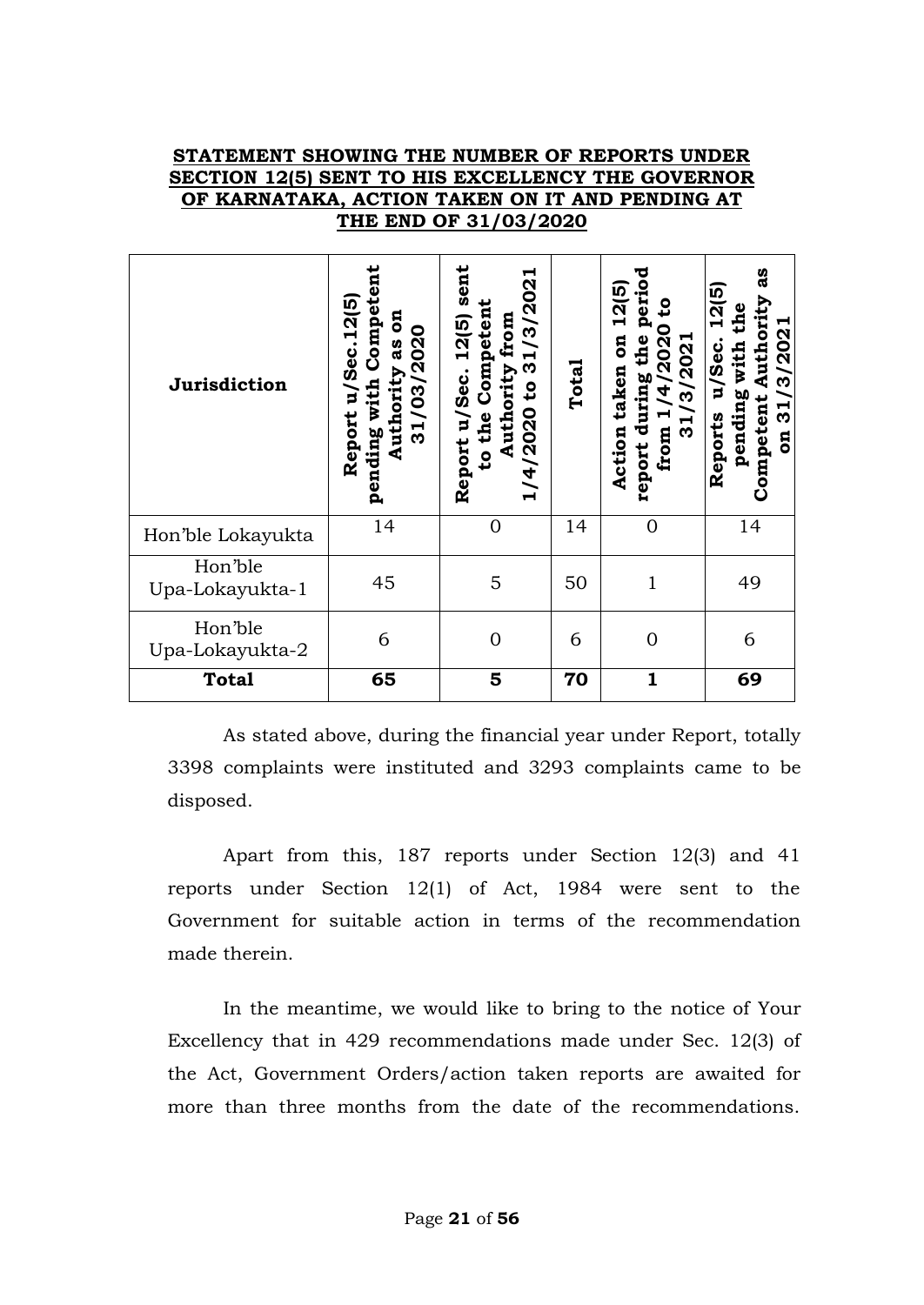Further, action taken reports are awaited in 319 recommendations made under Sec. 12(1) of the Act.

It is important to note that among the above recommendations under Section 12(3), in 297 cases recommendations were made more than two years back and in 132 cases recommendations were made more than a year ago. The details of the cases in which Government Orders/action taken reports are awaited more than three months from the date of recommendations is submitted hereunder in a tabular form:-

| Year in | Report under<br>Section |                             |                |                |                             | Report under             |              | Section |  |
|---------|-------------------------|-----------------------------|----------------|----------------|-----------------------------|--------------------------|--------------|---------|--|
| which   |                         | $12(1)$ of the Act in which |                |                | $12(3)$ of the Act in which |                          |              |         |  |
| report  | compliance is awaited   |                             |                |                |                             | compliance is awaited    |              |         |  |
| was     |                         | $\mathord{\text{--}}$       |                |                |                             | $\overline{\phantom{0}}$ |              |         |  |
| sent    |                         |                             | UPLOK-2        |                |                             |                          | UPLOK-2      |         |  |
|         |                         | UPLOK-                      |                |                |                             | UPLOK-                   |              |         |  |
|         | <b>LOK</b>              |                             |                | Total          | LOK                         |                          |              | Total   |  |
|         |                         |                             |                |                |                             |                          |              |         |  |
| 2011    |                         |                             | 2              | $\overline{2}$ |                             |                          |              |         |  |
| 2012    |                         |                             |                |                |                             |                          |              |         |  |
| 2013    | $\overline{2}$          |                             |                | $\overline{2}$ |                             |                          |              |         |  |
| 2014    | 3                       |                             | 1              | 4              | 3                           | $\mathbf{1}$             | 1            | 5       |  |
| 2015    | 6                       |                             | $\overline{2}$ | 8              | $\overline{2}$              |                          | $\mathbf{1}$ | 3       |  |
| 2016    |                         | 17                          | 28             | 45             |                             | 45                       | 28           | 73      |  |
| 2017    | $\overline{2}$          | 9                           | 99             | 110            | $\overline{4}$              | 30                       | 37           | 71      |  |
| 2018    | $\overline{2}$          | 8                           | 65             | 75             | 3                           | 24                       | 40           | 67      |  |
| 2019    | 3                       | 8                           | 21             | 32             | 3                           | 22                       | 53           | 78      |  |
| 2020    | 3                       | 6                           | 28             | 37             | 8                           | 77                       | 31           | 116     |  |
| 2021    | $\mathbf{1}$            | 1                           | $\overline{2}$ | $\overline{4}$ | $\overline{2}$              | 6                        | 8            | 16      |  |
| Total   | 22                      | 49                          | 248            | 319            | 25                          | 205                      | 199          | 429     |  |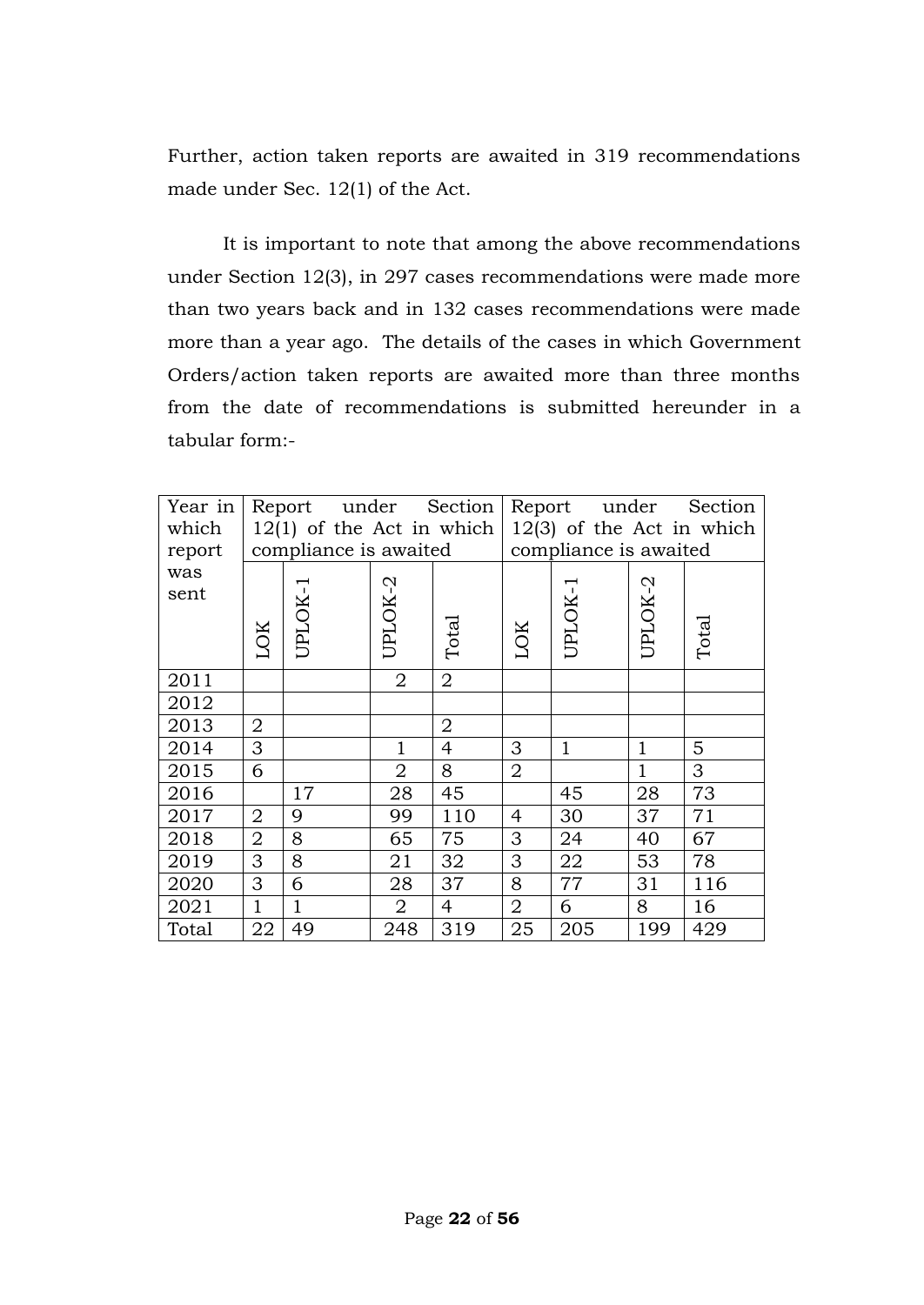# **Chapter**-**3**

#### **DEPARTMENTAL INQUIRIES**

The Government on taking action on the recommendations made in the Reports sent by the Hon"ble Lokayukta or the Hon"ble Upalokayuktas under Sec. 12(3) of the Act, will entrust enquiries against the Respondents to the Hon"ble Lokayukta or the Hon"ble Upalokayuktas, under Rule 14-A of the Karnataka Civil Services (Classification, Control and Appeal) Rules, 1957. In pursuance to the said entrustment of inquiry by the Government, Hon"ble Lokayukta/Upalokayuktas will nominate the Inquiry Officer, who are the District Judges deputed to this Institution by the Hon"ble High Court or the Retired District Judges taken on contract basis by this institution, to frame charges, conduct Inquiry and submit the report.

During the year 2020-21, nominations in 199 cases have been done. In respect of the enquiries entrusted to the Hon"ble Lokayukta/ Upalokayuktas by the Government under Rule 14-A of the Karnataka Civil Services (Classification, Control & Appeal) Rules, 1957, after conducting the enquiry, the Enquiry Officers will submit their reports to the Lokayukta/Upalokayuktas, as the case may be, recording their findings on the charges along with supporting evidence and connected records. In turn, these Reports will be sent to the concerned Competent Authority by the Hon"ble Lokayukta/ Upalokayuktas, along with their recommendations. On receipt of the same, the Competent Authority will take action in accordance with Rule 11-A of the Karnataka Civil Services (Classification, Control & Appeal) Rules, 1957.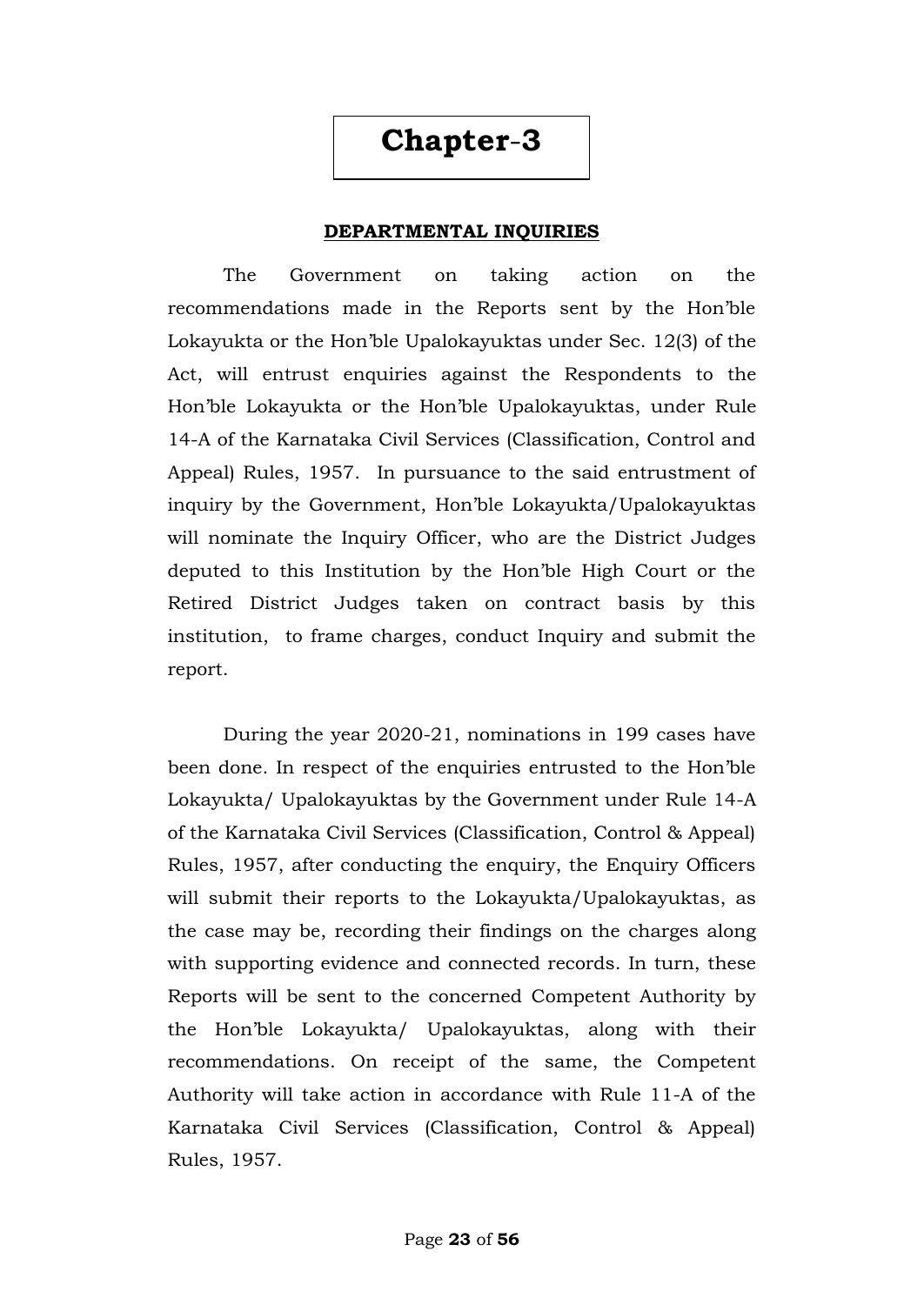## **STATEMENT SHOWING THE DEPARTMENTAL ENQUIRIES PENDING AT THE BEGINNING OF THE YEAR, RECEIVED, DISPOSED OFF DURING THE YEAR AND PENDING AT THE END OF THE YEAR**

**(Under Rule 14-A of the Karnataka Civil Services (CC&A) Rules 1957)**

| S1.<br>No      | Jurisdiction              | /2020<br>pending<br>ကဲ<br>Inquires<br>$\overline{\mathfrak{S}}$<br>$\mathfrak{g}$<br>as | $\mathsf{S}$<br>Inquiries initiated<br>during the period<br>from $1/4/2020$ to<br>2021<br>3<br>from<br>ო | Total | disposed<br>of during the<br>period from<br>$1/4/2020$ to<br>/202<br>Inquiries<br>$\infty$ | ries pending<br>. 31/3/2021<br>Inquiries<br>$\mathop{\mathrm{nn}}$<br>as |
|----------------|---------------------------|-----------------------------------------------------------------------------------------|----------------------------------------------------------------------------------------------------------|-------|--------------------------------------------------------------------------------------------|--------------------------------------------------------------------------|
| $\mathbf{1}$   | Hon'ble<br>Lokayukta      | 82                                                                                      | 12                                                                                                       | 94    | 11                                                                                         | 81                                                                       |
| $\overline{2}$ | Hon'ble<br>Upalokayukta-1 | 1500                                                                                    | 91                                                                                                       | 1591  | 193                                                                                        | 1398                                                                     |
| 3              | Hon'ble<br>Upalokayukta-2 | 1137                                                                                    | 96                                                                                                       | 1233  | 164                                                                                        | 1069                                                                     |
|                | Total                     | 2719                                                                                    | 199                                                                                                      | 2918  | 368                                                                                        | 2548                                                                     |

#### **MANNER OF DISPOSAL OF ENQUIRY CASES**

| Jurisdiction                                                                                | Hon'ble<br>Lokayukta | Hon'ble<br>Upalokayukta- | Hon'ble<br>Upalokayukta-<br>2 | Total |
|---------------------------------------------------------------------------------------------|----------------------|--------------------------|-------------------------------|-------|
| No. of cases<br>in which charges<br>held proved and penalty<br>recommended to<br>Government | 8                    | $\lceil 122 \rceil$      | 101                           | 231   |
| No. of cases in which<br>charges held not proved                                            | 2                    | 56                       | 53                            |       |
| Other Modes                                                                                 |                      | 15                       | 10                            | 26    |
| <b>Total</b>                                                                                |                      | 193                      | 164                           | 368   |

The statement showing details of inquiries in which the Inquiry Reports along with the Recommendations of Hon"ble Lokayukta and Hon"ble Upalokayuktas have been sent to the Competent Authority during the year is appended to this Report at **Annexure- 'D'.**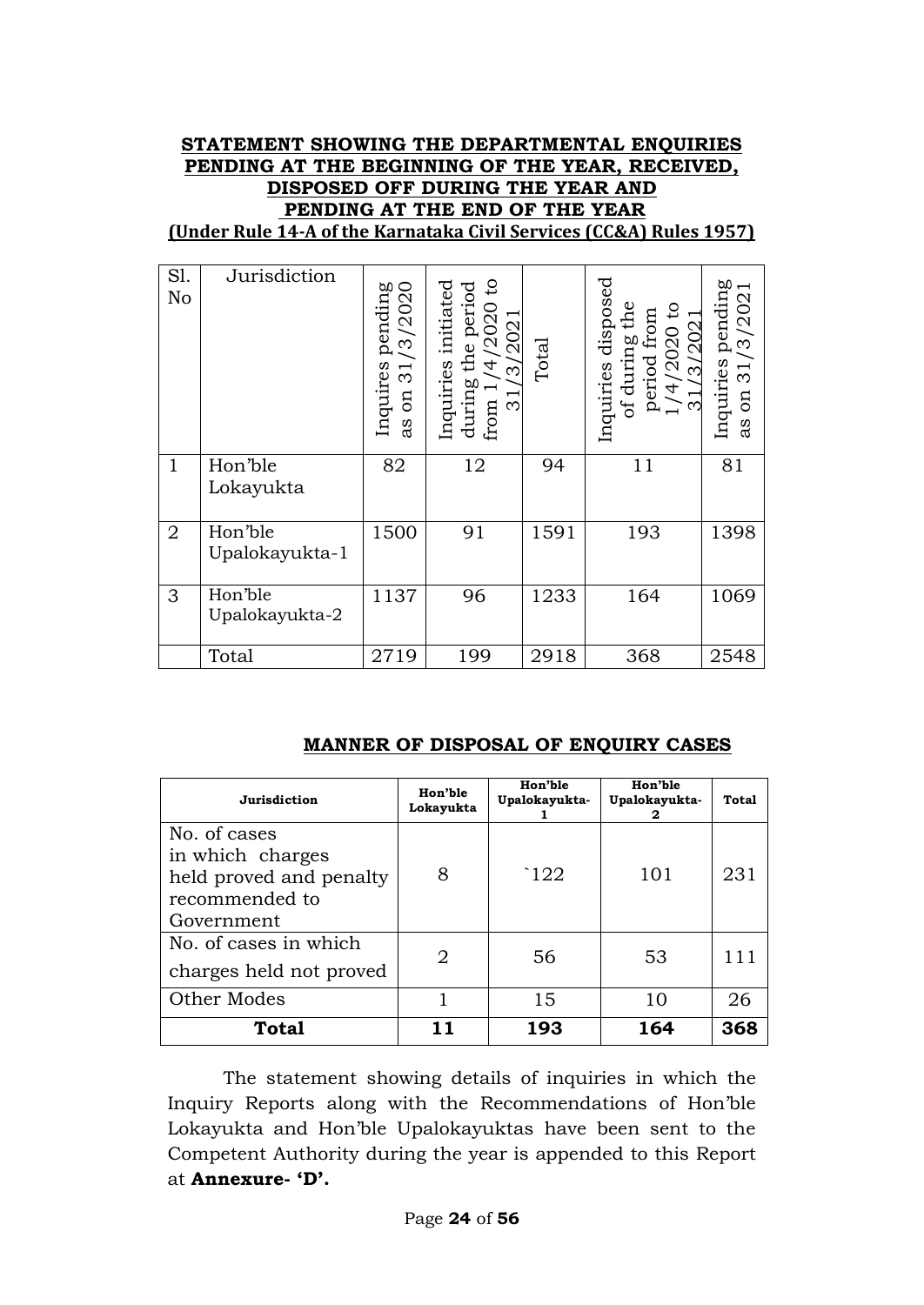The statement showing the details of Inquiry Reports on which the Competent Authority has taken action during the year under Report is appended to this Report at **Annexure- 'E'.**

As stated above, in the previous financial year, 368 disciplinary enquiries were completed and the recommendation in terms of Rule 14-A(2)(d) of Karnataka Civil Services (Classification, Control and Appeal) Rules, 1957 were submitted to the competent authority.

In the meantime, we would like to bring to the notice of Your Excellency that action taken reports are awaited for more than three months in 752 recommendations made under Rule 14(A)(2)(d) of the Karnataka Civil Services (Classification, Control and Appeal) Rules, 1957. The details of the departmental inquiries in which Government Orders/action taken reports are awaited more than three months from the date of recommendations is submitted hereunder in a tabular form:-

| Year in<br>which<br>report | Inquiry report and recommendation under<br>Rule 14A of the KCS (CCA) Rules, in which<br>compliance is awaited. | Total                               |     |     |  |  |  |
|----------------------------|----------------------------------------------------------------------------------------------------------------|-------------------------------------|-----|-----|--|--|--|
| was<br>sent                | LOK                                                                                                            | UPLOK-2<br>$\blacksquare$<br>UPLOK- |     |     |  |  |  |
| 2014                       | 1                                                                                                              | 3                                   | 5   | 9   |  |  |  |
| 2015                       |                                                                                                                | 11                                  | 10  | 22  |  |  |  |
| 2016                       |                                                                                                                | 10                                  | 20  | 30  |  |  |  |
| 2017                       | 6                                                                                                              | 54                                  | 25  | 85  |  |  |  |
| 2018                       | 2                                                                                                              | 91                                  | 45  | 138 |  |  |  |
| 2019                       | 8                                                                                                              | 125                                 | 82  | 215 |  |  |  |
| 2020                       | 7                                                                                                              | 81                                  | 77  | 165 |  |  |  |
| 2021                       | $\overline{2}$                                                                                                 | 53                                  | 33  | 88  |  |  |  |
| Total                      | 27                                                                                                             | 428                                 | 297 | 752 |  |  |  |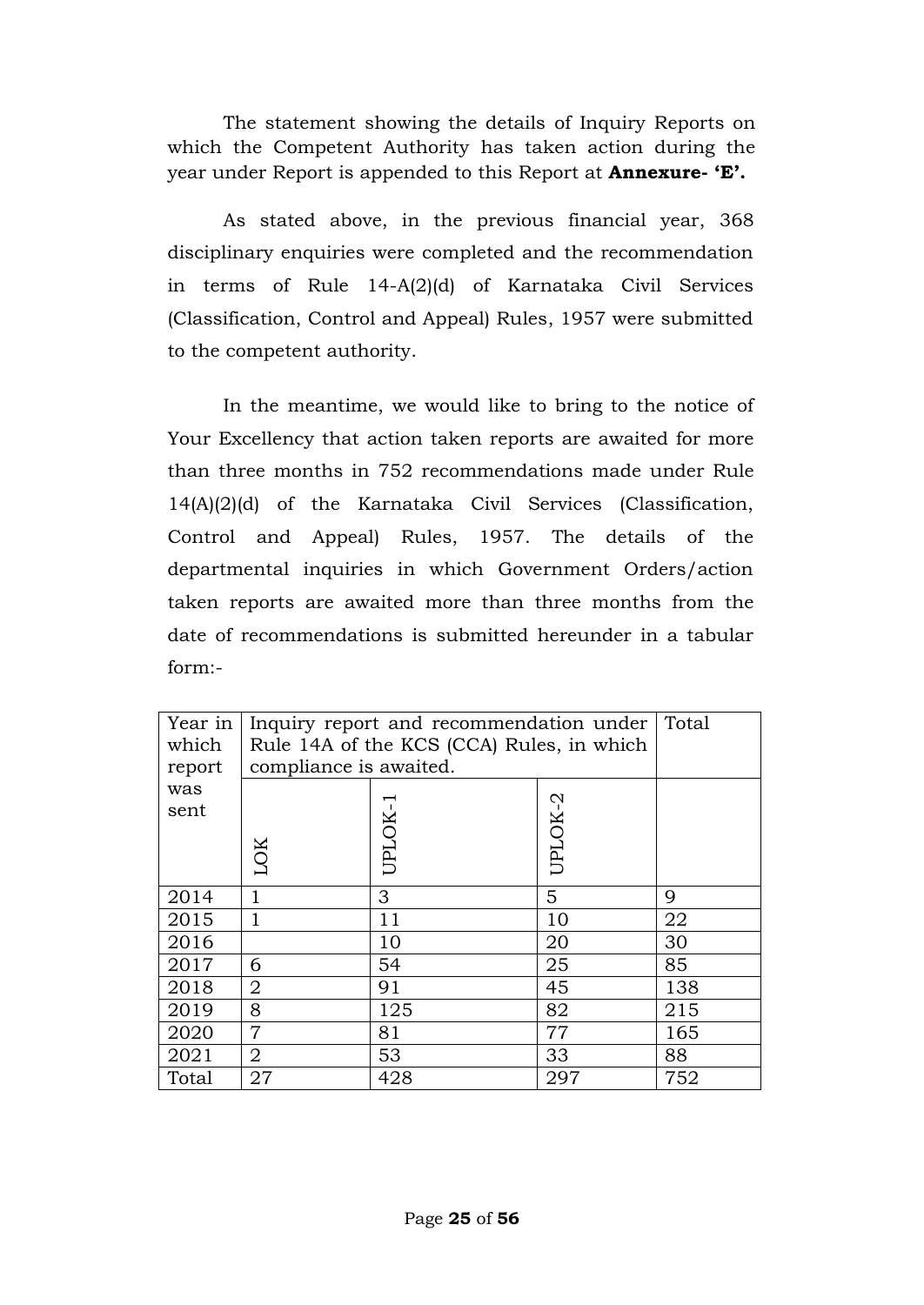# **Chapter**-**4**

#### **CASES REGISTERED UNDER THE PROVISIONS OF THE PREVENTION OF CORRUPTION ACT, 1988**

Apart from investigation under the Lokayukta Act, the Police Officers deputed to the Karnataka Lokayukta institution were vested with powers to register and investigate the cases under the provisions of the Prevention of Corruption Act, 1988 prior to the establishment of Anti Corruption Bureau by the Karnataka State. The Government by its Order No. DPAR 14 SLU 2016 dated 14/3/2016 established a separate body known as "Anti Corruption Bureau" for registration of offences and conducting investigation under the Prevention of Corruption Act, 1988.

On 7/4/2016, the Hon"ble High Court of Karnataka, in Writ Petition No. 19386/2016 has passed an interim order directing that during the pendency of writ petition, the cases under investigation and pending sanction at the Police Wing of the Karnataka Lokayukta, shall not be transferred to the newly formed Anti-Corruption Bureau. Any other action shall, however, abide by the result of the writ petition. Further, on 26/4/2017, the Hon"ble High Court of Karnataka has passed the following order:

"…..The interim order, already, granted on April 7, 2016, that the cases under investigation and pending sanction at the Police Wing of the Karnataka Lokayukta should not be transferred to the newly formed Anti Corruption Bureau shall continue. However, this will not prevent the police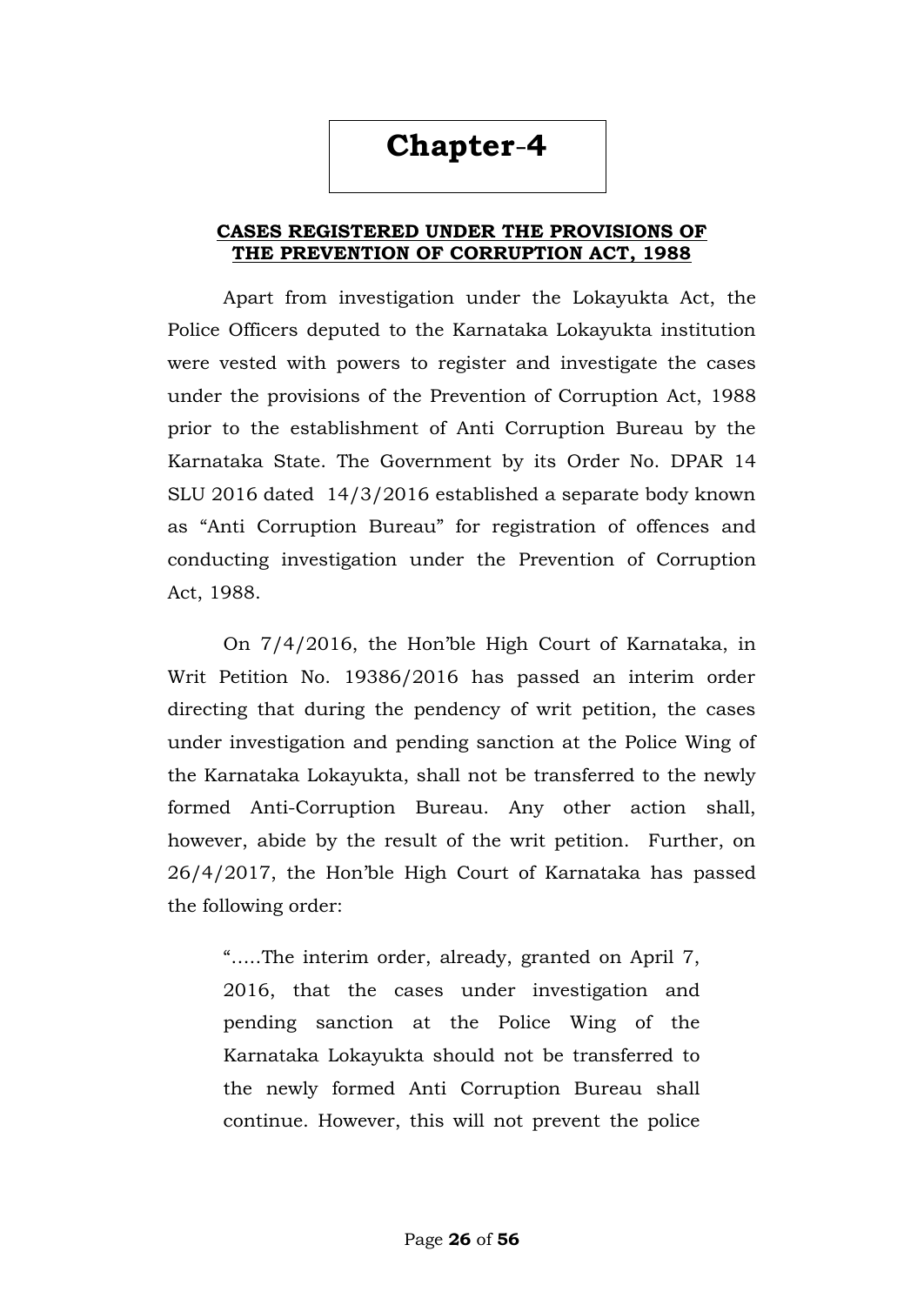officers attached to the Karnataka Lokayukta to continue with the investigation in those cases…….."

The Lokayukta police wing, as per the directions of the Hon"ble Lokayukta and also proactively have been visiting various public institutions like Anganawadis, Government Schools and Hostels, Public Hospitals, throughout the State of Karnataka. The Police Inspectors and Deputy Superintendent of Police of Karnataka Lokayukta District units have identified numerous problems and lacunae/deficiencies in these institutions.

The Lokayukta Police have also been visiting Public Offices like Grama Panchayaths, Taluk/Tahsil offices, Offices of the Assistant Director of Agriculture, Deputy Directors of Land Records, Sub Registrars, District Registrar, Regional Transport Offices, Mines & Geology, Planning & Development Authorities, such as, Bangalore Development Authority, Bruhat Bengaluru Mahanagara Palike and other District Development Authorities, Municipal Offices, Corporations, etc. During these visits, the Police officers have randomly verified the pendency/rejection of applications with regard to various applications filed under "Sakala" scheme under different heads. In this way, legitimate beneficiaries have been benefitted in getting the benefits under various Government Schemes, such as Widow Pension, Old Age Pension, disability pension, Caste and Income Certificates, etc. and the administrative machinery has been speeded up. Wherever there is delay due to mal-administration, reports for taking appropriate action against the errant officials have been sent to Hon"ble Lokayukta.

The Lokayukta police are also conducting regular District/ Taluk public grievance meetings throughout the State and addressed many complaints/grievances of pubic against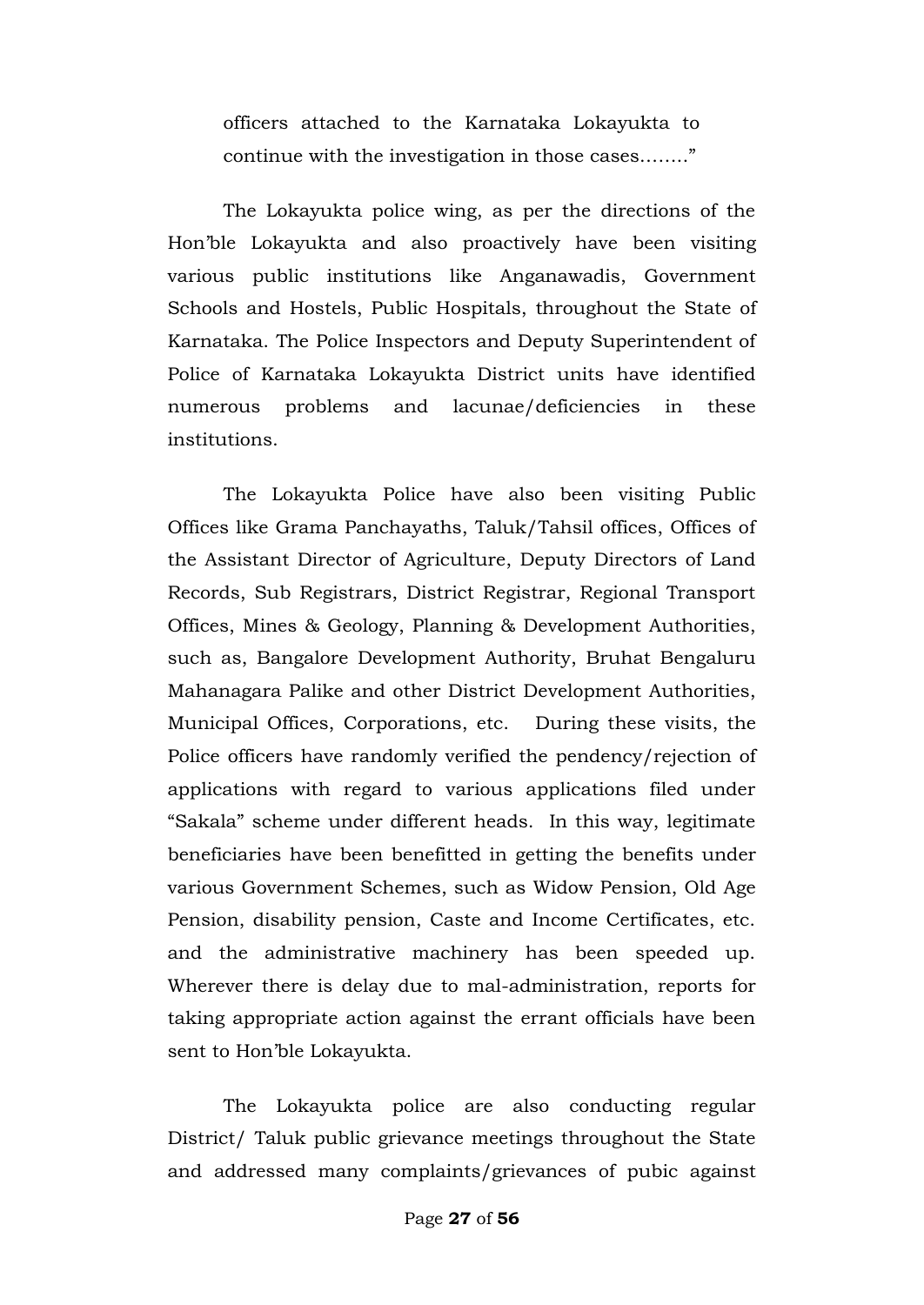concerned Government/public officials. Many complaints and grievances are redressed at the spot and through regular follow up with the concerned authorities.

During recent floods in the months of September and October 2020, the Lokayukta police have visited the flood affected areas in Kodagu, Bidar, Chamarajanagar, Chikkamagaluru, Udupi, Dakshina Kannada, Koppal, Haveri, Ballari, Hosaptete, Kalaburagi and Yadgir District and assisted the District administration in providing aid and reliefs to the flood affected victims in the relief centres.

The statistics showing the number of cases investigated, its disposal and pending trial cases, etc., are shown in the following tables.

**Statement showing the cases under investigation under the Prevention of Corruption Act pending at the beginning of the year, cases registered during the year and the cases disposed off, during the year and pending at the end of the year 31/03/2021**

| <b>Nature</b><br>of cases | Cases<br>pending as<br><b>on</b><br>31/3/2020 | Cases<br>registered<br>from<br>1/4/2020<br>to<br>31/3/2021 | <b>Total</b> | <b>Cases</b><br>disposed<br>from<br>1/4/2020<br>to<br>31/3/2021 | No. of<br>cases<br>pending as<br><b>on</b><br>31/3/2021 |
|---------------------------|-----------------------------------------------|------------------------------------------------------------|--------------|-----------------------------------------------------------------|---------------------------------------------------------|
| Raid<br>Cases             | 45                                            | Ω                                                          | 45           | 8                                                               | 37                                                      |
| Trap<br>Cases             | 19                                            | 0                                                          | 19           | 0                                                               | 19                                                      |
| Other<br>Cases            | 95                                            | 0                                                          | 95           | 7                                                               | 88                                                      |
| Total                     | 159                                           | Ω                                                          | 159          | 15                                                              | 144                                                     |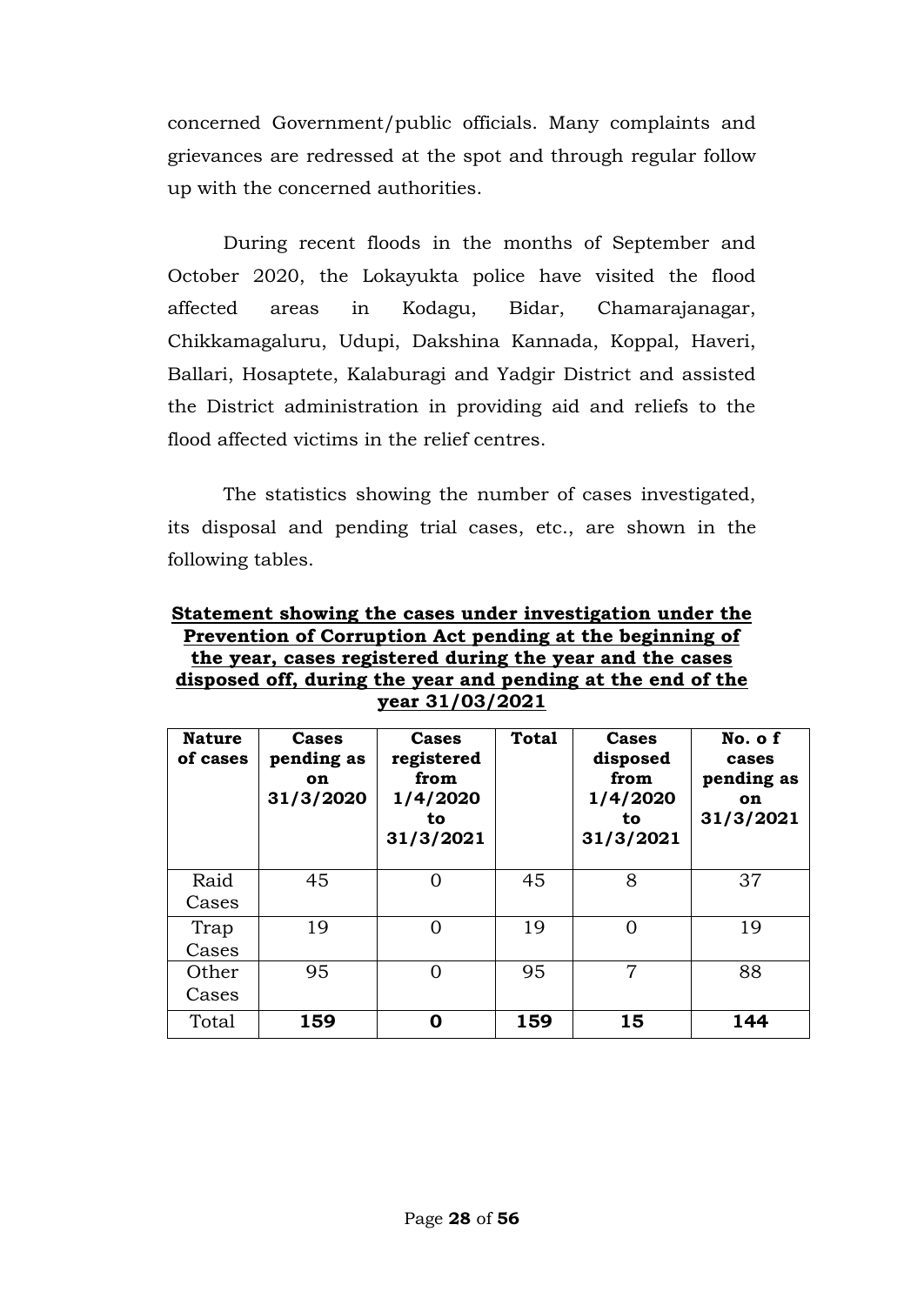### **Manner of disposal of the cases registered under the Prevention of Corruption Act, 1988**

| <b>Nature of</b><br>cases | recommended<br>an<br>Prosecution<br>cases<br>D.E<br>both<br>No.of<br>for<br> | ъ<br><u>ដ</u><br>$\boldsymbol{\omega}$<br>Prosecution<br>recommend<br>EQ<br>cases<br>qu<br>which<br>but<br>No.of | Prosecu<br>launched<br>£.<br>cases<br>No.of<br>which<br>tion | repo<br>submitted<br>closed<br>ĝ,<br>which | police<br>cases dispose<br>ัธ<br>Total No.<br>wing<br>the<br>off by |
|---------------------------|------------------------------------------------------------------------------|------------------------------------------------------------------------------------------------------------------|--------------------------------------------------------------|--------------------------------------------|---------------------------------------------------------------------|
| Raid cases                |                                                                              |                                                                                                                  | 6                                                            | $\overline{2}$                             | 8                                                                   |
| Trap cases                | $\Omega$                                                                     | 0                                                                                                                | $\Omega$                                                     | $\Omega$                                   |                                                                     |
| Other<br>cases            |                                                                              | 0                                                                                                                | 4                                                            | 3                                          | 7                                                                   |
| <b>Total</b>              |                                                                              | O                                                                                                                | 10                                                           | 5                                          | 15                                                                  |

#### **Statement showing the Prosecution Sanction Orders sought, received and pending with the Competent Authority, during the year 2020-21**

| No. of cases<br>pending for<br>prosecution<br>sanction as<br><b>on</b><br>31/03/2020 | No. of cases<br>in which<br>sanction for<br>prosecution<br>sought<br>during the<br>period from<br>1/4/2020 to<br>31/3/2021 | <b>Total</b> | No. of cases in<br>which sanction for<br>prosecution issued<br>/ rejected by<br><b>Disciplinary</b><br><b>Authorities during</b><br>the period from<br>$1/4/2020$ to<br>31/3/2021 | No. of cases in<br>which<br>sanction for<br>prosecution<br>pending with<br>the<br>Competent<br><b>Authorities</b> |
|--------------------------------------------------------------------------------------|----------------------------------------------------------------------------------------------------------------------------|--------------|-----------------------------------------------------------------------------------------------------------------------------------------------------------------------------------|-------------------------------------------------------------------------------------------------------------------|
| 14                                                                                   |                                                                                                                            | 19           |                                                                                                                                                                                   | 12                                                                                                                |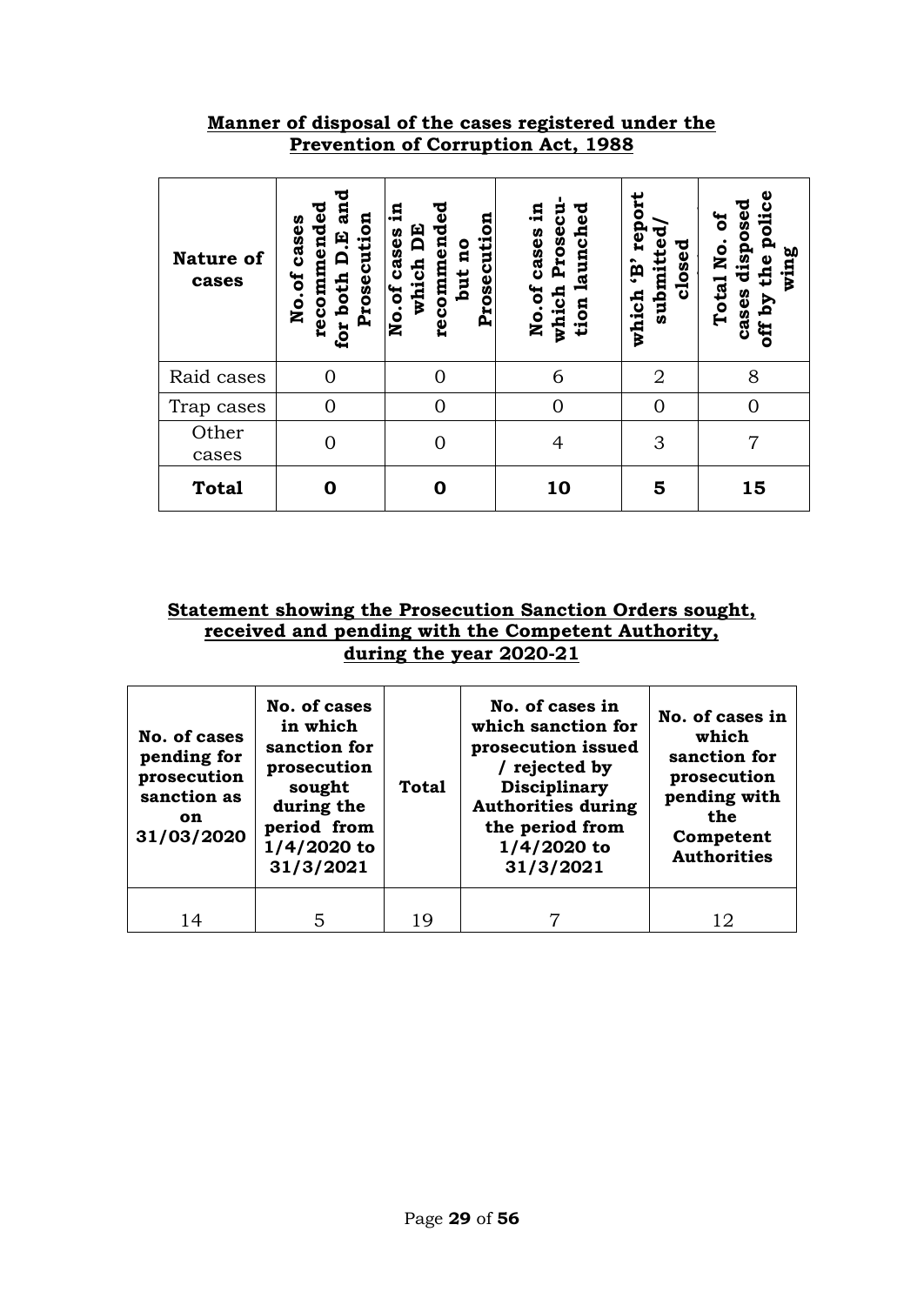#### **Statement showing the details of Trial cases pending at the beginning of the year, cases filed during the year and disposed off during the year 2020-21**

| <b>Nature</b><br>of cases | No. of trial<br>cases<br>pending as<br>on<br>31/3/2020 | <b>Prosecution</b><br>launched<br>from<br>$1/4/2020$ to<br>31/3/2021 | <b>Total</b> | cases<br>disposed off<br>by the Trial<br>Courts from<br>$1/4/2020$ to<br>31/3/2021 | cases<br>pending<br>as on<br>31/3/2021 |
|---------------------------|--------------------------------------------------------|----------------------------------------------------------------------|--------------|------------------------------------------------------------------------------------|----------------------------------------|
| Raid<br>cases             | 350                                                    | 6                                                                    | 356          | 36                                                                                 | 320                                    |
| Trap<br>cases             | 499                                                    | $\Omega$                                                             | 499          | 92                                                                                 | 407                                    |
| Other<br>cases            | 160                                                    | 4                                                                    | 164          | 11                                                                                 | 153                                    |
| <b>Total</b>              | 1009                                                   | 10                                                                   | 1019         | 139                                                                                | 880                                    |

## **Manner of Disposal of Court Cases**

| Sl.No. | <b>Nature of</b><br>cases | No.of<br>cases<br>acquitted | No.of<br>cases<br>convicted | <b>No.of cases</b><br>discharged,<br>abated,<br>etc. | <b>Total</b> |
|--------|---------------------------|-----------------------------|-----------------------------|------------------------------------------------------|--------------|
|        | Raid                      | 19                          |                             | 14                                                   | 36           |
| 2      | Trap                      | 50                          | 26                          | 16                                                   | 92           |
| 3      | Others                    |                             |                             |                                                      |              |
|        | <b>Total</b>              | 77                          | 30                          | 32                                                   | 139          |

The details of petitions and complaints enquired and investigated by Lokayukta Police are as follows:-

| Sl.            | Particulars                                    | No. of      |
|----------------|------------------------------------------------|-------------|
| No.            |                                                | complaints/ |
|                |                                                | cases       |
|                | Petitions received from Complaint wing and     | 136         |
|                | Police Wing by Lokayukta Police                |             |
| $\overline{2}$ | Petitions enquired and disposed of by          | 169         |
|                | Lokayukta Police during the period from        |             |
|                | 1/4/2020 to 31/3/2021                          |             |
| 3              | Local petitions received by Lokayukta Police   | 169         |
|                | in different district units from $1/4/2020$ to |             |
|                | 31/3/2021                                      |             |
|                |                                                |             |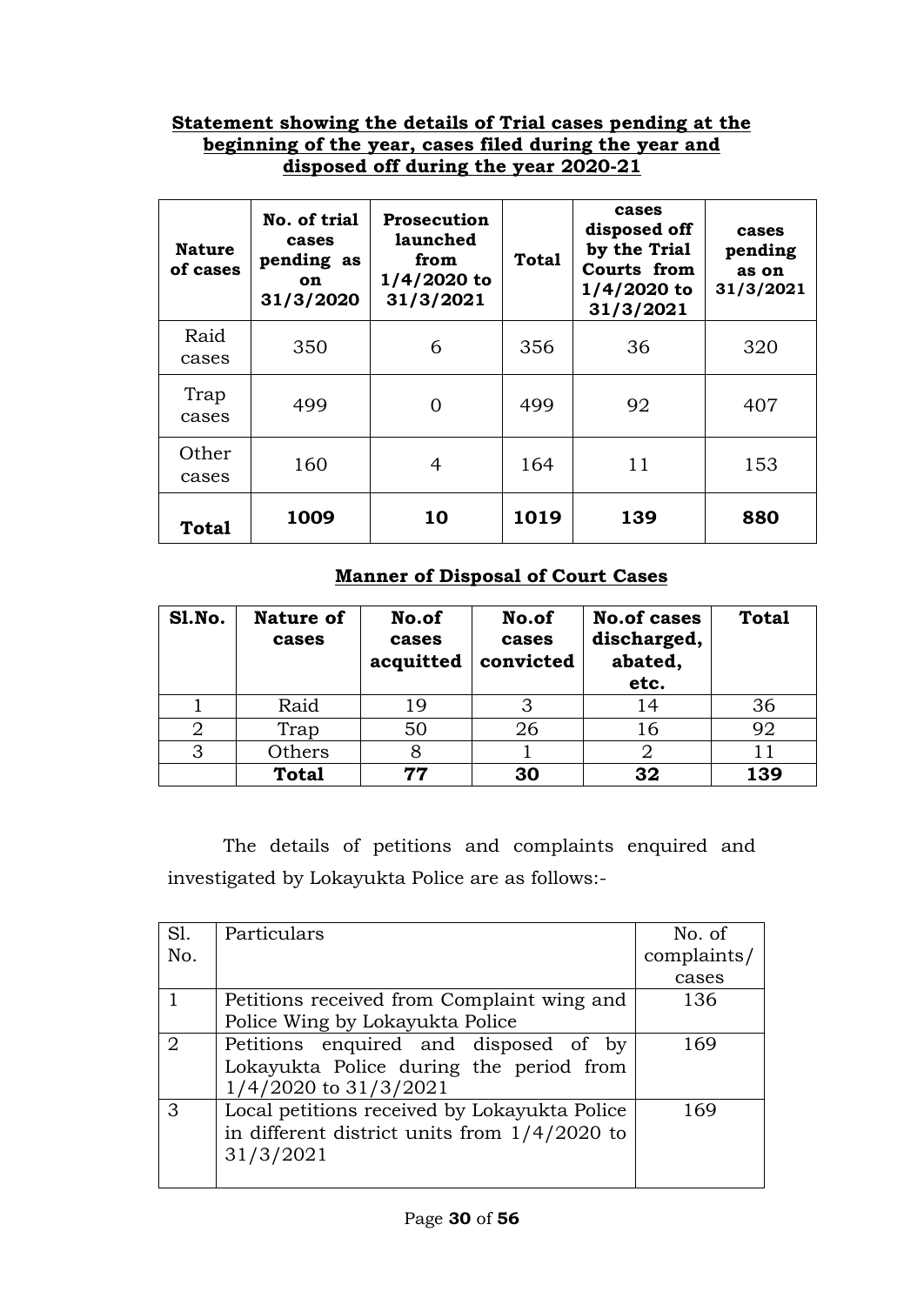| $\overline{4}$ | Petitions enquired and disposed of by<br>Lokayukta Police during the period from<br>1/4/2020 to 31/3/2021                                                                                                 | 163  |
|----------------|-----------------------------------------------------------------------------------------------------------------------------------------------------------------------------------------------------------|------|
| 5              | Complaints registered under the provisions<br>of Karnataka Lokayukta Act referred to<br>Police Wing for investigation during the<br>period from 1/4/2020 to 31/3/2021                                     | 297  |
| 6              | Complaints enquired/disposed of<br>by<br>Lokayukta Police during the period from<br>1/4/2020 to 31/3/2021                                                                                                 | 206  |
| 7              | Inspections conducted by Lokayukta Police<br>in 21 districts during the period from<br>$1/4/2020$ to $31/3/2021$ of Works executed<br>under MGNREGA scheme during the year<br>$2011 - 12$ in 21 districts | 1272 |

The list showing the details of cases in which the Special Courts have ordered for Conviction of the Accused Government Officers/Officials, during the year 2020-21 is appended to this Report at **Annexure-'F'.**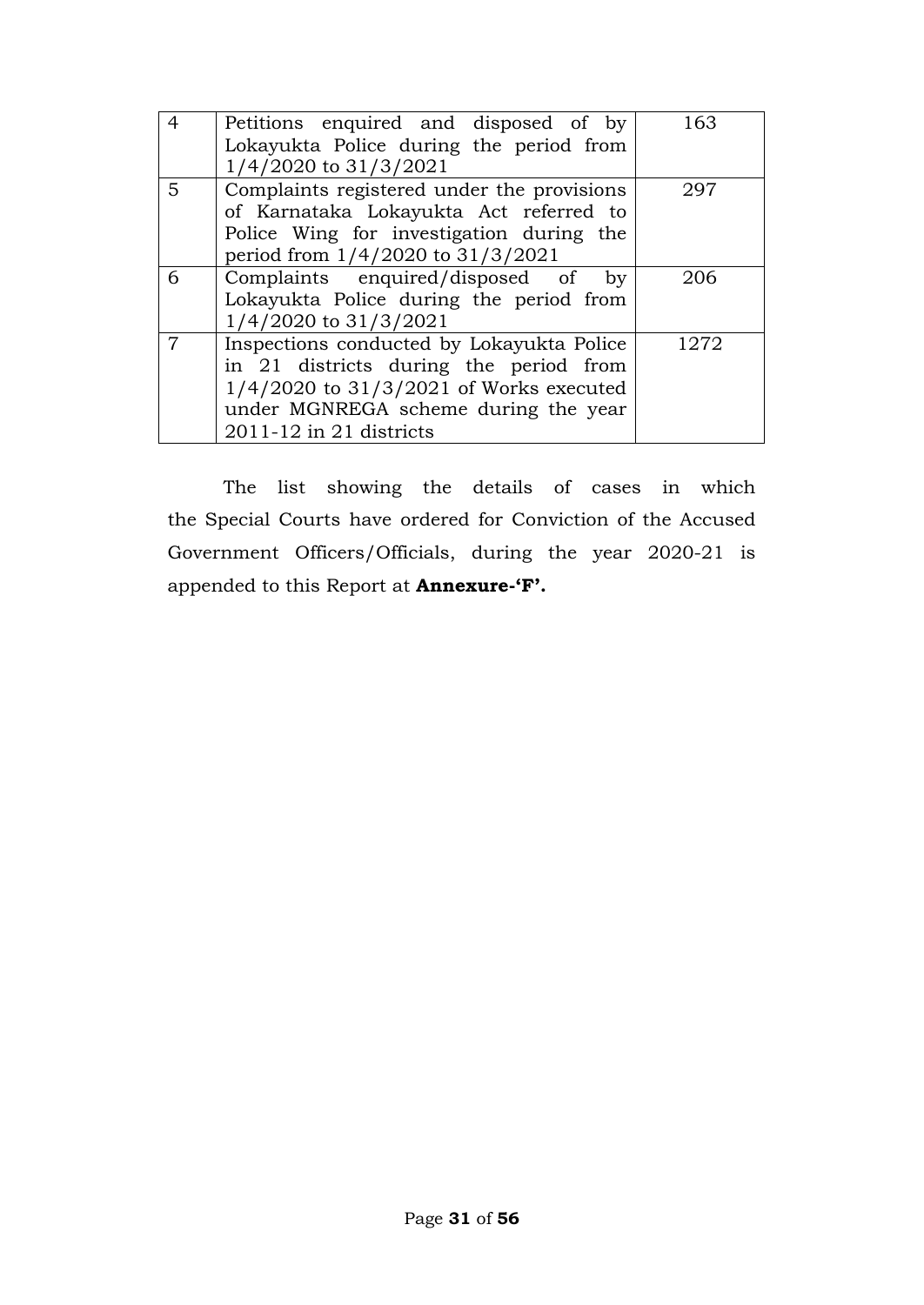# **Chapter**-**5**

#### **CASES REFERRED TO THE TECHNICAL WING**

The following statement shows the complaints/cases referred to Technical Wing of the Karnataka Lokayukta for the period from 01/04/2020 to 31/03/2021.

| Wing/<br><b>Sections</b> | Cases<br>pending<br>as on<br>31/3/2020 | Cases<br>received<br>from<br>1/4/2020<br>to.<br>31/3/2021 | Total | <b>Cases</b><br>disposed<br>off from<br>1/4/2020<br>to<br>31/3/2021 | Cases<br>pending<br>as on<br>31/3/2021 |
|--------------------------|----------------------------------------|-----------------------------------------------------------|-------|---------------------------------------------------------------------|----------------------------------------|
| Technical<br>Section     | 39                                     | 126                                                       | 165   | 98                                                                  | 67                                     |
| Accounts<br>Section      | 76                                     | 19                                                        | 95    | 87                                                                  | 8                                      |
| Valuation<br>Cases       |                                        | 0                                                         | 1     | $\Omega$                                                            | 1                                      |
| Total                    | 116                                    | 145                                                       | 261   | 185                                                                 | 76                                     |

\*\*\*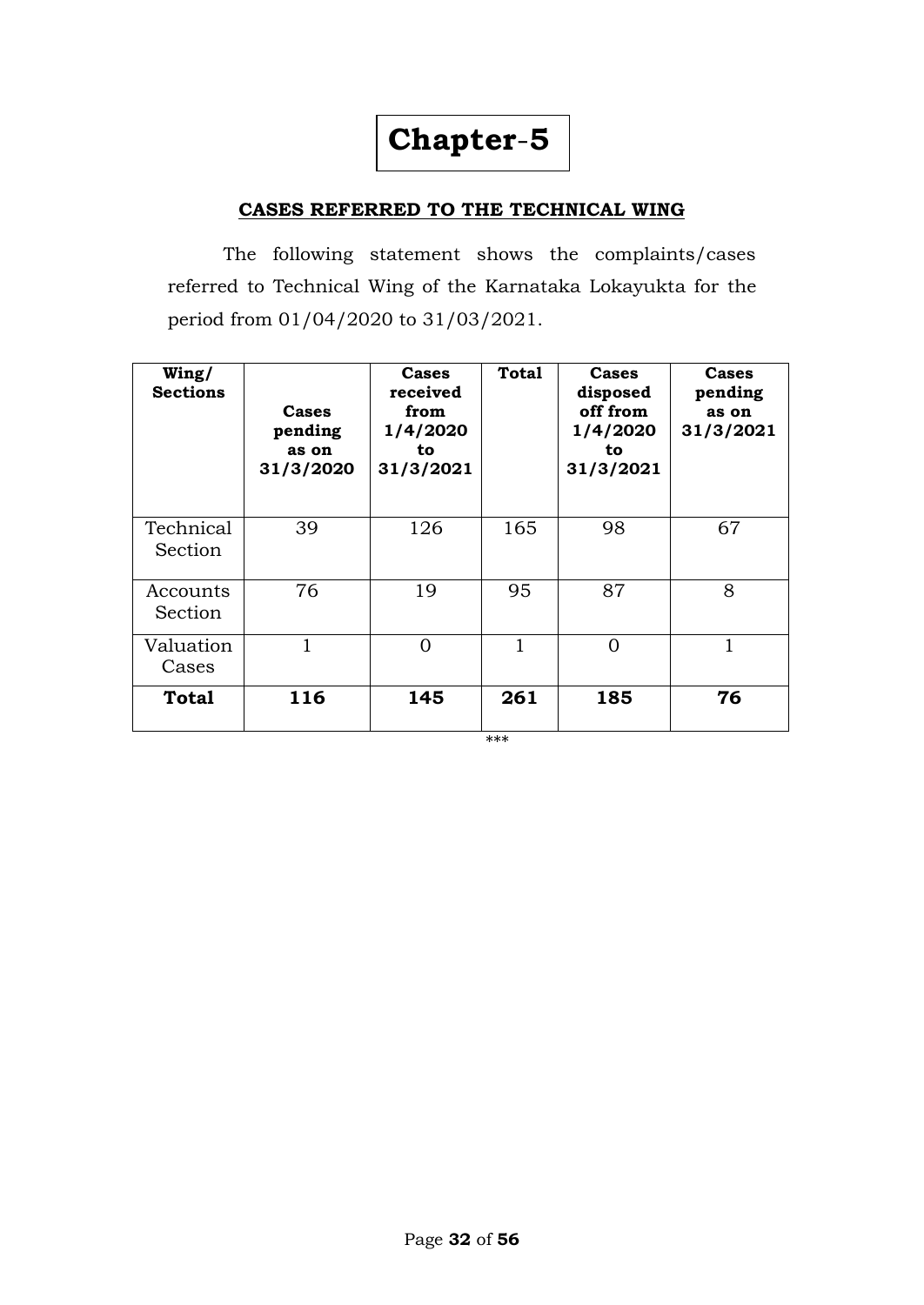# **Chapter**-**6**

#### **ADMINISTRATION SECTION**

The following is the Statement showing the Budget Grant and Expenditure incurred for the year 2020-21 under the Head of Account 2062-00-103- 0-02 Karnataka Lokayukta, Bengaluru.

| <b>Sl</b><br>N <sub>o</sub> | <b>Item under Head</b><br>of Account 2062- | <b>Total Grant</b><br><b>Allotted</b> | Addl.<br>Grant                   | Reappro-<br>priation                                                 | Grand<br><b>Total</b> | <b>Expenditure</b> |
|-----------------------------|--------------------------------------------|---------------------------------------|----------------------------------|----------------------------------------------------------------------|-----------------------|--------------------|
|                             | $00-103-0-02$                              | ₹                                     | ₹                                | ₹                                                                    | ₹                     | ₹                  |
| $\mathbf{1}$                | $\overline{2}$                             | 3                                     | $\overline{4}$                   | 5                                                                    | 6                     | $\overline{7}$     |
| $\mathbf{1}$                | Salaries - Officers<br>002                 | 3,64,00,000                           | $(+)14,00,000$<br>$(+)14,00,000$ | $(+)10,00,000$<br>$(+)20,00,000$<br>$(+)36,00,000$<br>$(+)50,00,000$ | 5,08,00,000           | 473,66,492         |
| 2                           | Salaries - Staff 003                       | 5,61,00,000                           | $(+)2,50,000$<br>$(+)1,00,000$   | $(-)2,20,000$<br>$(+)3,00,000$                                       | 5,65,30,000           | 551,73,497         |
| 3                           | Interim Relief-<br>004                     | 31,00,000                             | $(+)20,000$<br>$(+)1,25,000$     | $(+)1,60,000$<br>$(+)1,80,000$                                       | 35,85,000             | 34,97,103          |
| $\overline{4}$              | Dearness<br>Allowance 011                  | 3,90,00,000                           | $(+)4,00,000$                    | $(-)10,00,000$<br>$(-)20,00,000$<br>$(-)48,70,000$                   | 3,15,30,000           | 312,01,207         |
| 5                           | <b>Other Allowances</b><br>014             | 2,33,00,000                           | $(+)10,00,000$<br>$(+)5,00,000$  | $(+)2,20,000$<br>$(+)11,00,000$<br>$(+)6,00,000$                     | 2,67,20,000           | 258,23,611         |
| 6                           | <b>Medical Allowance</b><br>020            | 6,00,000                              | $(+)2,000$                       | $(+)$ 10,000                                                         | 6,12,000              | 6,09,940           |
|                             | <b>TOTAL SALARY (A)</b>                    | 15,85,00,000                          |                                  |                                                                      | 16,97,77,000          | 16,36,71,850       |
|                             | <b>Sub-Heads</b>                           |                                       |                                  |                                                                      |                       |                    |
| 7                           | Subsidiary<br>Expenses-015                 | 30,00,000                             |                                  |                                                                      | 30,00,000             | 29,91,881          |
| 8                           | Medical<br>Reimbursement<br>021            | 16,00,000                             |                                  |                                                                      | 16,00,000             | 15,98,754          |
| 9                           | Outsource/<br>Contract - 034               | 3,46,00,000                           |                                  | $(-)20,00,000$<br>$(-)13,00,000$<br>$(-)11,000$                      | 3,12,89,000           | 312,88,973         |
| 10                          | Travel Expenses -<br>041                   | 10,00,000                             |                                  | $(-)6,00,000$                                                        | 4,00,000              | 3,99,307           |
| 11                          | General Expenses -<br>051                  | 45,00,000                             |                                  |                                                                      | 45,00,000             | 44,99,363          |
| 12                          | <b>Building Expenses</b><br>$-071$         | 15,00,000                             |                                  | $(-)5,00,000$<br>$(-)4,00,000$<br>$(-)34,000$                        | 5,66,000              | 5,65,531           |
| 13                          | Machinery &<br>Equipments-180              | 10,00,000                             |                                  | $(+)5,00,000$<br>$(+)4,00,000$<br>$(+)59,000$                        | 19,59,000             | 18,92,510          |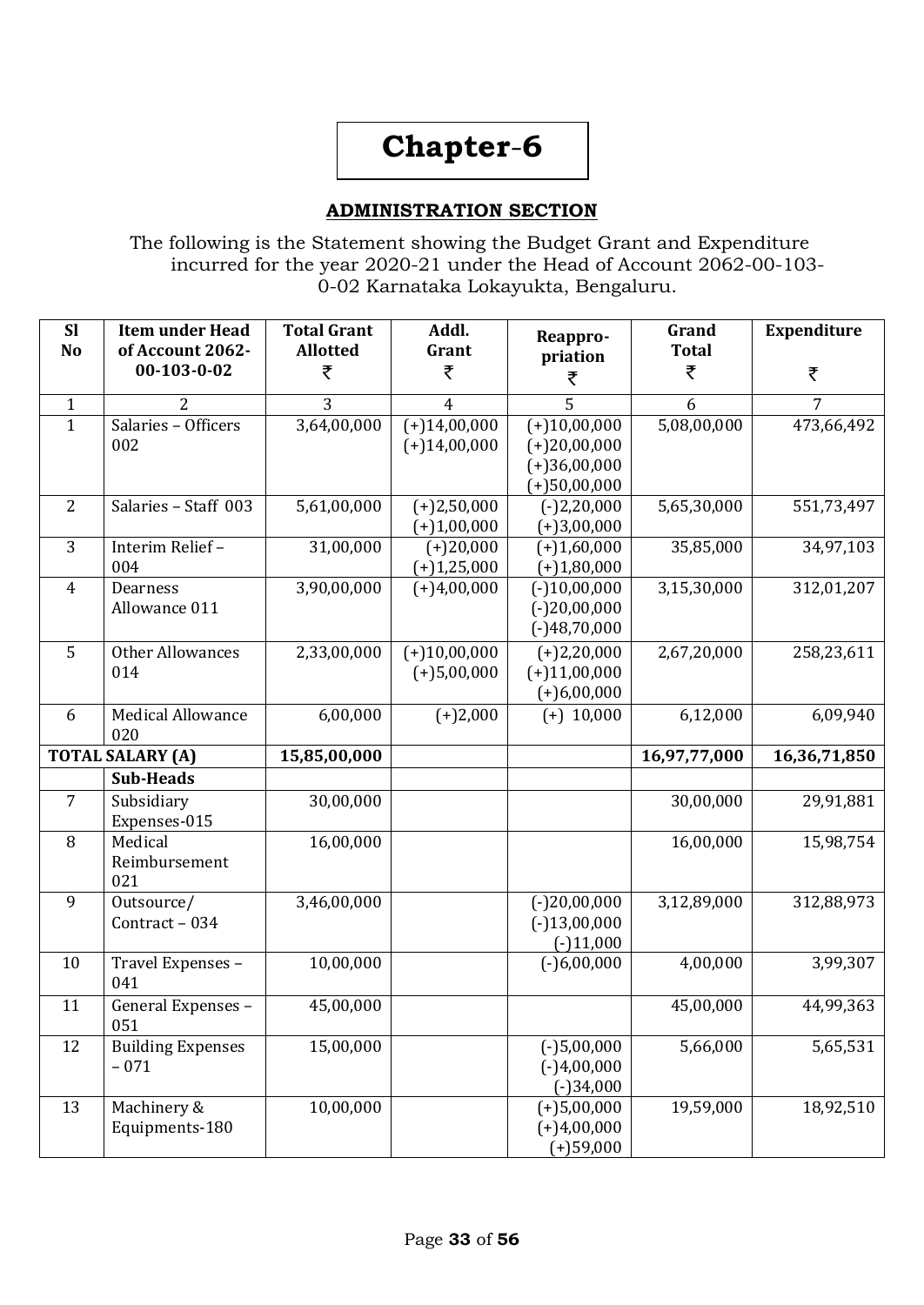| 14                      | Transport                 | 40,00,000    | $(+)$ 5,00,000 | 51,00,000    | 50,99,075    |
|-------------------------|---------------------------|--------------|----------------|--------------|--------------|
|                         | Expenses-195              |              | $(+)6,00,000$  |              |              |
| TOTAL (B)               |                           | 5,12,00,000  | $(-)27,86,000$ | 4,84,14,000  | 4,83,35,394  |
| <b>TOTAL SALARY (A)</b> |                           | 15,85,00,000 |                | 16,97,77,000 | 16,36,71,850 |
| <b>Grand Total</b>      |                           | 20,97,00,000 |                | 21,81,91,000 | 21,20,07,244 |
|                         | <b>Amount Surrendered</b> |              |                |              | 61,83,756    |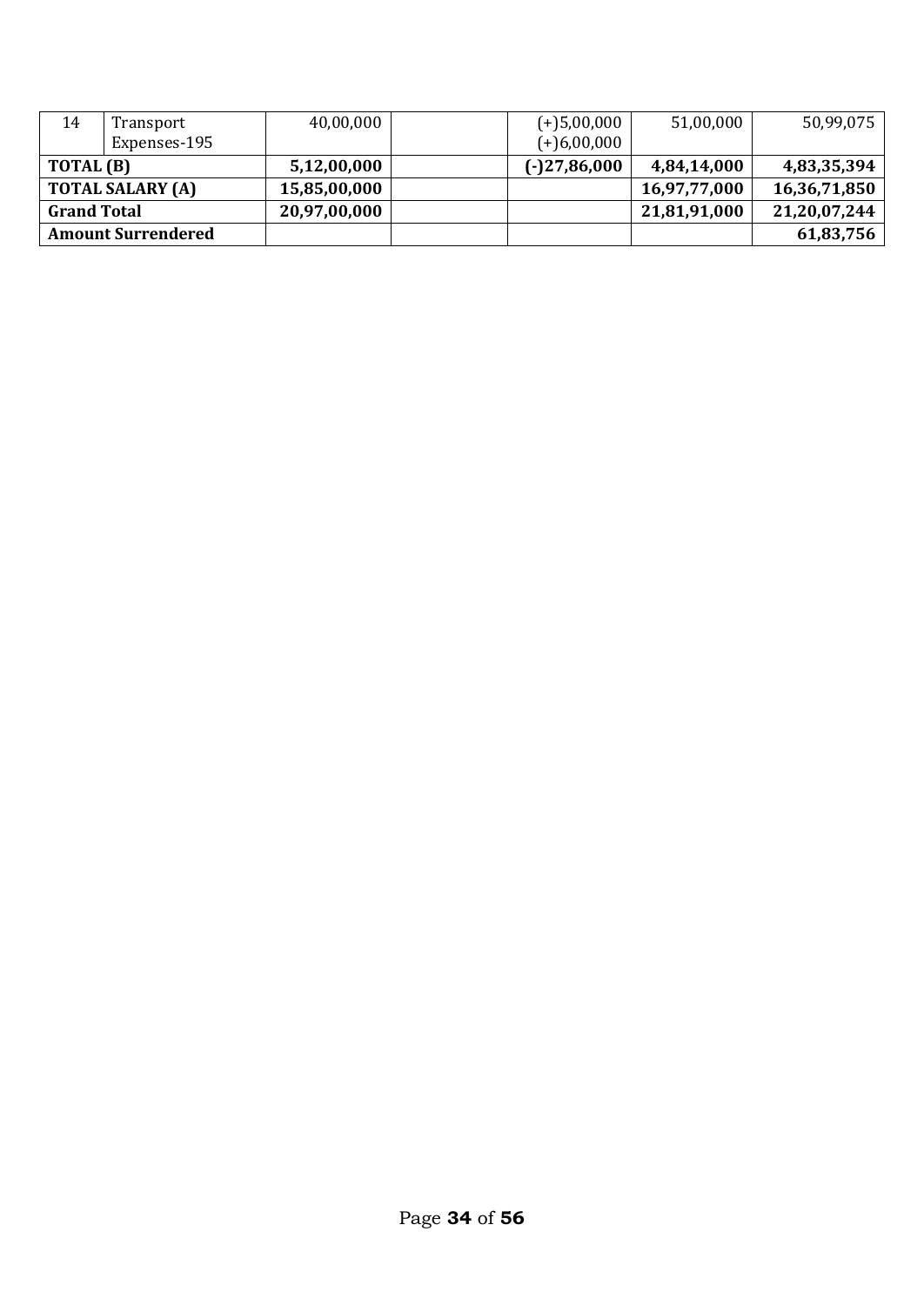#### **BUDGET ALLOCATION AND EXPENDITURE FOR THE YEAR 2020-21**

#### **The following is the Statement showing the Budget Grant and Expenditure incurred for the year 2020-21 under the Head of Account 2062-00-103-0-03 Vigilance 03-Director General, Bureau of Investigation, Karnataka Lokayukta, Bengaluru.**

| <b>Sl</b><br>N <sub>o</sub> | <b>Item under Head of</b><br><b>Account 2062-00-</b> | <b>Total Grant</b><br><b>Allotted</b> | Addl.<br>Grant                   | Reappro-                                                               | Grand<br><b>Total</b> | <b>Expenditure</b> |
|-----------------------------|------------------------------------------------------|---------------------------------------|----------------------------------|------------------------------------------------------------------------|-----------------------|--------------------|
|                             | 103-0-03                                             |                                       |                                  | priation                                                               |                       |                    |
| $\mathbf{1}$                | 2                                                    | 3                                     | 4                                | 5                                                                      | 6                     | 7                  |
| $\mathbf{1}$                | Salaries - Officers<br>002                           | 7,45,00,000                           | $(+)20,00,000$<br>$(+)11,00,000$ | $(+)80,00,000$<br>$(+)80,00,000$                                       | 9,36,00,000           | 9,35,80,065        |
| $\overline{2}$              | Salaries - Staff 003                                 | 24,24,00,000                          | $(+)5,00,000$<br>$(+)3,60,000$   |                                                                        | 24,32,60,000          | 22,71,01,288       |
| 3                           | <b>Dearness Allowance</b><br>011                     | 7,57,00,000                           | $(+)3,00,000$                    | $(-)80,00,000$<br>$(-)1,80,80,000$<br>$(-)30,00,000$<br>$(-)15,00,000$ | 4,54,20,000           | 3,62,86,866        |
| $\overline{4}$              | <b>Other Allowances</b><br>014                       | 6,58,00,000                           | $(+)15,00,000$<br>$(+)12,00,000$ | $(+)40,00,000$                                                         | 7,25,00,000           | 6,78,97,988        |
| 5                           | <b>Medical Allowance</b><br>020                      | 14,00,000                             | $(+)3,000$                       |                                                                        | 14,03,000             | 13,41,575          |
|                             | <b>TOTAL SALARY (A)</b>                              | 40,72,00,000                          |                                  |                                                                        | 45,61,83,000          | 42,62,07,782       |
|                             | <b>Sub-Heads</b>                                     |                                       |                                  |                                                                        |                       |                    |
| 6                           | <b>Subsidiary Expenses-</b><br>015                   | 98,00,000                             | $(+)20,00,000$<br>$(+)15,00,000$ | $(+)28,47,000$                                                         | 1,61,47,000           | 1,61,42,950        |
| $\overline{7}$              | Medical<br>Reimbursement-021                         | 51,00,000                             |                                  |                                                                        | 51,00,000             | 48,69,364          |
| 8                           | Outsource/Contract-<br>034                           | 8,00,000                              |                                  | $(-)4,47,000$                                                          | 3,53,000              | 3,51,170           |
| 9                           | Salary of Board/Corp.<br>Staff $-035$                | 1,24,00,000                           |                                  | $(-)34,00,000$<br>$(-)66,000$                                          | 89,34,000             | 89,33,370          |
| 10                          | Travel Expenses -<br>041                             | 40,00,000                             |                                  |                                                                        | 40,00,000             | 39,99,716          |
| 11                          | General Expenses -<br>051                            | 50,00,000                             |                                  | $(+)13,00,000$<br>$(+)4,00,000$<br>$(+)5,00,000$                       | 72,00,000             | 71,99,217          |
| 12                          | Building Expenses -<br>071                           | 40,00,000                             |                                  | $(+)4,00,000$                                                          | 44,00,000             | 43,95,904          |
| 13                          | Scholarship &<br>Incentives-117                      | 50,00,000                             |                                  |                                                                        | 50,00,000             | 50,00,000          |
| 14                          | <b>Transport Expenses-</b><br>195                    | 1,50,00,000                           |                                  | $(+)12,00,000$<br>$(+)5,00,000$<br>$(+)52,000$<br>$(+)25,00,000$       | 1,92,52,000           | 1,92,48,900        |
| TOTAL (B)                   |                                                      | 4,53,00,000                           |                                  |                                                                        | 7,03,86,000           | 7,01,40,591        |
|                             | <b>TOTAL SALARY (A)</b>                              | 40,72,00,000                          |                                  |                                                                        | 45,61,83,000          | 42,62,07,782       |
| <b>Grand Total</b>          |                                                      | 52,09,00,000                          |                                  |                                                                        | 52,65,69,000          | 49,63,48,373       |
|                             | <b>Amount Surrendered</b>                            |                                       |                                  |                                                                        |                       | 3,02,20,627        |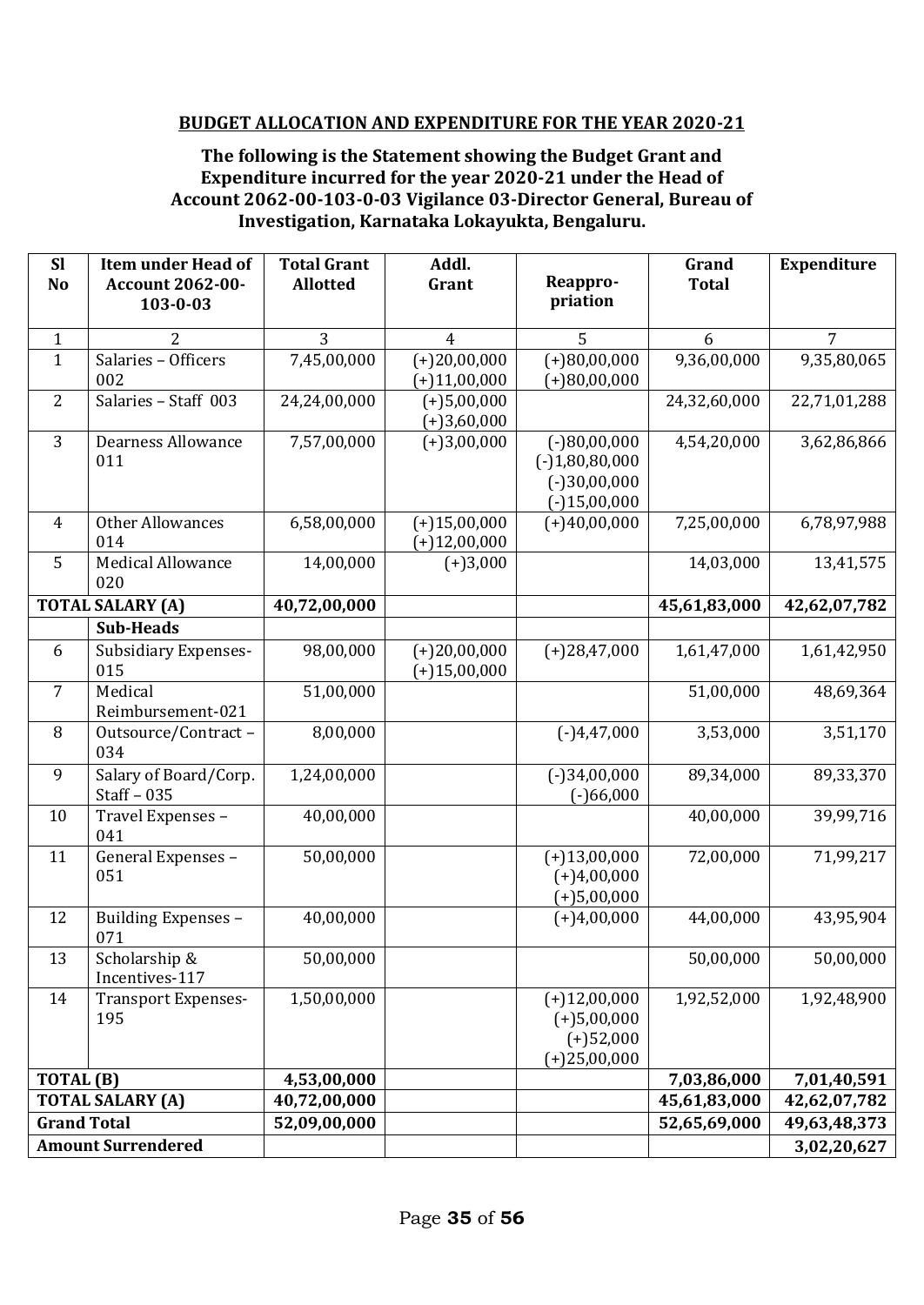| <b>S1.</b><br>No. | <b>Particulars</b>                                        | Amount<br>received |
|-------------------|-----------------------------------------------------------|--------------------|
| 1                 | Deposition Copy fees and others                           | 55,859.00          |
| $\overline{2}$    | Information fee under the Right to<br>Information Act     | 84,615.00          |
| 3                 | Sale of old disposed off files after<br>tearing the same. | 18,483.00          |
| 4                 | Sale of Old Tyres, Tubes                                  | 8,366.00           |
|                   | Total                                                     | 167,323.00         |

#### The Statement showing the Revenue received during the year 2020-21

\*\*\*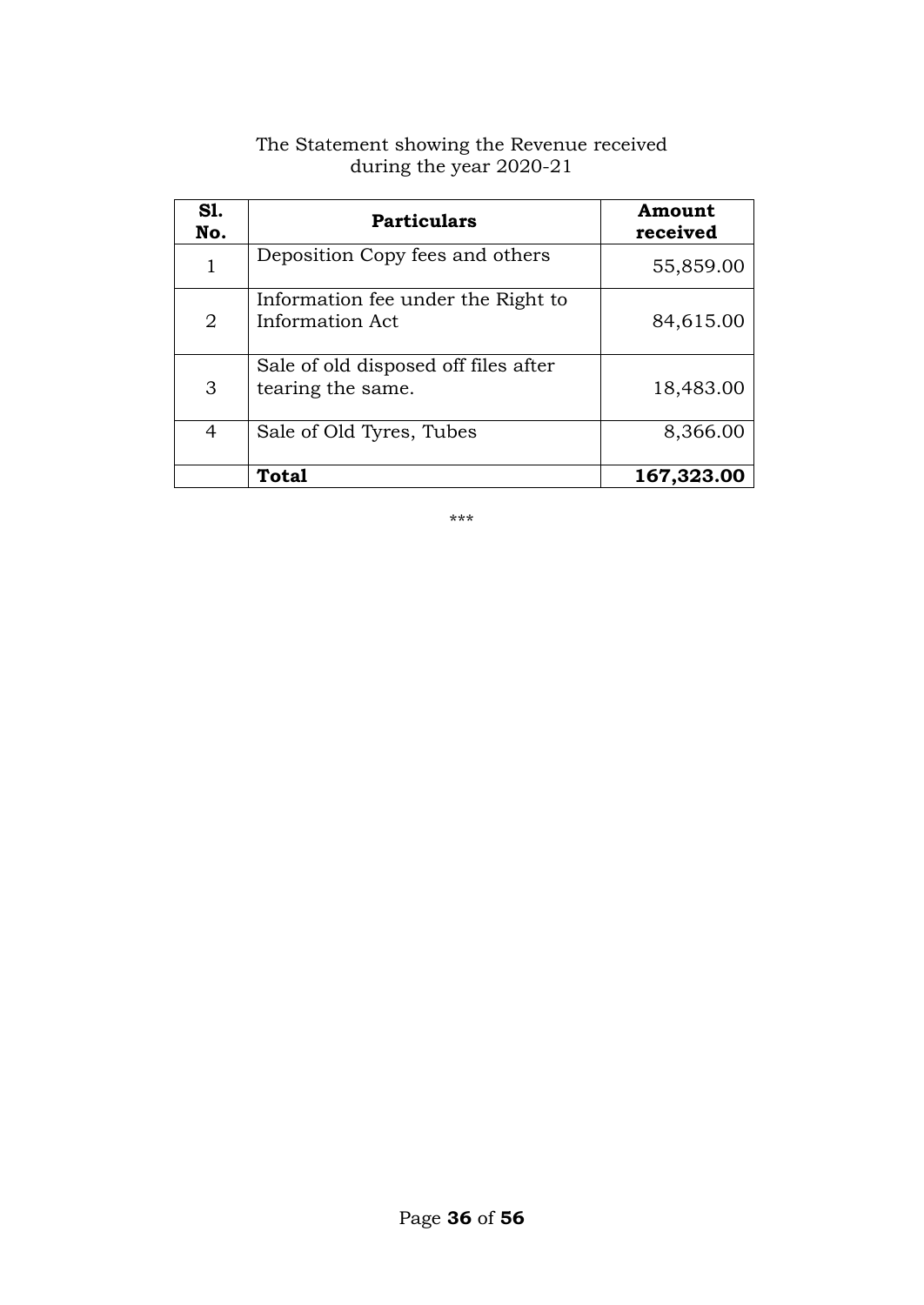## **Classification of Officers and Employees as on 31/3/2021**

|                                     |                                              |                |                | No. of Employees |                |                |         |  |  |
|-------------------------------------|----------------------------------------------|----------------|----------------|------------------|----------------|----------------|---------|--|--|
| <b>S1.</b><br>No.                   | Designation                                  | Sanctioned     | Men            | women            | Working        | Vacancies      | Remarks |  |  |
| $\mathbf{1}$                        | $\overline{2}$                               | 3              | 4              | 5                | 6              | $\overline{7}$ | 8       |  |  |
| <b>CLASS I (GROUP 'A') OFFICERS</b> |                                              |                |                |                  |                |                |         |  |  |
| $\mathbf{1}$                        | Hon'ble Lokayukta                            | $\mathbf{1}$   | $\mathbf{1}$   | $\overline{0}$   | $\mathbf{1}$   | $\mathbf{0}$   | ۰       |  |  |
| $\overline{2}$                      | Hon'ble Upalokayukta                         | $\overline{2}$ | $\mathbf{1}$   | $\mathbf{1}$     | $\mathbf{1}$   | $\overline{0}$ |         |  |  |
| 3                                   | Registrar                                    | $\mathbf{1}$   | $\mathbf{0}$   | $\mathbf{1}$     | $\mathbf{1}$   | $\Omega$       |         |  |  |
| $\overline{4}$                      | <b>Chief Engineer</b>                        | $\mathbf{1}$   | $\mathbf{1}$   | $\overline{0}$   | $\mathbf{1}$   | $\overline{0}$ |         |  |  |
| 5                                   | Addl. Registrar<br>Enquiries* $(11+9)$       | 20             | 18             | $\boldsymbol{2}$ | 20             | $\Omega$       |         |  |  |
| 6                                   | Deputy Registrar<br>Enquiries                | 5              | 3              | $\overline{0}$   | 3              | $\overline{2}$ |         |  |  |
| $\overline{7}$                      | Secretary to Lokayukta                       | $\overline{1}$ | $\mathbf{1}$   | $\overline{0}$   | $\mathbf{1}$   | $\overline{0}$ |         |  |  |
| 8                                   | Deputy Registrar<br>$(Admn.-1)$              | $\mathbf{1}$   | $\mathbf{1}$   | $\theta$         | $\mathbf{1}$   | $\mathbf{0}$   |         |  |  |
| 9                                   | Deputy Registrar<br>$(Admn.-2)$              | $\mathbf{1}$   | $\mathbf{1}$   | $\Omega$         | $\mathbf{1}$   | $\mathbf{0}$   |         |  |  |
| 10                                  | Superintending<br>Engineer                   | $\mathbf{1}$   | $\Omega$       | $\Omega$         | $\Omega$       | $\mathbf{1}$   |         |  |  |
| 11                                  | <b>Executive Engineer</b>                    | 3              | $\overline{2}$ | $\overline{0}$   | $\overline{2}$ | $\mathbf{1}$   |         |  |  |
| 12                                  | Deputy Controller of<br>Accounts             | $\mathbf{1}$   | $\overline{0}$ | $\Omega$         | $\overline{0}$ | $\mathbf{1}$   |         |  |  |
| 13                                  | Private Secretary to<br>Hon'ble Lokayukta    | $\mathbf{1}$   | $\Omega$       | $\overline{0}$   | $\Omega$       | $\mathbf{1}$   |         |  |  |
| 14                                  | Private Secretary to<br>Hon'ble Upalokayukta | $\overline{2}$ | $\overline{0}$ | $\overline{0}$   | $\mathbf{0}$   | $\overline{2}$ |         |  |  |
| 15                                  | Public Prosecutor                            | 1              | $\mathbf{0}$   | T                | 1              | $\mathbf{0}$   |         |  |  |
| 16                                  | Senior Asst. Public<br>Prosecutor* (9+7)     | 20             | $\overline{7}$ | $\overline{0}$   | $\overline{7}$ | 13             |         |  |  |
| 17                                  | Asst. Registrar (Legal<br>Opinion)           | 5              | 3              | $\overline{0}$   | 3              | $\overline{2}$ |         |  |  |
| 18                                  | Asst. Executive<br>Engineer                  | 5              | 3              | $\mathbf{1}$     | $\overline{4}$ | $\mathbf{1}$   |         |  |  |
| 19                                  | Assistant Registrar<br>(Admn.)               | 3              | $\overline{2}$ | $\mathbf{1}$     | 3              | $\overline{0}$ |         |  |  |
| 20                                  | Assistant Controller of<br>Accounts          | $\overline{2}$ | $\mathbf{1}$   | $\overline{0}$   | $\mathbf{1}$   | $\mathbf{1}$   |         |  |  |
| 21                                  | Addl. Director General<br>of Police          | $\mathbf{1}$   | $\mathbf{1}$   | $\overline{0}$   | $\mathbf{1}$   | $\overline{0}$ |         |  |  |
| 22                                  | IGP/DIGP                                     | $\mathbf{1}$   | $\mathbf{0}$   | $\mathbf{0}$     | $\overline{0}$ | $\mathbf{1}$   |         |  |  |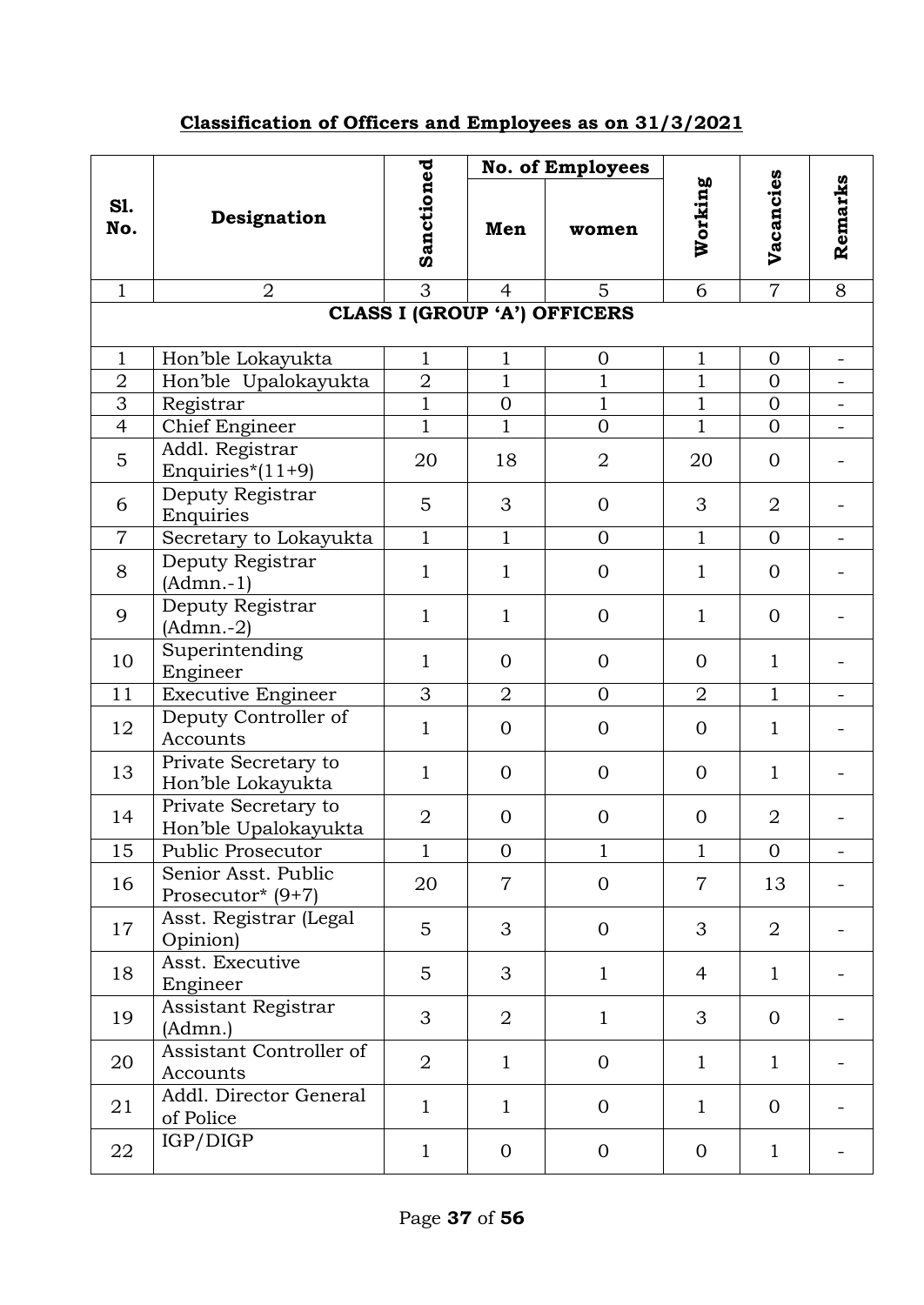| 23                                    | Superintendent of                       | 23             | 8                | 3                                    | 11             | 12             |                |
|---------------------------------------|-----------------------------------------|----------------|------------------|--------------------------------------|----------------|----------------|----------------|
|                                       | Police                                  |                |                  |                                      |                |                |                |
| 24                                    | Joint Commissioner                      | $\mathbf{1}$   | $\Omega$         | $\overline{0}$                       | $\Omega$       | $\mathbf{1}$   |                |
|                                       | (PRO)                                   |                |                  |                                      |                |                |                |
| 25                                    | Dy. Superintendent of                   | 43             | 30               | $\overline{4}$                       | 34             | 9              |                |
| 26                                    | Police<br><b>Gazetted Assistants</b>    | 5              | $\overline{0}$   | $\overline{4}$                       | $\overline{4}$ | $\mathbf{1}$   |                |
|                                       | Deputy Director of                      |                |                  |                                      |                |                |                |
| 27                                    | <b>Statistics</b>                       | 1              | $\Omega$         | 1                                    | 1              | $\overline{0}$ |                |
|                                       | <b>Total</b>                            | 152            | 85               | 17                                   | 102            | 50             |                |
|                                       |                                         |                |                  |                                      |                |                |                |
|                                       |                                         |                |                  | <b>CLASS II (GROUP 'B') OFFICERS</b> |                |                |                |
| $\mathbf{1}$                          | Assistant Engineer                      | 8              | $\overline{2}$   | $\mathbf{0}$                         | $\overline{2}$ | 6              | $\blacksquare$ |
| $\overline{2}$                        | Senior Judgment Writer                  | 9              | $\overline{2}$   | $\overline{7}$                       | 9              | $\overline{0}$ |                |
| $\overline{3}$                        | Translator                              | $\mathbf{1}$   | $\overline{0}$   | $\mathbf{1}$                         | $\mathbf{1}$   | $\overline{0}$ |                |
| $\overline{4}$                        | Legal Assistant (Court<br>Officer)      | 1              | $\overline{0}$   | $\mathbf{1}$                         | $\mathbf{1}$   | $\overline{0}$ |                |
| 5                                     | Audit Officer                           | $\overline{2}$ | $\overline{2}$   | $\overline{0}$                       | $\overline{2}$ | $\Omega$       |                |
| 6                                     | Accounts Superintendent                 | 5              | $\mathbf{1}$     | $\overline{0}$                       | $\mathbf{1}$   | $\overline{4}$ |                |
| $\overline{7}$                        | Manager                                 | $\overline{4}$ | $\overline{2}$   | $\overline{2}$                       | $\overline{4}$ | $\overline{0}$ |                |
| 8                                     | Police Inspector                        | 90             | 58               | 18                                   | 71             | 19             |                |
|                                       | <b>Total</b>                            | 120            | 67               | 24                                   | 91             | 29             | ٠              |
| <b>CLASS III (GROUP 'C') OFFICERS</b> |                                         |                |                  |                                      |                |                |                |
| $\mathbf{1}$                          | Office Supdt., / Audit<br>Supdt.,       | 30             | 20               | 9                                    | 29             | $\mathbf{1}$   |                |
| $\overline{2}$                        | Judgment Writers* (20+5)                | 29             | 10               | 14                                   | 24             | 5              |                |
| 3                                     | <b>Assistant Statistical</b><br>Officer | $\overline{2}$ | $\mathbf{1}$     | $\overline{0}$                       | $\mathbf{1}$   | $\mathbf{1}$   |                |
| 4                                     | Assistant Librarian                     | $\mathbf{1}$   | $\overline{0}$   | $\overline{0}$                       | $\overline{0}$ | 1              | $\blacksquare$ |
| $\mathbf 5$                           | First Division Assistant*<br>$(65+5)$   | 74             | 24               | 26                                   | 50             | 24             |                |
| 6                                     | Second Division Assistant               | 58             | 22               | 13                                   | 35             | 23             |                |
| $\overline{7}$                        | Stenographers                           | 41             | $\overline{7}$   | 20                                   | 27             | 14             |                |
| 8                                     | Senior Typist                           | 3              | $\boldsymbol{0}$ | $\overline{2}$                       | $\overline{2}$ | $\mathbf{1}$   |                |
| 9                                     | Typist                                  | 16             | $\mathbf{1}$     | $\overline{3}$                       | $\overline{4}$ | 12             |                |
| 10                                    | Clerk-cum-Typist                        | 117            | 20               | 66                                   | 86             | 31             |                |
| 11                                    | Senior Driver                           | 5              | 5                | $\boldsymbol{0}$                     | 5              | $\overline{O}$ |                |
| 12                                    | Driver                                  | 21             | 11               | $\mathbf{1}$                         | 12             | 9              | $\blacksquare$ |
| 13                                    | Police Sub-Inspector                    | 13             | 8                | $\overline{0}$                       | 3              | 10             |                |
| 14                                    | Assistant Sub-Inspector                 | $\overline{4}$ | 3                | $\overline{0}$                       | 3              | $\mathbf{1}$   |                |
| 15                                    | <b>Head Constable</b>                   | 145            | 110              | 22                                   | 132            | 13             |                |
| 16                                    | H.C.Driver                              | 15             | 12               | $\overline{0}$                       | 12             | 3              |                |
| 17                                    | Civil Police Constables                 | 234            | 79               | 40                                   | 119            | 116            | $\blacksquare$ |
| 18                                    | APC Orderly                             | 30             | 8                | $\overline{0}$                       | $\overline{7}$ | 22             |                |
| 19                                    | A.P.C.Drivers                           | 148            | 61               | $\overline{0}$                       | 61             | 87             | $\blacksquare$ |
|                                       | <b>Total</b>                            | 986            | 397              | 216                                  | 613            | 373            | $\blacksquare$ |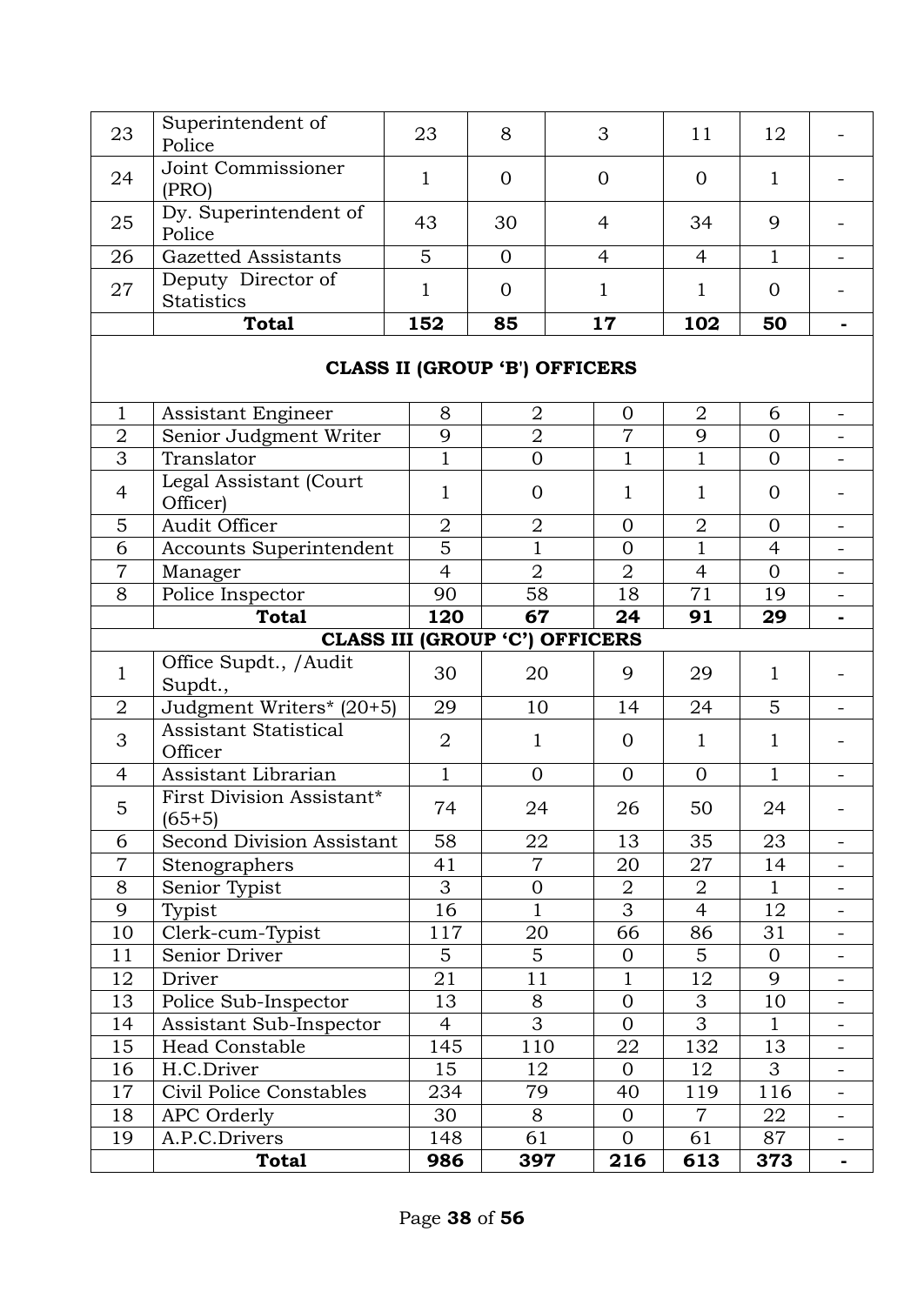| <b>CLASS IV (GROUP 'D') OFFICIALS</b> |                                                                                                                     |     |    |    |     |    |  |
|---------------------------------------|---------------------------------------------------------------------------------------------------------------------|-----|----|----|-----|----|--|
|                                       | Jamedars / Attenders                                                                                                | 14  |    | 6  | 13  |    |  |
| $\overline{2}$                        | Cycle Orderlies / Home*<br>Orderlies/Dalayaths/Dal<br>ayaths-cum-Sweepers/<br>Sweepers/Night-<br>watchman $(139+5)$ | 148 | 62 | 35 | 97  | 51 |  |
| 3                                     | Motor Cycle Orderly                                                                                                 |     |    | 0  |     |    |  |
|                                       | <b>Total</b>                                                                                                        | 167 | 72 | 41 | 113 | 54 |  |

#### **A B S T R A C T**

| <b>S1.</b><br><b>No</b> | Group                  | <b>Sanctioned</b><br><b>Strength</b> | No. of<br><b>Employees</b> |              | Working | <b>Vacancies</b> | <b>Remarks</b>           |
|-------------------------|------------------------|--------------------------------------|----------------------------|--------------|---------|------------------|--------------------------|
|                         |                        |                                      | Men                        | <b>Women</b> |         |                  |                          |
| 1                       | Group<br>A'            | 152                                  | 85                         | $1^{\circ}7$ | 102     | 50               |                          |
| $\overline{2}$          | Group<br>$\mathbf{B}'$ | 120                                  | 67                         | 24           | 91      | 29               | $\overline{\phantom{0}}$ |
| 3                       | Group<br>C'            | 986                                  | 397                        | 216          | 613     | 373              |                          |
| $\overline{4}$          | Group<br>$\rm D'$      | 167                                  | 72                         | 41           | 113     | 54               |                          |
|                         | <b>Total</b>           | 1425                                 | 621                        | 298          | 919     | 506              | ۰.                       |

\*\*\*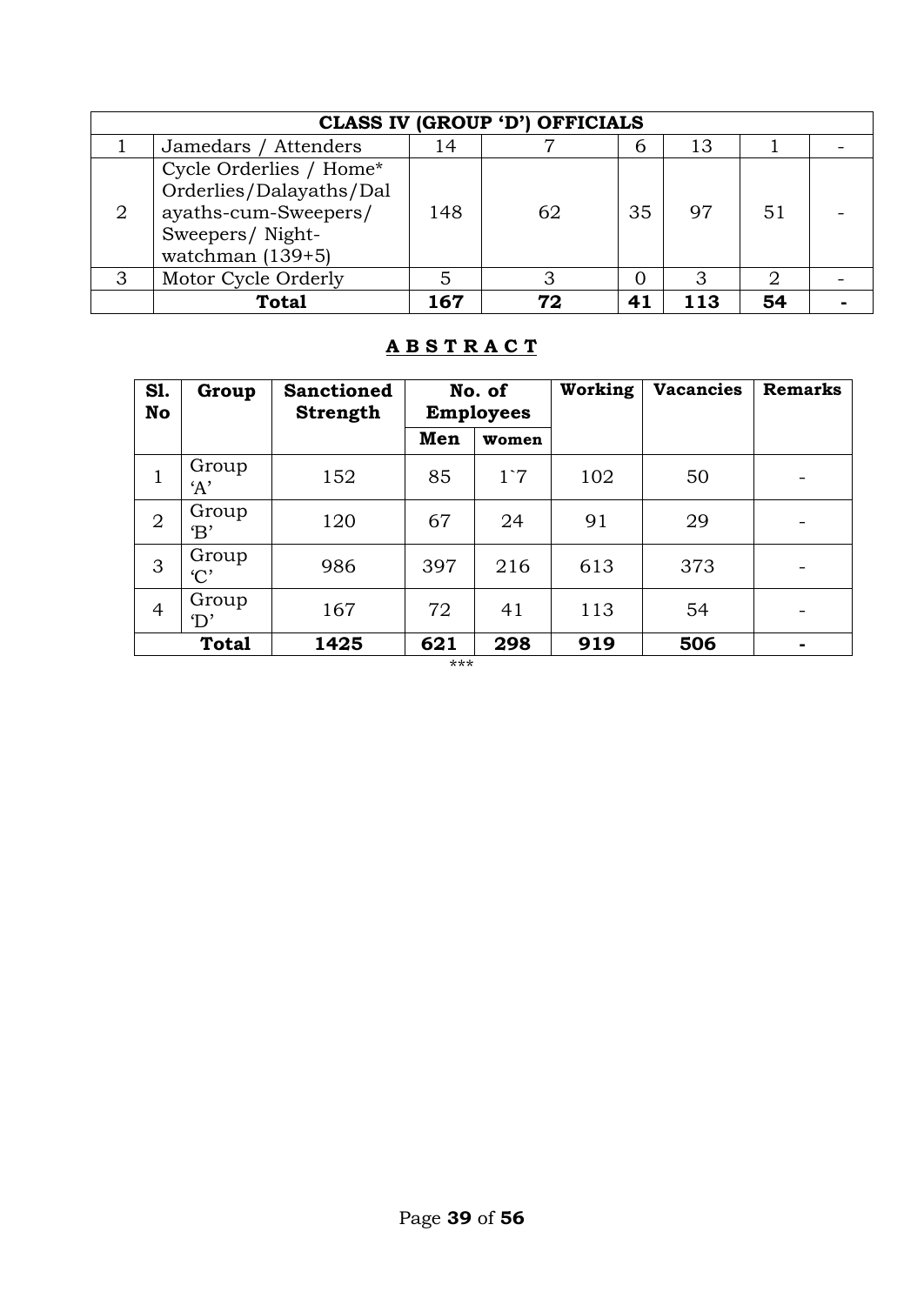### **Chapter – 7**

#### **PARTICULARS OF THE TENURE OF THE OFFICE HELD BY THE HON'BLE LOKAYUKTAS**

| <b>Name</b>            | From       | To                  |
|------------------------|------------|---------------------|
| 1) Hon'ble Mr. Justice | 15/01/1986 | 14/01/1991          |
| A.D.Koshal             |            |                     |
| 2) Hon'ble Mr. Justice | 25/01/1991 | 24/01/1996          |
| Rabindranath Pyne      |            |                     |
| 3) Hon'ble Mr. Justice | 02/06/1996 | 01/06/2001          |
| S.A. Hakeem            |            |                     |
| 4) Hon'ble Mr. Justice | 03/07/2001 | 02/07/2006          |
| N.Venkatachala         |            |                     |
| 5) Hon'ble Mr. Justice | 03/08/2006 | 02/08/2011          |
| N.Santosh Hegde        |            |                     |
| 6) Hon'ble Mr. Justice | 03/08/2011 | 20/09/2011          |
| Shivaraj V. Patil      |            | (Resigned)          |
| 7) Hon'ble Justice     | 14/02/2013 | 07/12/2015          |
| Dr.Y.Bhaskar Rao       |            | (Resigned)          |
| 8) Hon'ble Mr. Justice | 28/01/2017 | Till the end of the |
| P. Vishwanatha Shetty  |            | Financial Year and  |
|                        |            | Continued           |

#### **PARTICULARS OF TENURE OF THE OFFICE HELD BY THE HON'BLE UPALOKAYUKTAS**

| Name                               | From       | To              |
|------------------------------------|------------|-----------------|
| 1) Hon'ble Mr. Justice S.C. Mittal | 22/01/1986 | 21/01/1991      |
| 2) Hon'ble Mr. Justice             | 13/02/1992 | 12/02/1997      |
| Kamaleshwar Nath,                  |            |                 |
| 3) Hon'ble Mr. Justice             | 02/04/1997 | 01/04/2002      |
| G.P. Shivaprakash                  |            |                 |
| 4) Hon'ble Mr. Justice             | 29/12/2004 | 28/12/2009      |
| G. Patri Basavana Goud             |            |                 |
| 5) Hon'ble Mr. Justice S.B.        | 19/07/2010 | 17/07/2015      |
| Majage                             |            |                 |
| 6) Hon'ble Mr. Justice             | 03/08/2011 | 20/10/2011      |
| R. Gururajan                       |            |                 |
| 7) Hon'ble Mr. Justice             | 22/01/2012 | 03/04/2012      |
| Chandrashekaraiah                  |            |                 |
| 8) Hon'ble Mr. Justice             | 02/03/2013 | 02/03/2018      |
| Subash B. Adi                      |            |                 |
| Hon'ble Mr. Justice N.<br>9)       | 17/12/2015 | 16/12/2020      |
| Ananda                             |            |                 |
| 10) Hon'ble Mr.Justice B.S.Patil   | 21/11/2019 | Till the end of |
|                                    |            | current         |
|                                    |            | financial year  |
|                                    |            | and continued   |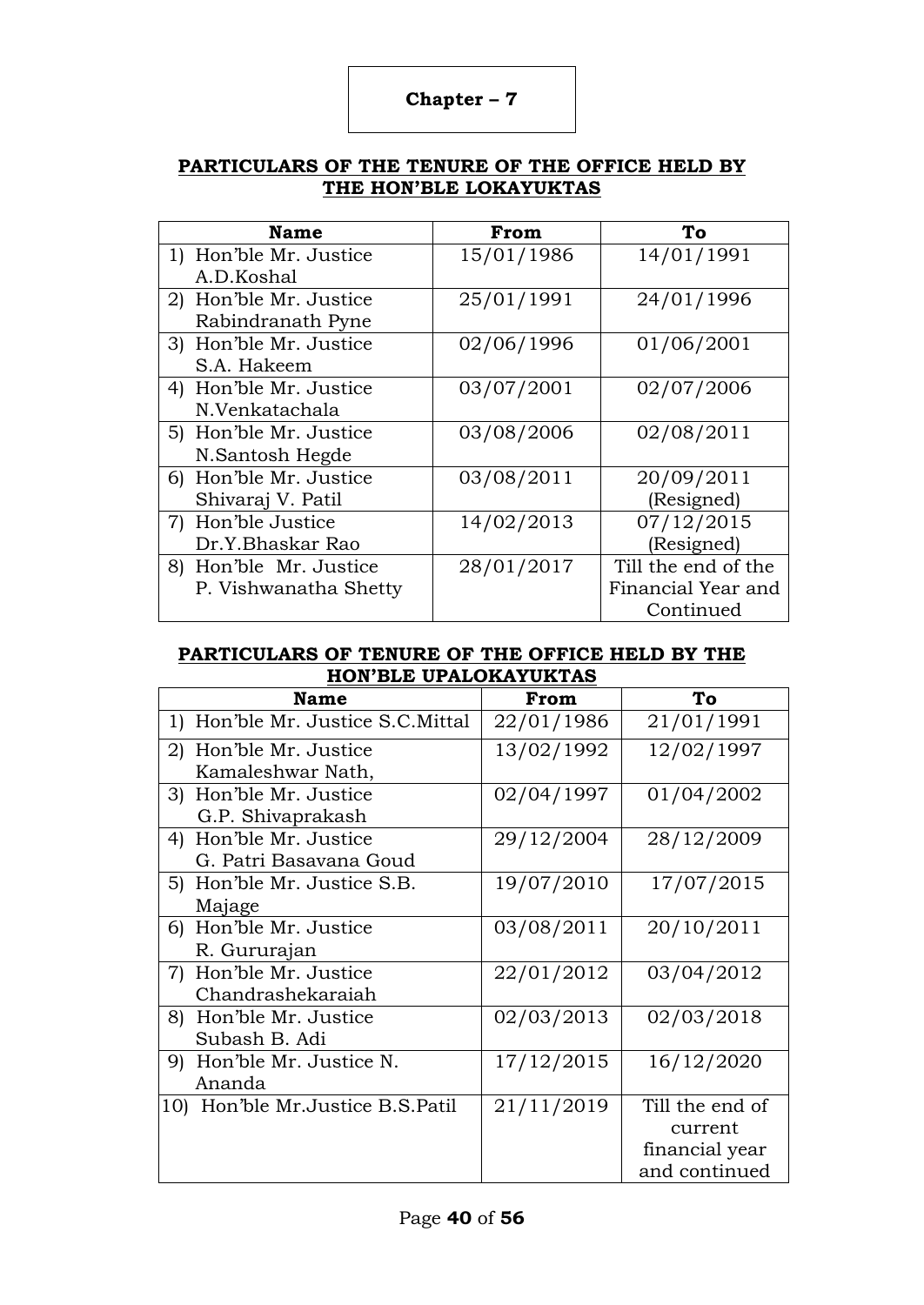#### **INCUMBENCY OF REGISTRARS IN THE KARNATAKA LOKAYUKTA**

| S1.<br>No.     | Name of the officer                   | From       | To                                                                |
|----------------|---------------------------------------|------------|-------------------------------------------------------------------|
| $\mathbf{1}$   | Sri. M.S. Nataraja Murthy             | 15/01/1986 | 31/12/1987                                                        |
| 2              | Sri. Adhip Choudhary                  | 01/02/1988 | 27/09/1988                                                        |
| 3              | Sri. V.Govindaraj                     | 28/09/1988 | 11/10/1988                                                        |
| $\overline{4}$ | Sri. J.N. Srinivasa Murthy            | 12/10/1988 | 24/01/1997                                                        |
| 5              | Sri. M.J. Indrakumar                  | 24/01/1997 | 31/05/1999                                                        |
| 6              | Sri. R.H. Raddi                       | 01/06/1999 | 02/06/2000                                                        |
| $\overline{7}$ | Sri. B.A. Muchandi                    | 03/06/2000 | 18/05/2002                                                        |
| 8              | Sri. D. Krishnappa                    | 27/05/2002 | 13/09/2004                                                        |
| 9              | Sri. B.S. Reddy                       | 13/09/2004 | 18/11/2004                                                        |
| 10             | Sri. D. Krishnappa                    | 18/11/2004 | 26/05/2005                                                        |
| 11             | Sri. Sudhakar A Pandit                | 26/05/2005 | 29/05/2006                                                        |
| 12             | Sri. L. Subramanya                    | 29/05/2006 | 16/02/2009                                                        |
| 13             | Sri. A.C.Vidhyadhara<br>(incharge)    | 16/02/2009 | 30/03/2009                                                        |
| 14             | Sri. Moosa Kunhi Nayar<br>Moole       | 30/03/2009 | 03/10/2011                                                        |
| 15             | Sri. B. Yoginath (incharge)           | 04/10/2011 | 26/05/2013                                                        |
| 16             | Sri. H.R. Deshpande                   | 27/6/2013  | 17/07/2015                                                        |
| 17             | Sri. M.S. Balakrishna<br>(incharge)   | 17/07/2015 | 29/12/2015                                                        |
| 18             | Sri R.S. Patil (incharge)             | 29/12/2015 | 30/05/2016                                                        |
| 19             | Sri. H.M. Nanjundaswamy               | 30/05/2016 | 30/11/2019                                                        |
| 20             | Sri.C.Chandramallegowda<br>(incharge) | 30/11/2019 | 23/12/2019                                                        |
| 21             | Sri. B.V.Patil                        | 23/12/2019 | 13/04/2020                                                        |
| 22             | Sri.C.Chandramallegowda               | 13/04/2020 | 13/05/2020                                                        |
| 23             | Smt.Usharani                          | 13/05/2020 | Till<br>the<br>end<br>financial<br>οf<br>and<br>year<br>continued |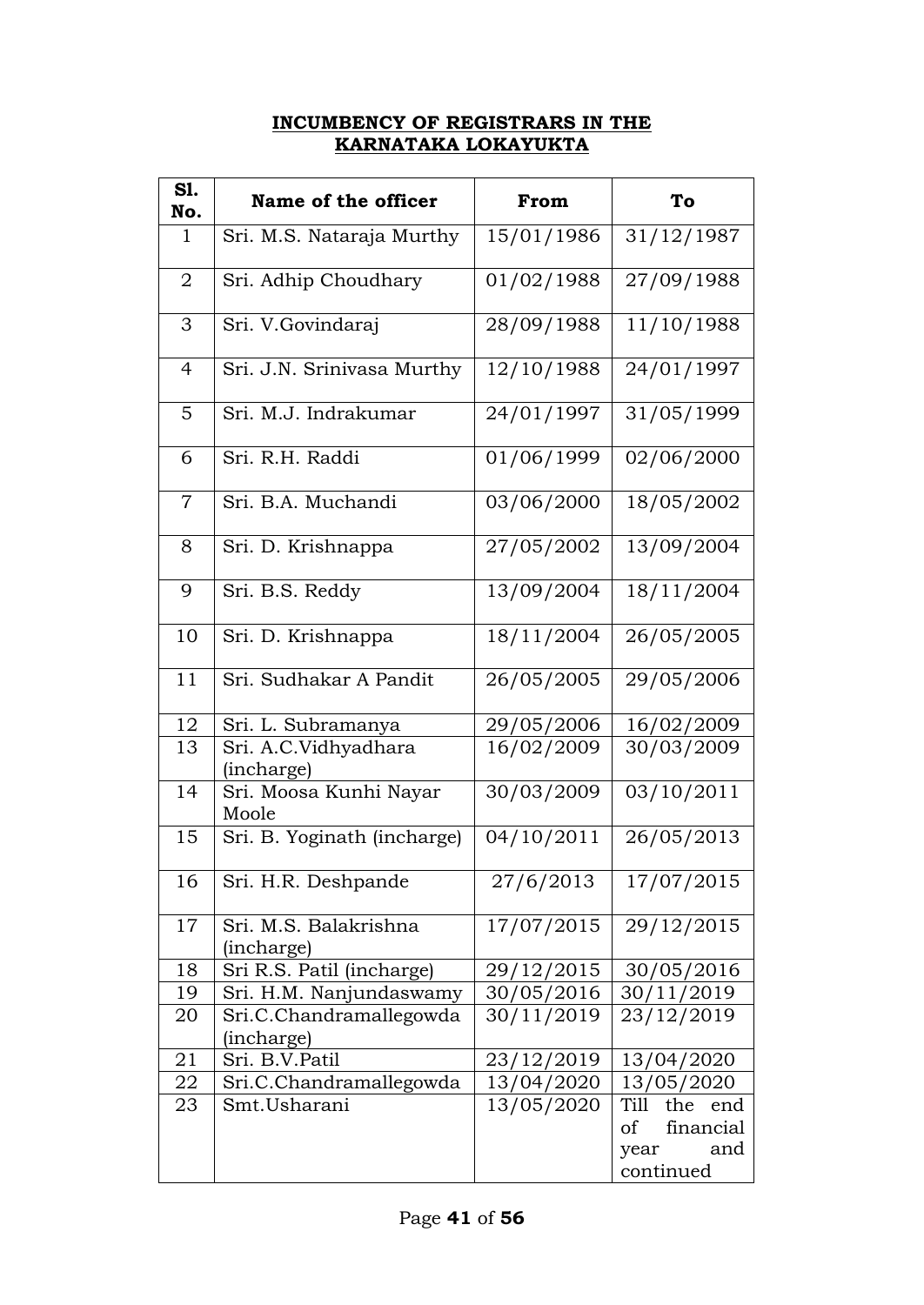#### **INCUMBENCY OF ADGPs/IGPs IN THE KARNATAKA LOKAYUKTA INSTITUTION**

| <b>S1.</b><br>No. | <b>Name and Designation</b><br>of the Officer                         | From       | To         |
|-------------------|-----------------------------------------------------------------------|------------|------------|
| 1.                | Sri. A.R. Sridharan, I.P.S.,<br><b>Inspector General of Police</b>    | 15/01/1986 | 02/06/1986 |
| 2.                | Sri. S.N.S. Murthy, IPS<br>Inspector General of Police                | 02/06/1986 | 01/12/1988 |
| 3.                | Sri. A.J. Anandan, I.P.S.,<br><b>Inspector General of Police</b>      | 15/12/1988 | 11/02/1991 |
| 4.                | Sri. S.C. Burman, IPS<br><b>Inspector General of Police</b>           | 11/02/1991 | 13/04/1992 |
| 5.                | Sri. Jai Parkash. I.P.S.,<br><b>Inspector General of Police</b>       | 13/04/1992 | 11/12/1995 |
| 6.                | Sri. R. Jagannathan, I.P.S.,<br>Director General of Police            | 23/12/1992 | 26/04/1995 |
| 7.                | Sri. S.N. Borker, I.P.S.,<br><b>Inspector General of Police</b>       | 17/09/1992 | 12/12/1995 |
| 8.                | Dr. S. Krishnamurthy, I.P.S.,<br>Inspector General of Police          | 11/12/1995 | 15/03/1996 |
| 9.                | Sri. K.U. Shetty, I.P.S.,<br>Director General of Police               | 14/12/1995 | 31/10/1997 |
| 10.               | Sri. M.D. Singh, I.P.S.,<br><b>Inspector General of Police</b>        | 29/03/1996 | 23/05/1997 |
| 11.               | Sri. B.N.P Albuquerque, I.P.S.,<br><b>Inspector General of Police</b> | 07/06/1997 | 08/07/1999 |
| 12.               | Sri. B.N.P Albuquerque, I.P.S.,<br>Addl. Director General of Police   | 09/07/1999 | 13/07/2004 |
| 13.               | Sri. B.N.P. Albuquerque, I.P.S.,<br>Director General of Police.       | 14/07/2004 | 30/11/2004 |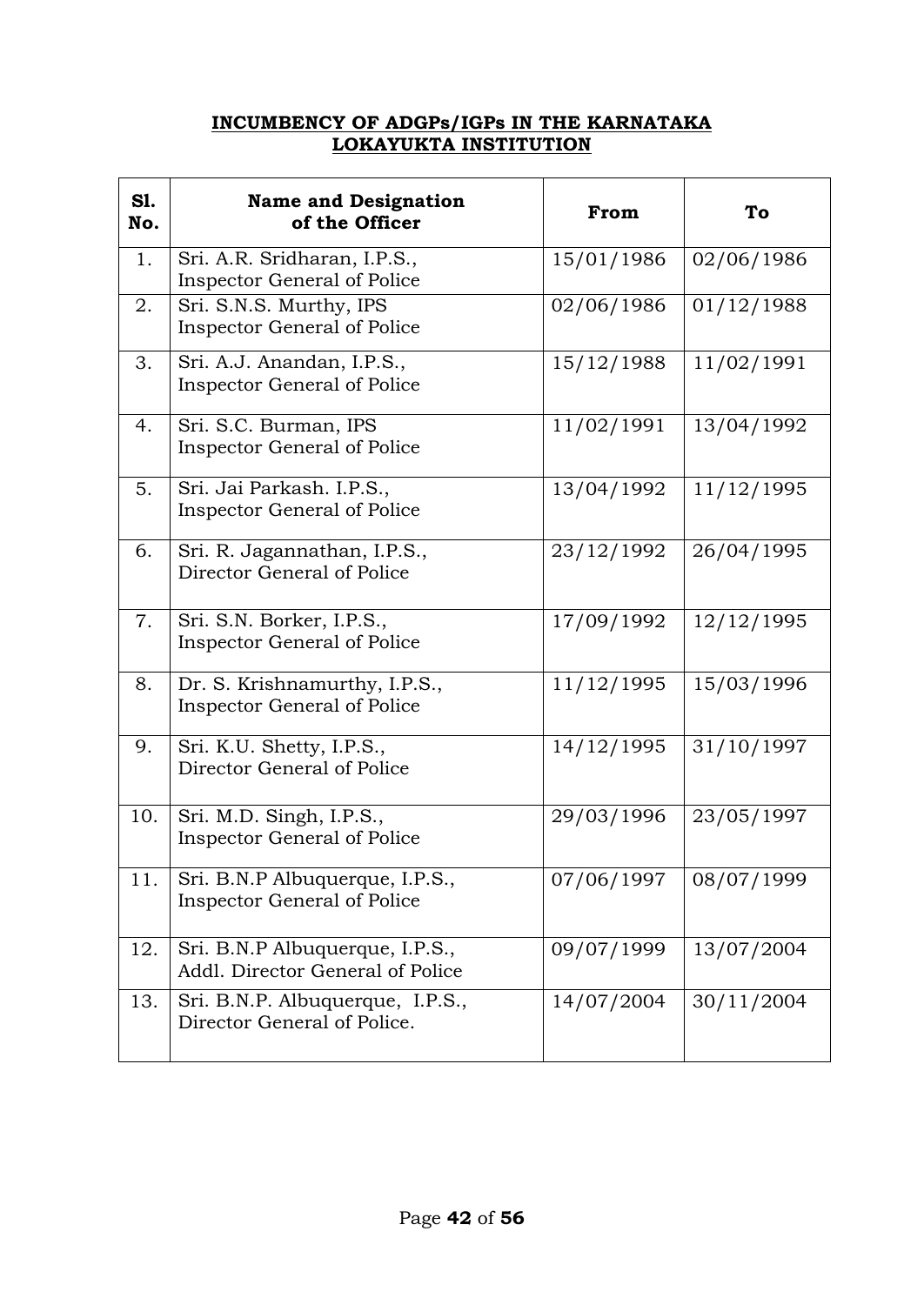| S1.<br>No. | <b>Name and Designation</b><br>of the Officer                                       | From       | To                     |
|------------|-------------------------------------------------------------------------------------|------------|------------------------|
| 14.        | Sri. Lal Rokhuma Pachuau, I.P.S.,<br>Addl. Director General of Police               | 22/06/2005 | 03/10/2007             |
| 15.        | Sri. Rupak Kumar Dutta, I.P.S.,<br>Addl. Director General of Police                 | 03/10/2007 | 04/05/2011             |
| 16.        | Sri. Pranob Mohanty, I.P.S.,<br>Dy. Inspector General of Police<br>(in-charge ADGP) | 05/05/2011 | 09/08/2011             |
| 17.        | Sri .G.V. Gaonkar, I.P.S.,<br>Addl. Director General of Police.                     | 10/08/2011 | 11/11/2011             |
| 18.        | Sri. H.N.Sathyanarayana Rao, I.P.S.,<br>Addl. Director General of Police.           | 11/11/2011 | 24/11/2014             |
| 19.        | Sri. Prem Shankar Meena, I.P.S.,<br>Addl. Director General of Police.               | 24/11/2014 | 01/01/2016             |
| 20.        | Dr. S. Parashiva Murthy, I.P.S.,<br>Addl.Director General of Police.                | 02/01/2016 | 02/11/2017             |
| 21         | Sri. Sanjay Sahay, I.P.S.,<br>Addl.Director General of Police.                      | 02/11/2017 | 19/09/2018             |
| 22         | Dr. A.S.N.Murthy, I.P.S.,<br>Addl.Director General of Police.                       | 19/09/2018 | 17/2/2021              |
| 23         | Sri Prashant Kumar Thakur, IPS<br>Addl. Director General of Police,                 | 18/2/2021  | Continued<br>till date |

$$
^{***}
$$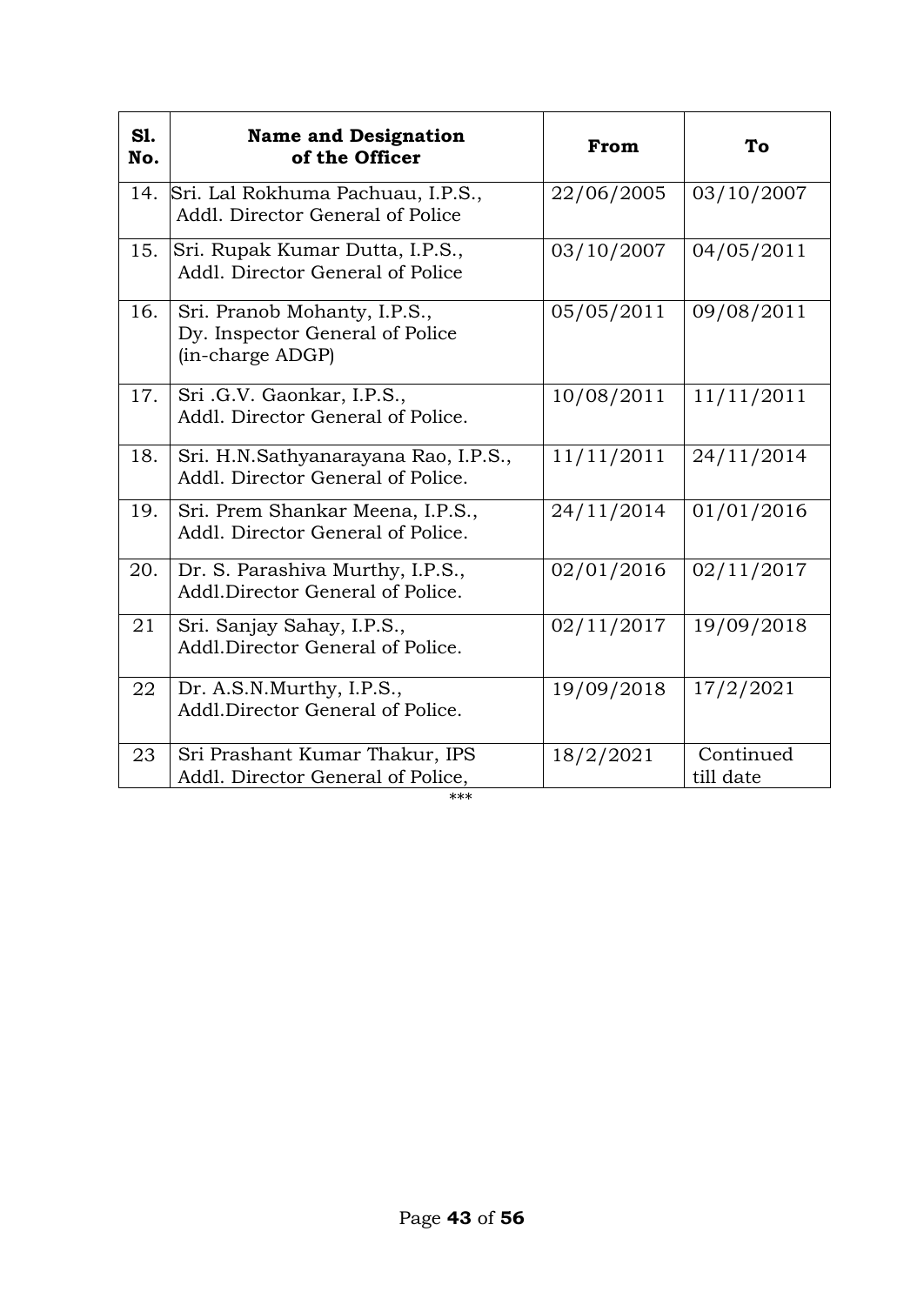# **Chapter**-**8**

#### **DETAILS OF PRO-ACTIVE MEASURES TAKEN BY HON'BLE LOKAYUKTA DURING THE YEAR 2020-21 (01.04.2020 to 31.03.2021)**

#### **I. The following are some of the suo-moto cases/complaints taken-up by Hon'ble Lokayukta, which are of general and public interest** - **(01.04.2020 to 31.3.2021) –**

#### **1) No.Compt/LOK/BD/214/2021/ARLO-2**

 On 22.01.2021 one Sri Revanna, Extension Officer, Sericulture Department, Koratagere, Tumakuru District, who was a physically handicapped came over to this office with certain issues and was little disturbed. Though, he did not co-operate in putting forward his real grievance on the ground of his displeasure, however, having regard to the circumstances to which he is placed, Hon"ble Lokayukta took a sympathetic view without being carried away by the way he acted and felt it is desirable to examine his grievance and try to redress his grievance if he is entitled to in accordance with law. Later, as per the instructions of Hon"ble Lokayukta, when the Secretary to Hon"ble Lokayukta verified from one Sri Balakrishna, Deputy Director, Sericulture Department, Tumakuru, he had orally informed that Sri Revanna was undergoing dialysis treatment and for reimbursement of his bills of around Rs.2.00 lakhs, which was pending for consideration with the authorities, would be reimbursed only on the release of the funds by the Zilla Panchayath, Tumakuru. Considering on the said information as source material, a suo-motu proceeding was initiated by Hon"ble Lokayukta and notice was issued to (1) The Commissioner for Sericulture Development and Director of Sericulture, M.S.Building, Bengaluru (2) The Deputy Commissioner, Tumakuru District, Tumakuru (3) The Chief Executive Officer, Zilla Panchayath, Tumakuru (4) The Deputy Director, Sericulture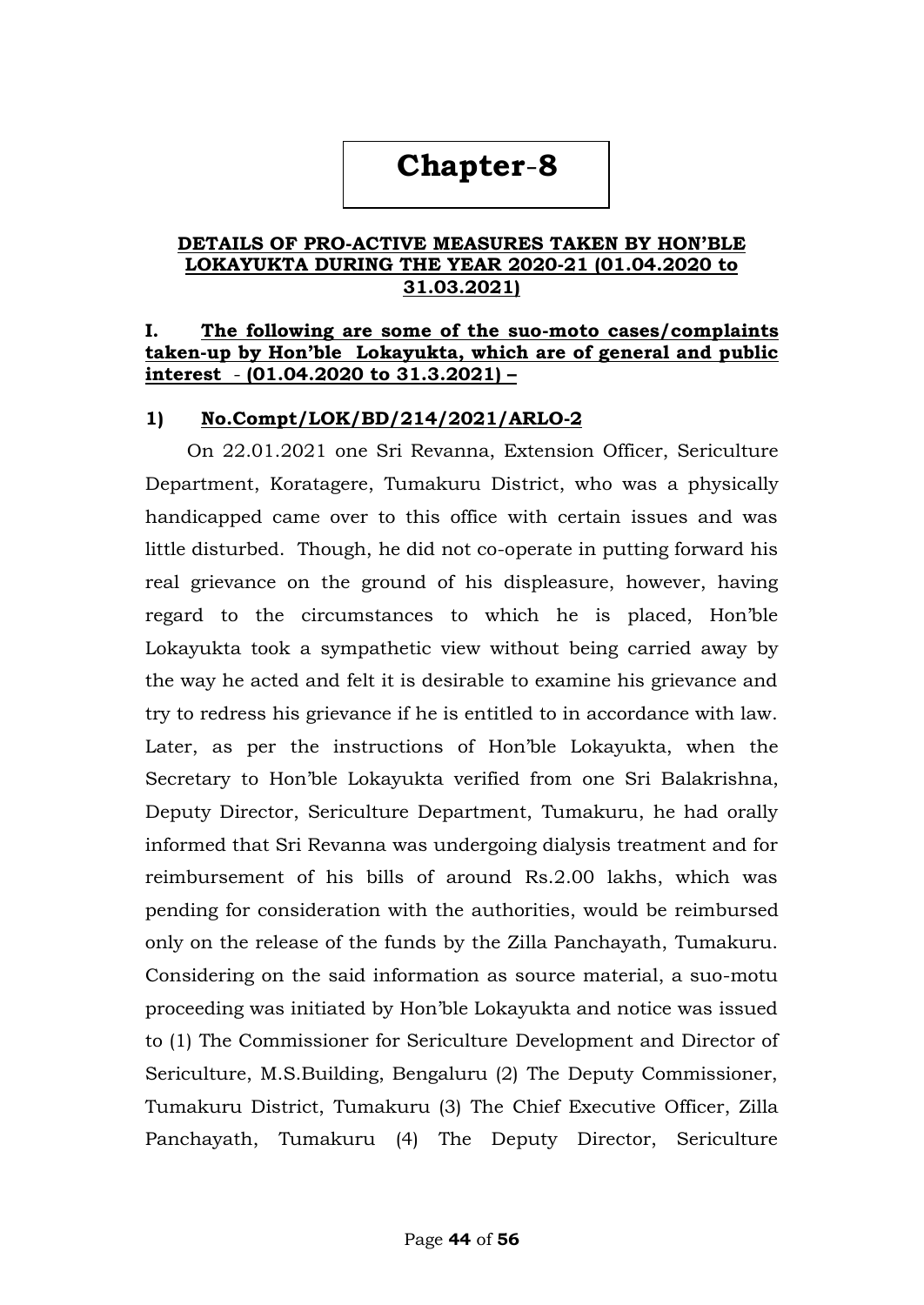Department, Tumakuru & (5) The Assistant Director, Sericulture Department, Koratagere, Tumakuru District, for their comments/reply. Further, the Deputy Director, Sericulture Department, Tumakuru was also directed to ascertain the correct facts/grievance of Sri Revanna and submit report.

 Pursuant to the notice, respondents have submitted their comments indicating that the grievance of Sri Revanna has been redressed. When the comments and other documents submitted by the respondents were forwarded to Sri Revanna seeking his rejoinder, he has submitted his rejoinder dated 23.3.2021 admitting the fact that he has received a sum of Rs.1,64,440/-, (Rupees One lakh sixty four thousand four hundred and forty only) Rs.43,330/- (Rupees Forty three thousand three hundred and thirty only) and Rs.54,350/- (Rupees Fifty four thousand three hundred and fifty only) towards the medical reimbursements and Rs.3,43,500/- (Rupees Three lakhs forty three thousand five hundred only) towards the arrears of salary. Further, he has regretted for not disclosing his grievance and the way he acted on dated.22.01.2021 and subsequently it was closed.

#### **2) No.Compt/LOK/BCD/1710/2020/ARE-1 -**

 In Kannada daily newspaper "Vijaya Karnataka" dated 04.09.2020, a news item was published indicating that one Master Mahesha who was a student of Government School at Jeevanbhima Nagar in Bengaluru had scored highest marks in SSLC examination and since he hails from a poor migrant family, the Care Works Foundation has taken the responsibility of providing education to the said Mahesha who had joined Amrutha Bharathi Pre-University College, Hebri Taluk, Udupi District. Though Hon"ble Minister for Primary and Secondary Education, Karnataka who had visited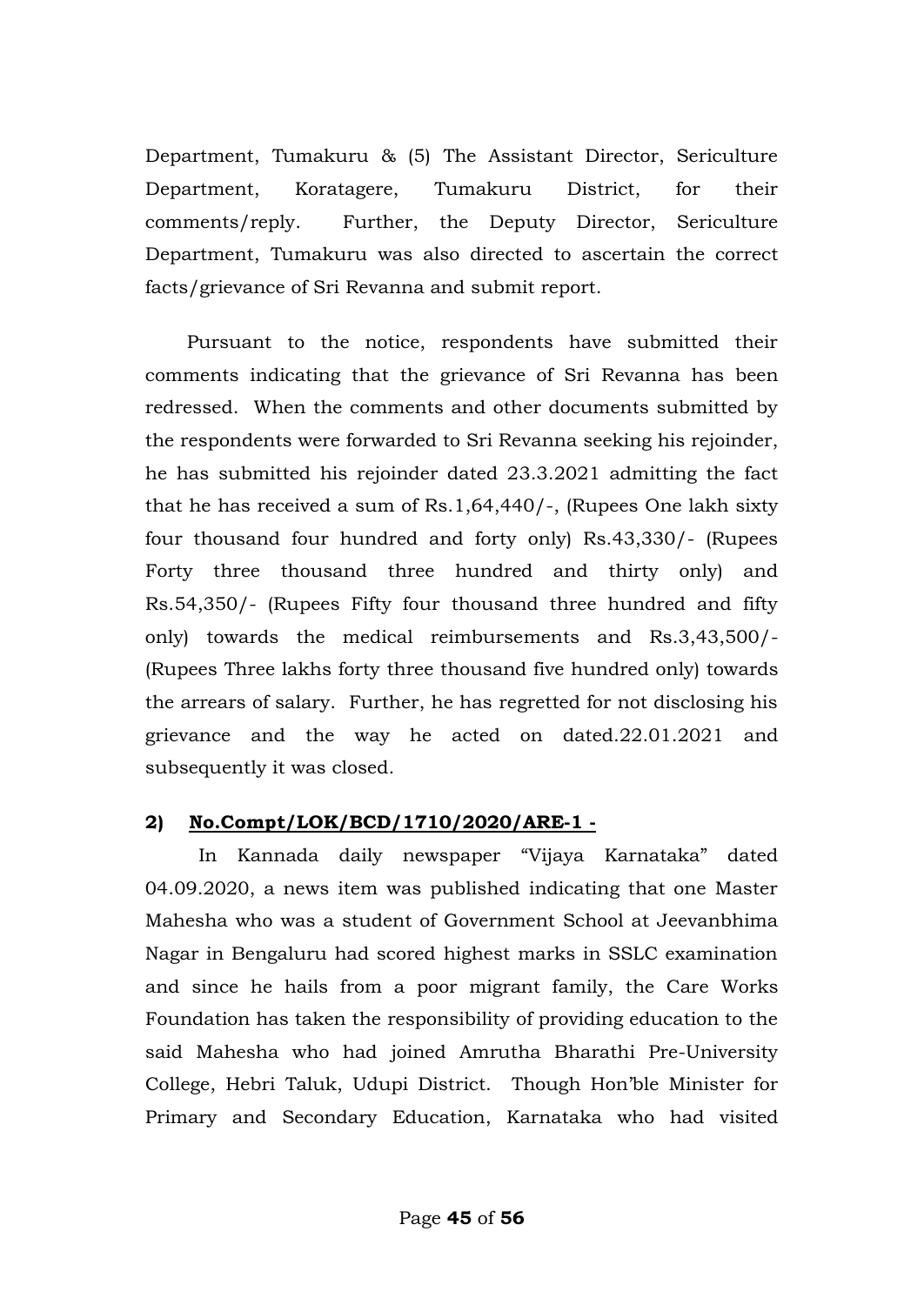hutment in Malleshpalya where Master Mahesha was residing with his mother Smt.Mallamma, had assured to provide her a Labour Card and directed the concerned officers/officials to make arrangement for providing the Labour Card immediately, the concerned officers/officials have failed to provide the Labour Card to Smt.Mallamma and to add the name of Sri Vishwaraj, who is the elder brother of Master Mahesha in the ration card. The Hon"ble Lokayukta considering the said news item as source material and inaction on the part of the concerned officers/officials in providing labour card to Smt.Mallamma amounts to mal-administration within the meaning of Section 2(10) of the Karnataka Lokayukta Act and in exercise of powers conferred under Sec. 7(1)(b) and 9(3)(a) of the Karnataka Lokayukta Act, initiated a suo-moto impleading - (1) Deputy Commissioner, Bengaluru Urban District, Bengaluru (2) The Director, Pre-University Education, Malleshwaram, Bengaluru (3) The Commissioner of Labour and Chief Executive Officer, Koushalya Bhavan, Bannerghatta Road, Bengaluru & (4) The Commissioner, Food & Civil Supplies Department, Cunnigham Road, Bengaluru, as respondents and directed them to submit the Action Taken Report.

 Pursuant to the notice issued, Respondent No.3, the Commissioner of Labour and Chief Executive Officer, has submitted a Status Report dated 6.11.2020 stating that on 16.10.2020 labour card was issued to the mother of Master Mahesh and considering the case of Master Mahesh as a special case, the Karnataka Building and other Construction Employees Welfare Board on 30.09.2020 has made a resolution to pay a sum of Rs.1,65,000/- (Rupees One lakh sixty five thousand only) to the mother of Master Mahesh to meet the educational expenses of her son.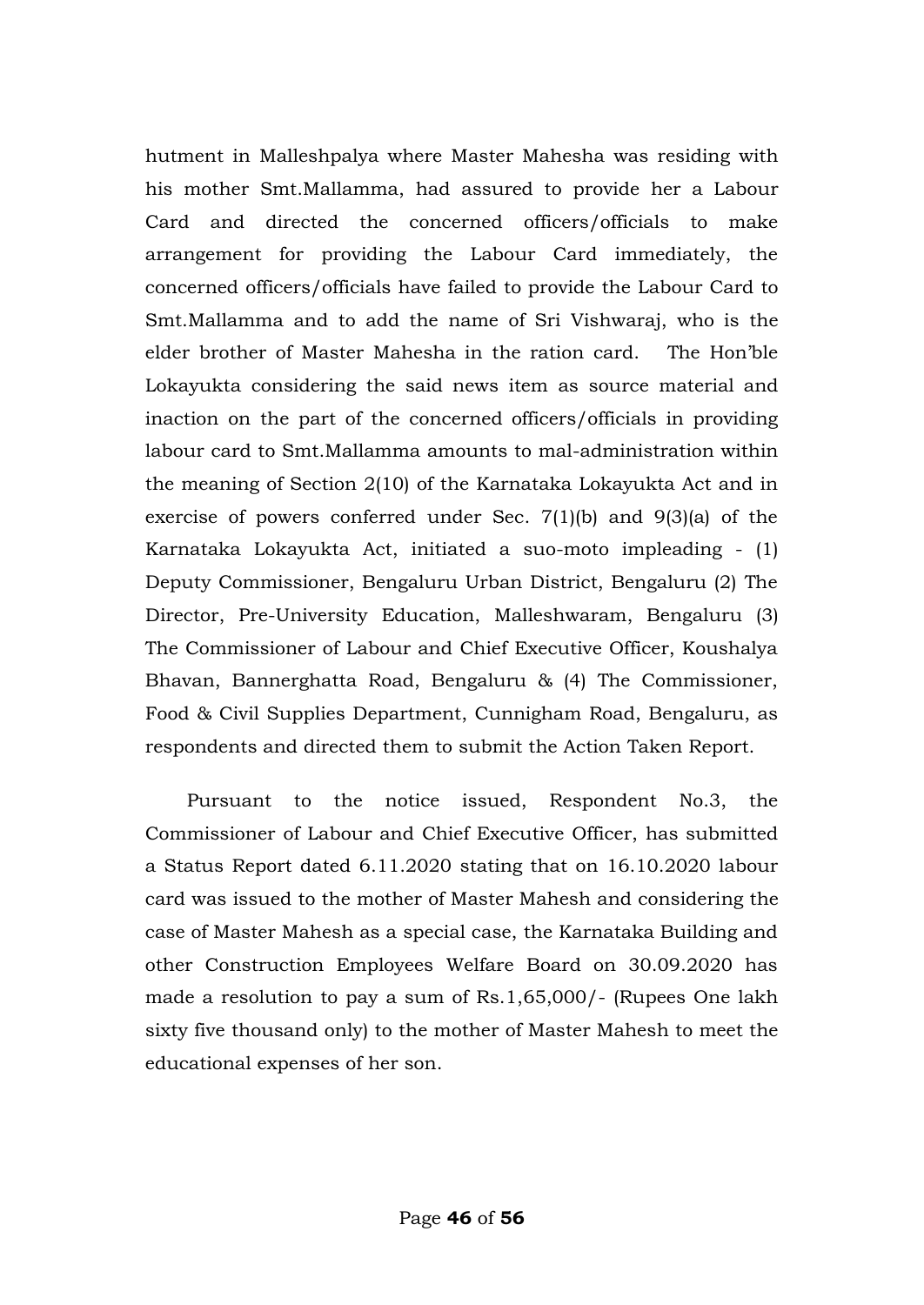Respondent No.2, Director, Pre-University Education, Malleshwaram, Bengaluru has submitted a Status Report dated 3.3.2021, stating that Master Mahesh had joined Amrutha Bharati P.U. College, Hebri Taluk, Udupi District and presently he is staying in hostel located within the college campus.

 In the light of the reports submitted by the Respondents No.1 to 3, it is clear that the concerned authorities have redressed the grievance of Master Mahesh and his mother highlighted in the news item published in Kannada daily news paper "Vijaya Karnataka" dated 4.9.2020.

#### **3) No.Compt/LOK/BGM-1124/2020/ARE-20 –**

 The Superintendent of Police-5, Karnataka Lokayukta, Bengaluru has submitted an investigation report dated 16.06.2020 which had revealed that though under National Health Scheme sufficient grants were being allotted to the District Hospital, Haveri District, Dr. Nagaraj Naik, District Surgeon, Haveri District has failed to take steps to provide basic facilities such as drinking water, sitting facility etc., to the patients. The investigation report had also further revealed that the District Surgeon has failed to pay salary to his subordinate doctors working in the said hospital, and he was in the habit of discriminating the colleague Doctors and was not punctual in attending the hospital and not maintaining the bio-metric and attendance register which in turn had caused inconvenience to the patients who visits the hospital for treatment. Further, it was also mentioned in the report that the District Surgeon was accepting bribe through some agents for issuing disability certificate, age certificate, physical fitness certificates etc., Based on the investigation report, and with a view to redress the grievances/hardship being faced by the poor patients who visits the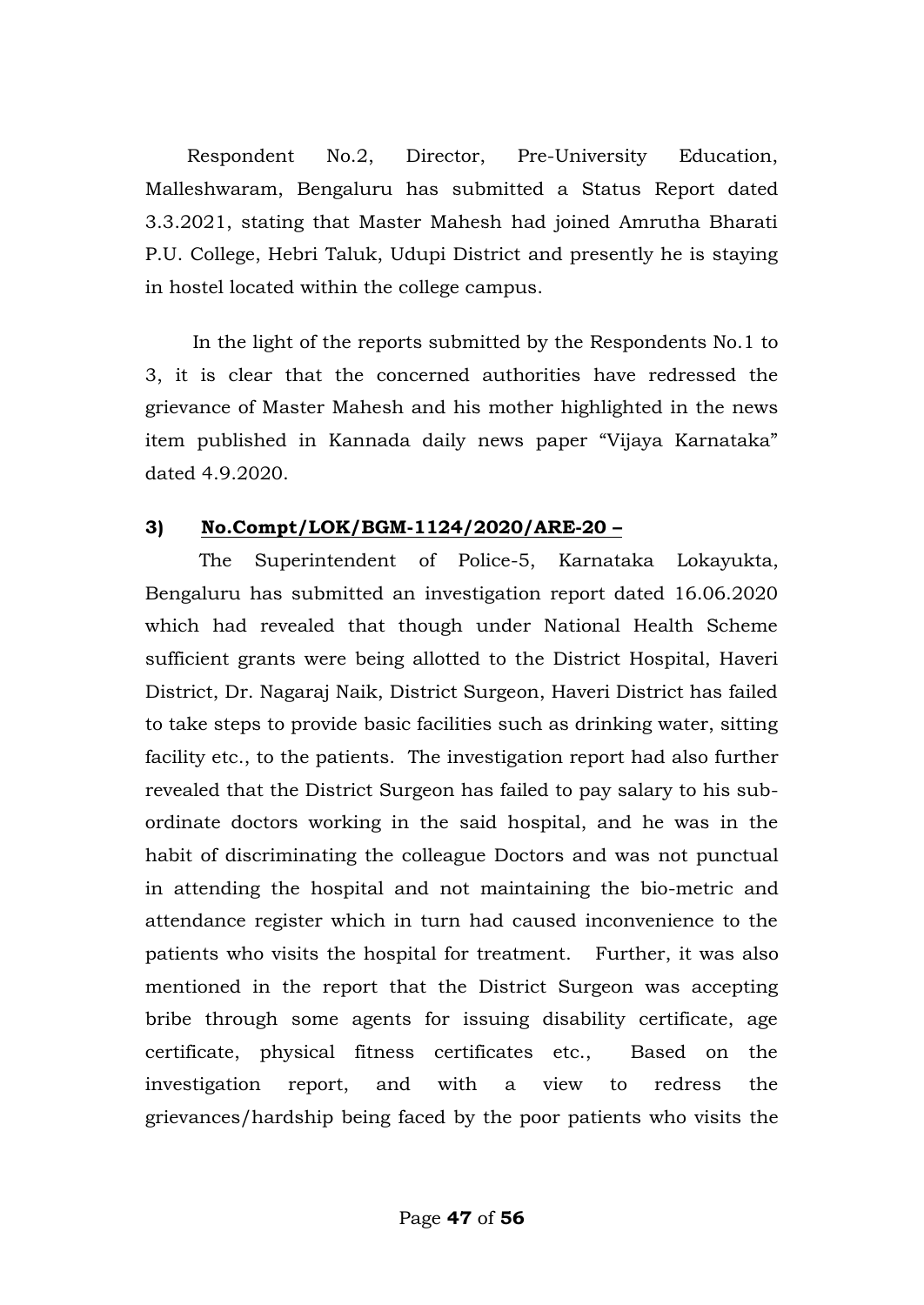Government Hospital, a suo-motu case was taken up by the Hon"ble Lokayukta and comments were called from the respondent Dr. Nagaraj Naik, District Surgeon, Haveri District. The respondent has submitted his comments dated 05.08.2020 denying the allegations made against him and the matter is now pending for final scrutiny before the Scrutiny Officer.

#### **4) No.Compt/LOK/BCD/2160/2020/ARE-1 –**

 In "Prajavani" daily dated 28.10.2020, a news item was published highlighting that 532 out source based Principals, Teachers and other staff who were working in Morarji Desai, Kitturu Rani Chennamma Residential Schools which comes under the control of Social Welfare Department have not paid salary for the past few months and though they have made representation to the then Hon"ble Minister for Social Welfare Department and to the Additional Chief Secretary, Government of Karnataka, Social Welfare Department, to release of their salaries, no positive steps were being taken by the concerned authorities in redressing the grievances of the Principals and Teachers. Based on the news item published in the aforesaid news paper, Hon"ble Lokayukta had initiated a suomotu proceeding and notices were issued calling for comments from - (1) The Additional Chief Secretary to Government, Social Welfare Department, Bengaluru (2) The Commissioner, Social Welfare Department, Bengaluru & (3) The Managing Director, Karnataka Residential Educational Institutions, Cunnigham Road, Bengaluru.

 Respondent No.3 has submitted a Status Report dated 20.11.2020 stating that steps have been taken to make the payment towards salaries of Principals, guest lecturers, teachers etc., The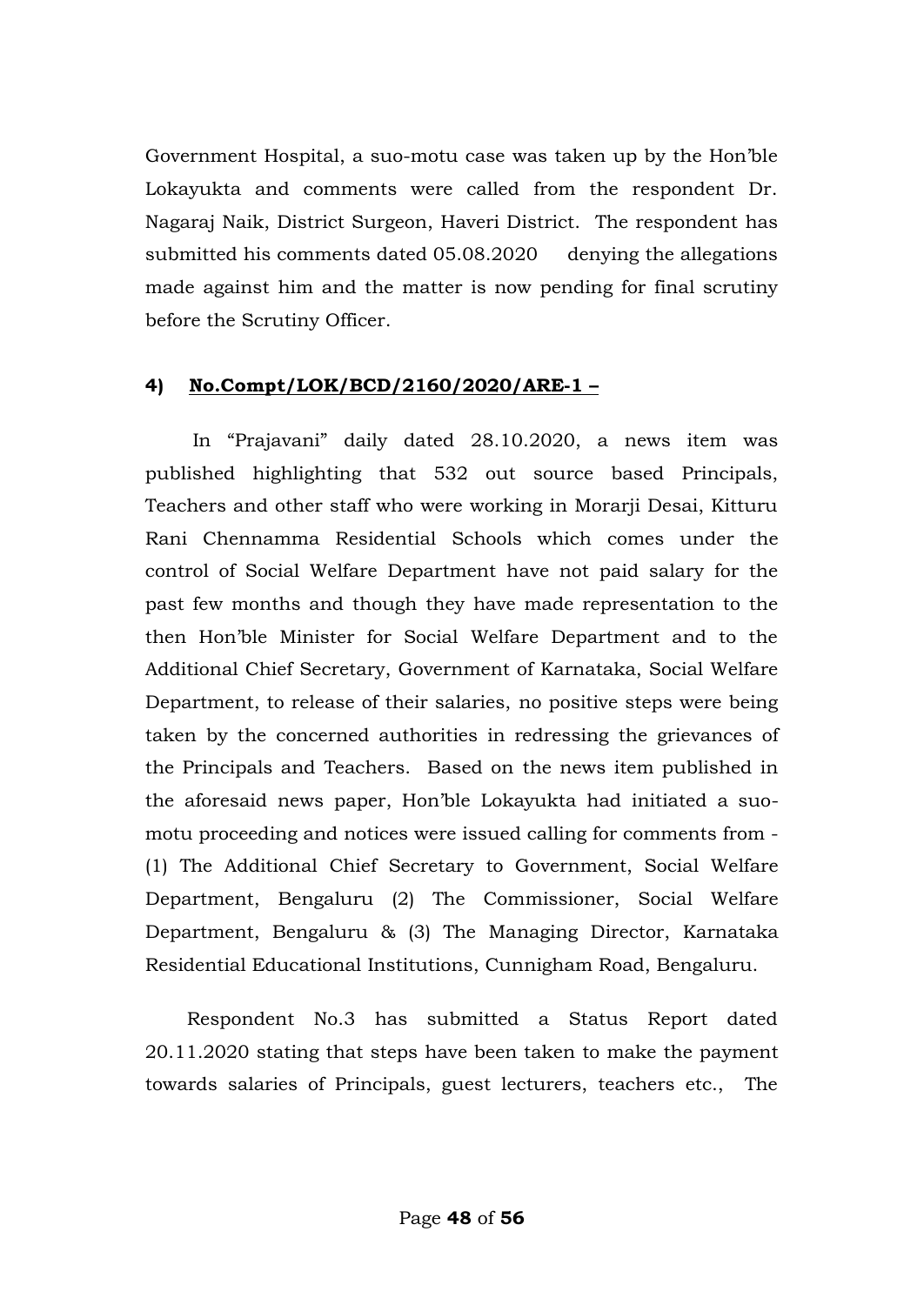comments of other respondents are yet to receive and the same is pending for consideration before the Scrutiny Officer.

### **5) No.Compt/LOK/BGM-2573/2020/ARLO-3 -**

 On the complaint dated 19.07.2014 given by one Sri Suraj Kudatarakar, R/o.Shastrinagar, Hulabatti Colony, Belagavi, Hon"ble Lokayukta had directed the Superintendent of Police, Karnataka Lokayukta, Belagavi to conduct an investigation and report. The Investigation Report dated 26.09.2018 which prima-facie revealed that there has been manipulation of revenue records and creation of false documents relating to the title of the party. Hence, a suo-motu proceeding was initiated by the Hon"ble Lokayukta in exercise of the powers conferred under Section 7(1)(b) & 9(3)(a) of the Karnataka Lokayukta Act and notice were issued to the respondents referred to in the report and their comments are awaited.

## **6) No.Compt/LOK/BCD/146/2021/ARE-1 –**

 A note dated 22.12.2020 was received by the Registrar, Karnataka Lokayukta, Bengaluru, from the Addl. Director General of Police, Karnataka Lokayukta, Bengaluru, with regard to the problem faced by a candidate namely Sri Prashanth C. Hiremath CET No.1082 regarding Bank draft for required amount in Medical Mop Up Round by the Karnataka Examination Authority (KEA).

 It was submitted that on 20.12.2020 the said Sri Prashanth C. Hiremath had participated in the Medical Mop Up Round and though he was required to produce the Bank Draft for Rs.9 lakhs for selection of a Government MBBS seat, he took Bank Draft for only Rs.2.04 lakhs and he was ready to pay the balance amount through online or by cash to KEA, Bengaluru. However, he was not allowed to pay the balance amount through online or by cash and was insisted to produce Bank Draft for Rs.9 lakhs within 5.00 p.m. on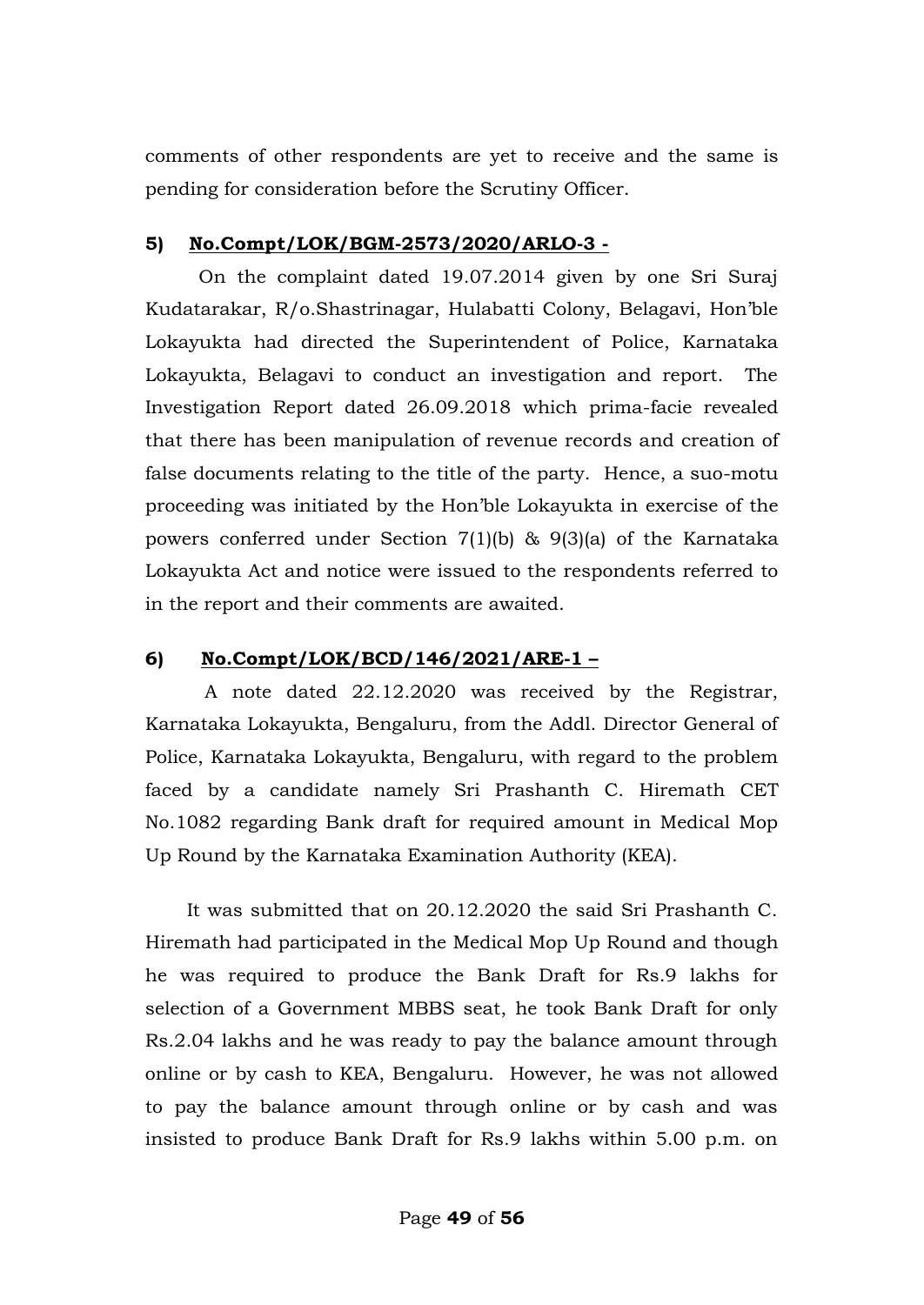the same day. Since, he did not produce the Bank Draft for a sum of Rs.9 lakh, the seat which was allotted to him was allotted in favour of someone else. On the next day i.e., on 21.12.2020, the aforesaid candidate was asked to bring the Bank Draft for Rs.18 lakhs for Mop Up Round towards the allotment of MBBS Seat at SDM College, Dharwad.

 Further, Dr. Channa Basavaraj Hiremath, father of the said candidate had also informed the Addl. Director General of Police, Karnataka Lokayukta, Bengaluru that a counter of Indian Bank, Malleshwaram was opened inside KEA, Bengaluru premises and it could issue Bank Drafts. However, this fact was neither known to him nor brought to his knowledge by KEA, Bengaluru, and if this fact was known to him, he could have got the MBBS seat for his son for Rs.9 lakhs instead of Rs.18 lakhs. Further, on perusal of the KEA rules it indicated that the prescribed fees has to be compulsorily paid in the form of demand draft and not by any other mode i.e., online, by cash or by cheque. Hence, with a view to redress the grievance of the hardship being faced by the students, a suo-moto proceeding was initiated by Hon"ble Lokayukta and comments were called for from the respondents i.e., Secretary, Karnataka Examination Authority and the Secretary, Medical Education Department, Bengaluru and their comments/reply was awaited and subsequently the comments from the respondents were received and subsequently the matter was closed.

## **7) No.Compt/LOK/BCD/613/2021/ARE-1 –**

 In "The New Indian Express" dated 24.02.2021, a news item with the heading "**Hop, skip and jump takes a new meaning at this school"** was published highlighting the difficulty being faced by the students to reach the school, as there was no proper access road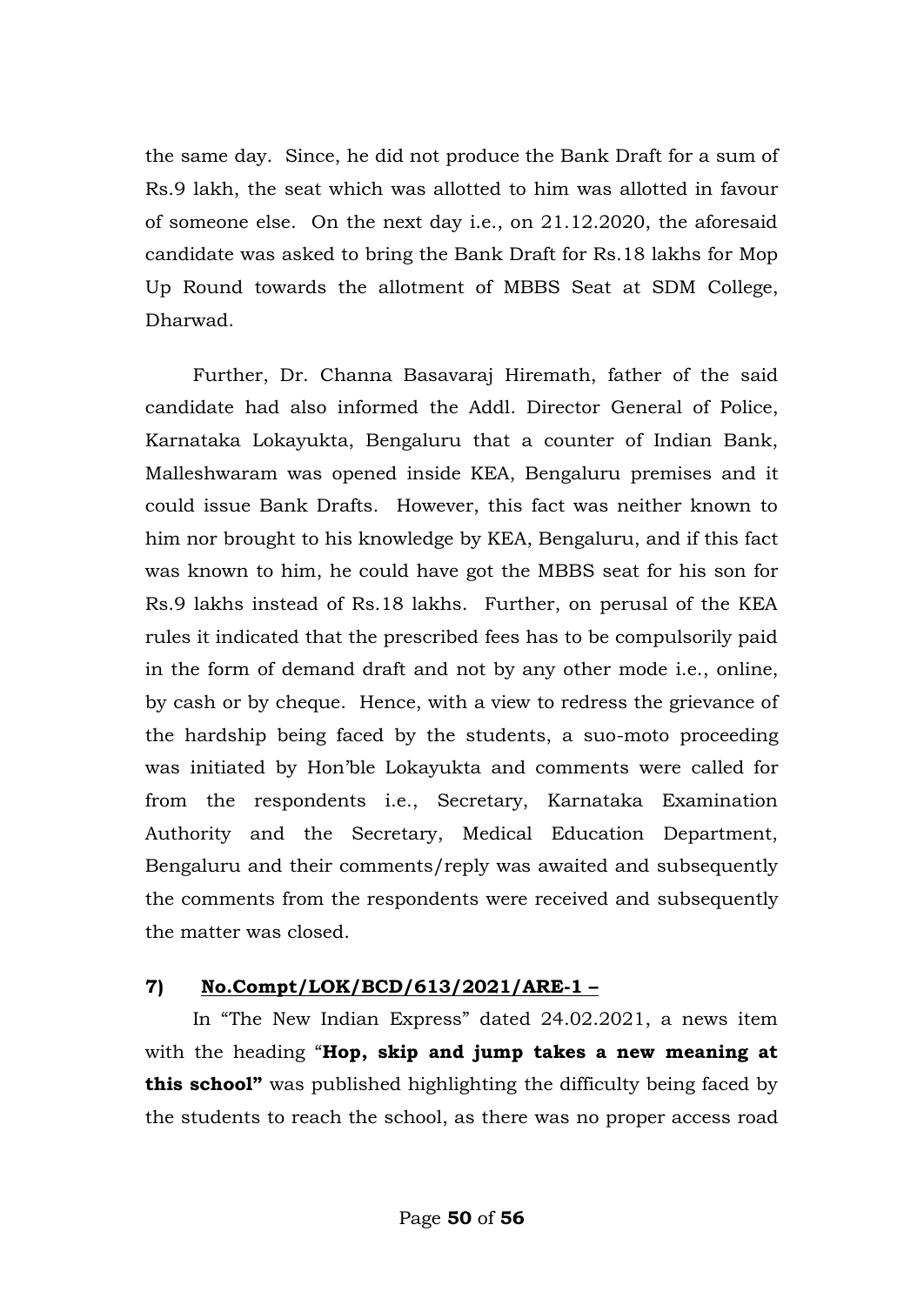to reach the Government Primary School at Vignana Nagara, K.R. Puram, Bengaluru. Further, the news item also indicated that since there is no access road to the school in question, the mid-day meal van also cannot reach the school premises and the parents feared to send their children to the school in question. It is also reported that during the survey conducted by the Tahsildar, it was revealed that a private builder has encroached upon 6 meters of land and the parents of the school children and localities have demanded for removal of the encroachment to create access road to the school. The Hon"ble Lokayukta considering the said news item as source material and with a view to redress the grievance of the students of the said school initiated a suo-motu proceeding under Sec. 7(1)(b) and 9(3)(a) of the Karnataka Lokayukta Act, by impleading (1) The Principal Secretary to Government, Education Department (Primary & Secondary Education), Bengaluru (2) The Commissioner of Public Instructions, Bengaluru (3) The Deputy Commissioner, Bengaluru Urban District (4) The Chief Executive Officer, Zilla Panchayath, Bengaluru (5) The Tahsildar, Bengaluru East Taluk (6) The Deputy Director of Public Instructions, Bengaluru North Taluk, Bengaluru and (7) The Block Education Officer, K.R. Puram, Bengaluru, as respondents and directed them to submit their comments/ Status Report.

 However, before the order could be signed, the "New Indian Express" has published a news item on 26.02.2021 with a heading that "Students happy, school to get a road soon". Further, the news items had indicated that the Hon"ble Minister for Primary & Secondary Education had visited the school in question and assured that the road would come up within a month.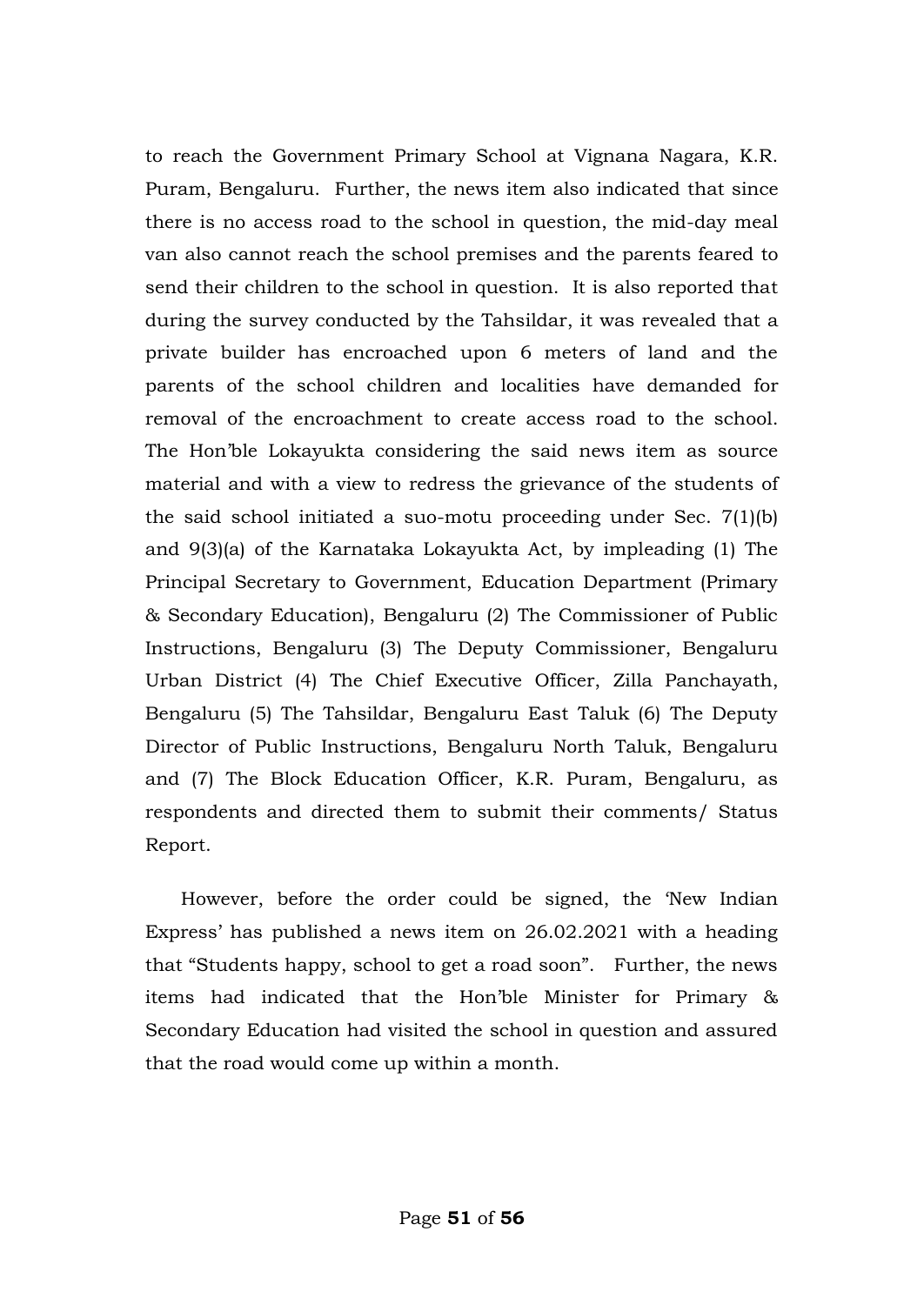Subsequently, the Addl. Director General of Police, Karnataka Lokayukta, Bengaluru, had submitted a note dated 04.03.2021 along with the enclosures, photographs etc., indicating that the said School is surrounded by private properties and therefore there is no direct access to the road and it has come to the light that notice has been issued to the owner of the property bearing survey No.15/2 with instructions to allow the entry of students and teachers to the school.

 Pursuant to the notice, Respondent No.7 Block Education Officer, K.R. Puram, Bengaluru has submitted a Status Report dated 19.3.2021 stating that the wall constructed by the private parties/neighbouring owner of the land obstructing the access to the school has been demolished with the assistance of the Tahsildar and jurisdictional police and steps have also been taken to provide a permanent road to the school in question. Along with the report, the photographs indicating that the wall has been demolished and steps have been taken for providing a permanent road to the school in question are produced. Further investigation was pending awaiting the comments of other respondents and it is pending before the Scrutiny Officer.

#### **8) No.Compt/LOK/BCD/780/2021/ARE-1 –**

 In "**The New Indian Express'** daily dated 20.03.2021, a news item with the caption "Approval for conversion of land up to 10 cents must be decentralized: MLAs" highlighted the anguish and concern of the four Hon"ble Members of the Legislative Assembly of Karnataka i.e., (1) Sri Raghupathi Bhat, representing Udupi Assembly Constituency (2) Sri K.G.Bopaiah, representing Virajpet Assembly Constituency (3) Sri Abhay Patil, representing Belagavi Assembly Constituency and (4) Sri K.Ramesh Kumar, representing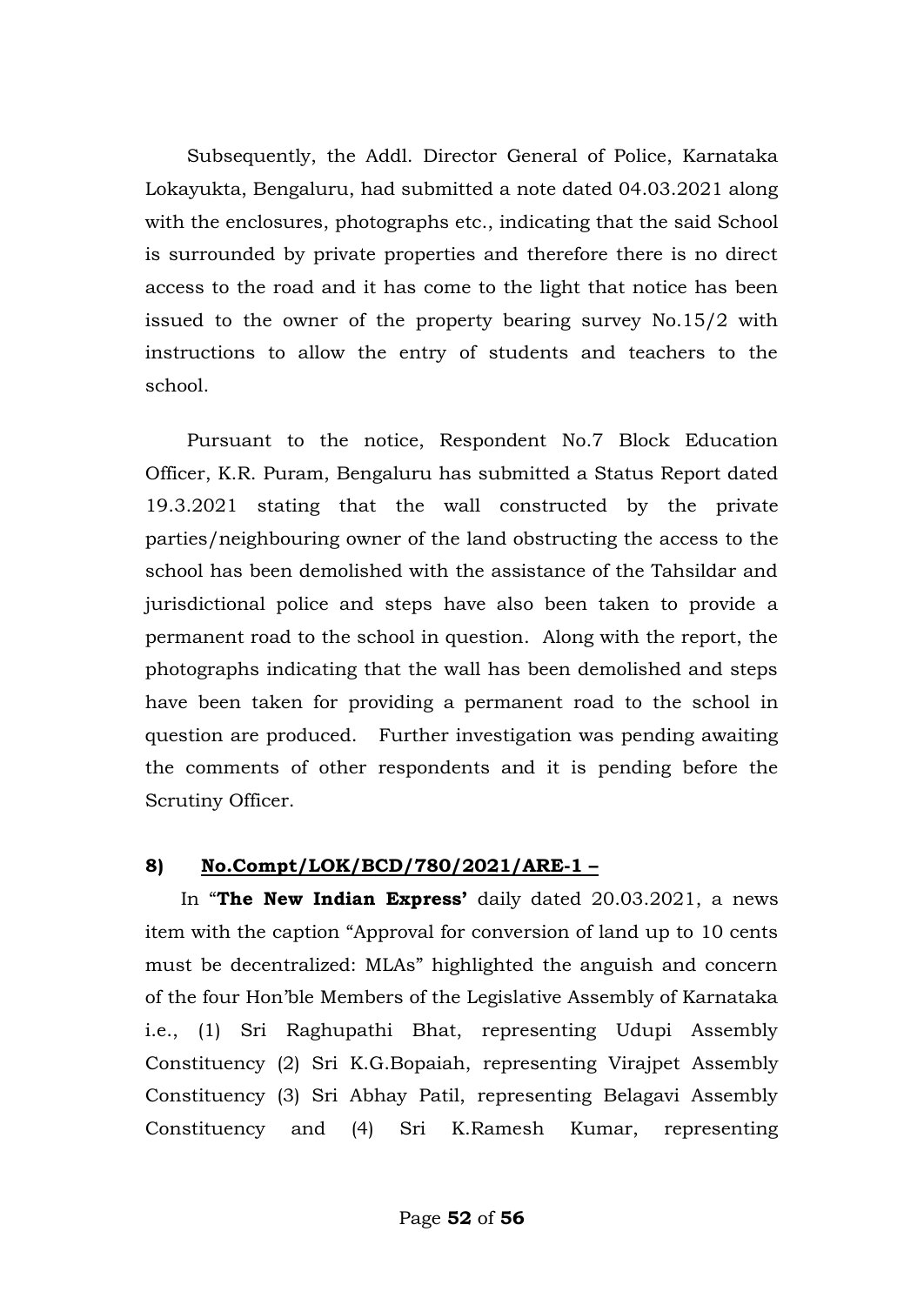Srinivasapura Assembly Constituency in the matter of maladministration on the part of the Town Planning Authority of Urban Development Department, Bengaluru.

 Further, the news item also indicated the anguish and concern of the aforesaid four Hon"ble Members of the Legislative Assembly of Karnataka with regard to the negligence, dereliction of duty including corruption which amounts to mal-administration within the meaning of Sec.2(10) of the Karnataka Lokayukta Act, 1984. The news item also indicated that atleast 2000 applications which were filed seeking grant of approval for conversion of agricultural land are pending and most of the applications are from poor people seeking conversion of small plots to construct houses. It also indicated that Udupi Urban Development Authority had approved the conversion of land for residential purposes and forwarded the same to the Town Planning Authority of Urban Development Department in Bengaluru which is being pending for about 2 years. Hence, the Hon"ble Lokayukta has considered the news item referred to above regarding the deep concern expressed by the Hon"ble Members of the Legislative Assembly of Karnataka is sufficient to treat as a source material to institute a suo-motu proceedings in exercise of the powers conferred under Sec.7(1)(b) and 9(3)(a) of the Karnataka Lokayukta Act, 1984 and to get the investigation conducted with regard to the maladministration if any against the concerned public servants and also to redress the grievances of the members of the public.

 The comments/reports were called for from the officers of the State, Town Planning Department etc., regarding the number of requests/applications pending before them, with specific observations regarding the applications pending beyond the period prescribed for disposal; The duration/time taken by them for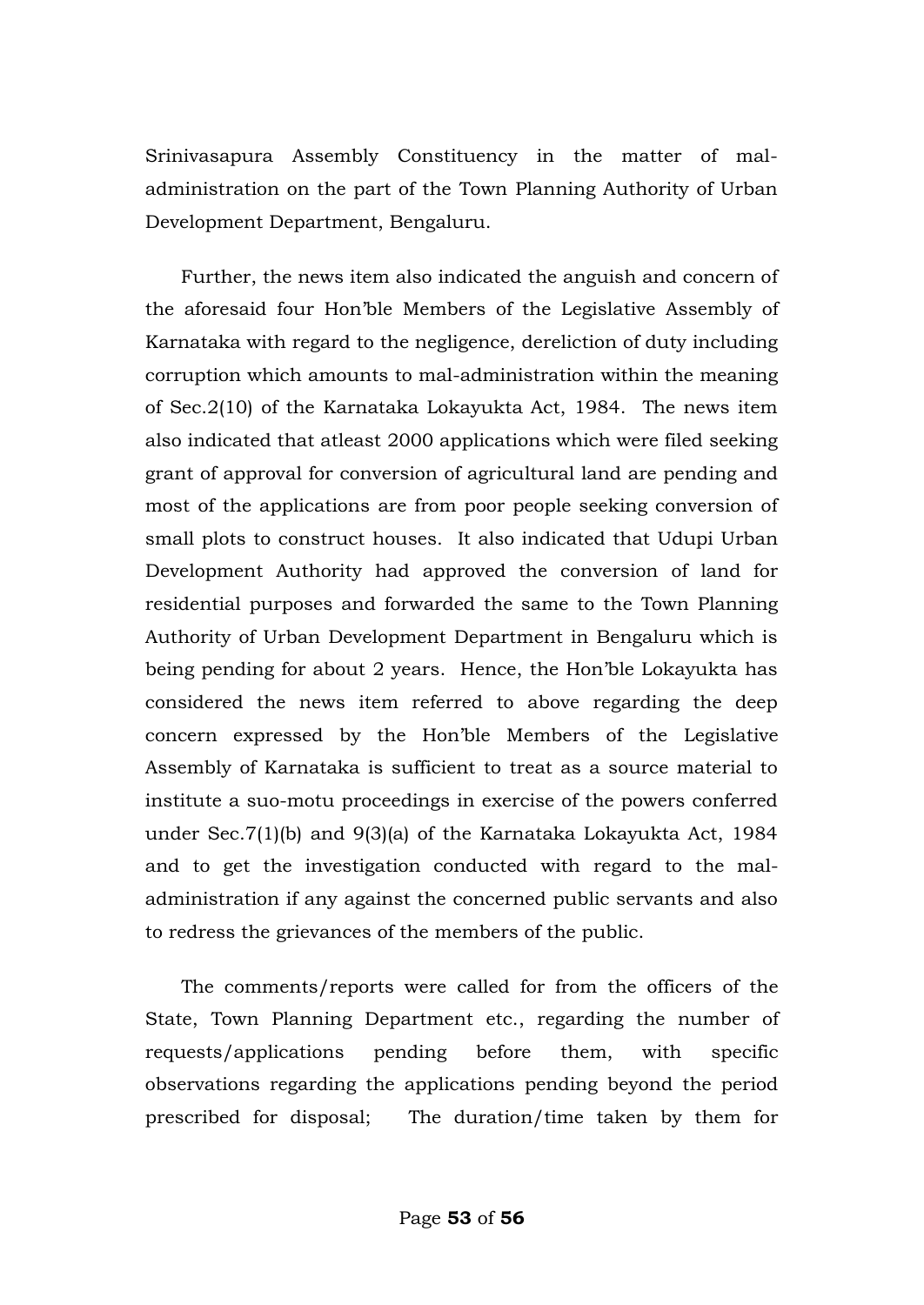disposal of such applications; Whether such applications have been disposed of within 90 days as required under Rule 36(2) of the Karnataka Planning Authority Rules, 1965; if not the reasons for not disposing of the same.

 Further, directions was issued to the Member Secretary, BIAPPA, Bengaluru Rural District regarding the number of requests/applications for sanction of plan pending before the BDA beyond the period prescribed for disposal; duration/time taken by them for disposal of such applications and the reasons for not disposing of the applications within six months etc.,

 The comments/reports of the respondents are awaited as on 31.03.2021. However, subsequently comments from the respondents were received and now it is pending before the Scrutiny Officer for taking final decision.

## **II. Webinar and Book release function attended by Hon'ble Lokayukta –**

(1) On 9th February 2021, Hon"ble Lokayukta had participated in the webinar held by Parul Institute of Law, Parul University, Gujarat and delivered a lecture on the subject "Lokpal and Lokayukta Act".

(2) On 27th February 2021, Hon"ble Lokayukta was the Chief Guest for release of Coffee Table Book titled "Leader of the Bar", published on the occasion of the Office of the Advocate General having completed 75 years. The other dignitaries invited to the function were the Hon"ble Chief Minister of Karnataka, the Hon"ble Minister for Law and Parliamentary Affairs and the Chairman, Karnataka State Law Commission.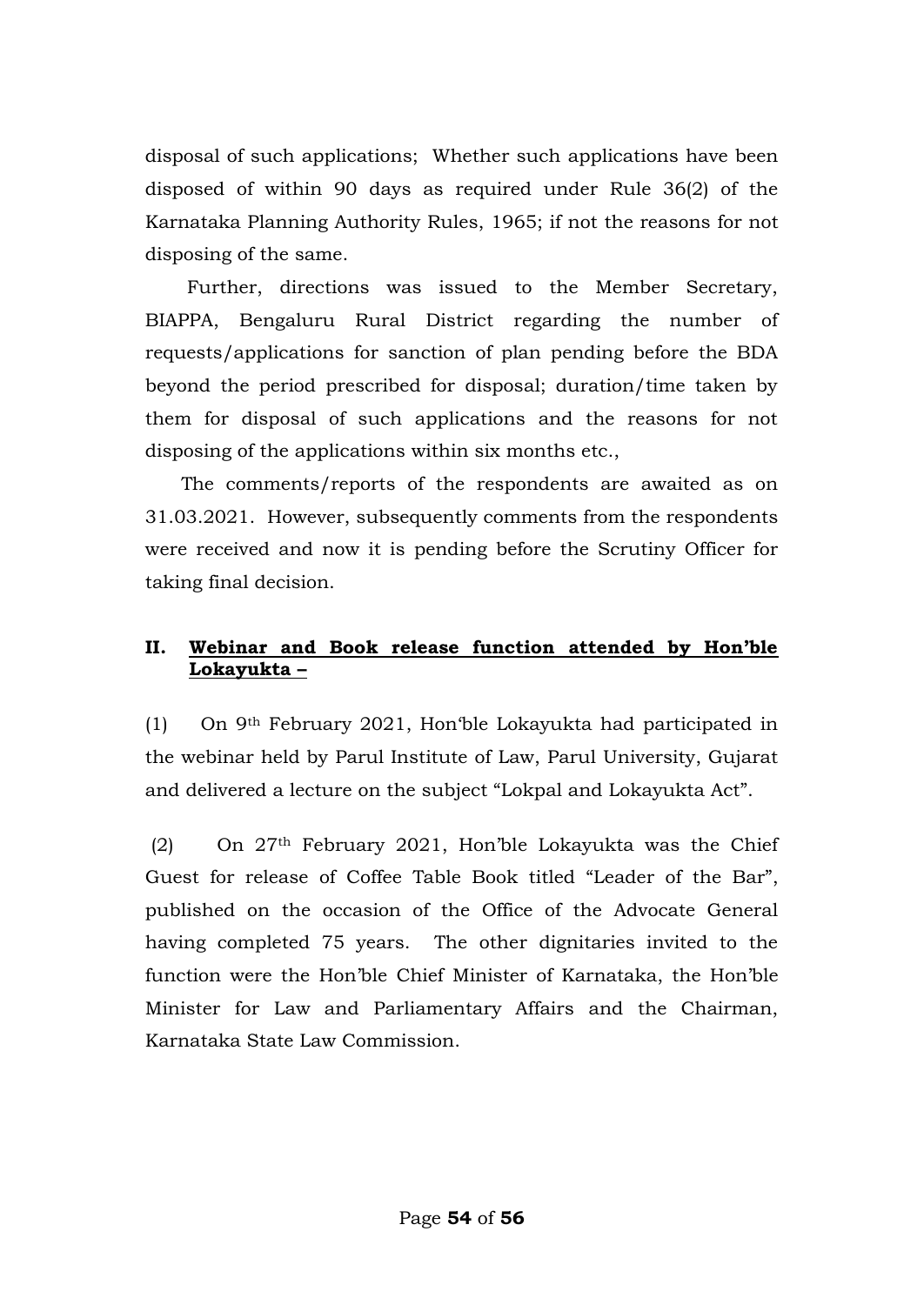#### **DETAILS OF PRO-ACTIVE MEASURES TAKEN BY HON'BLE UPA-LOKAYUKTA DURING THE YEAR 2020-21 (01.04.2020 to 31.03.2021)**

1. Even though a single complaint was filed alleging negligence, several suo-motu complaints were registered against Tahsildars of different Taluks, seeking information about the pendency of cases before them, monthly institution of cases, monthly disposals, disposal of old cases on priority, reasons for long pendency, when they were received, the time required for their speedy disposal, etc., and reports have been sought from Tahsildars in this regard. Periodical progress reports are also being called from them, so that no applications/petitions submitted before them shall be kept pending for a long period.

2. In respect of pendency of cases wherein reports under Section 12(1) and 12(3) are sent, inspite of periodical reminders, since no compliance reports were received, concerned authorities are being summoned to appear to give explanation, so that action taken reports are received from competent authorities concerned without undue delay.

3. In addition, where public interest is involved, such as encroachment of lakes, allegation of open defecation, misuse of funds and irregularities in selecting beneficiaries under various schemes of the Government and such other matters by registering suo-motu cases, they are being personally monitored by entrusting many of them to Sri Jayaprakash, Assistant Registrar of Legal Opinion, so that periodical progress reports are obtained and expeditious solutions are ensured.

4. Even during pandemic, inspections have been conducted in different districts coming under both Upalokayukta-1 & 2